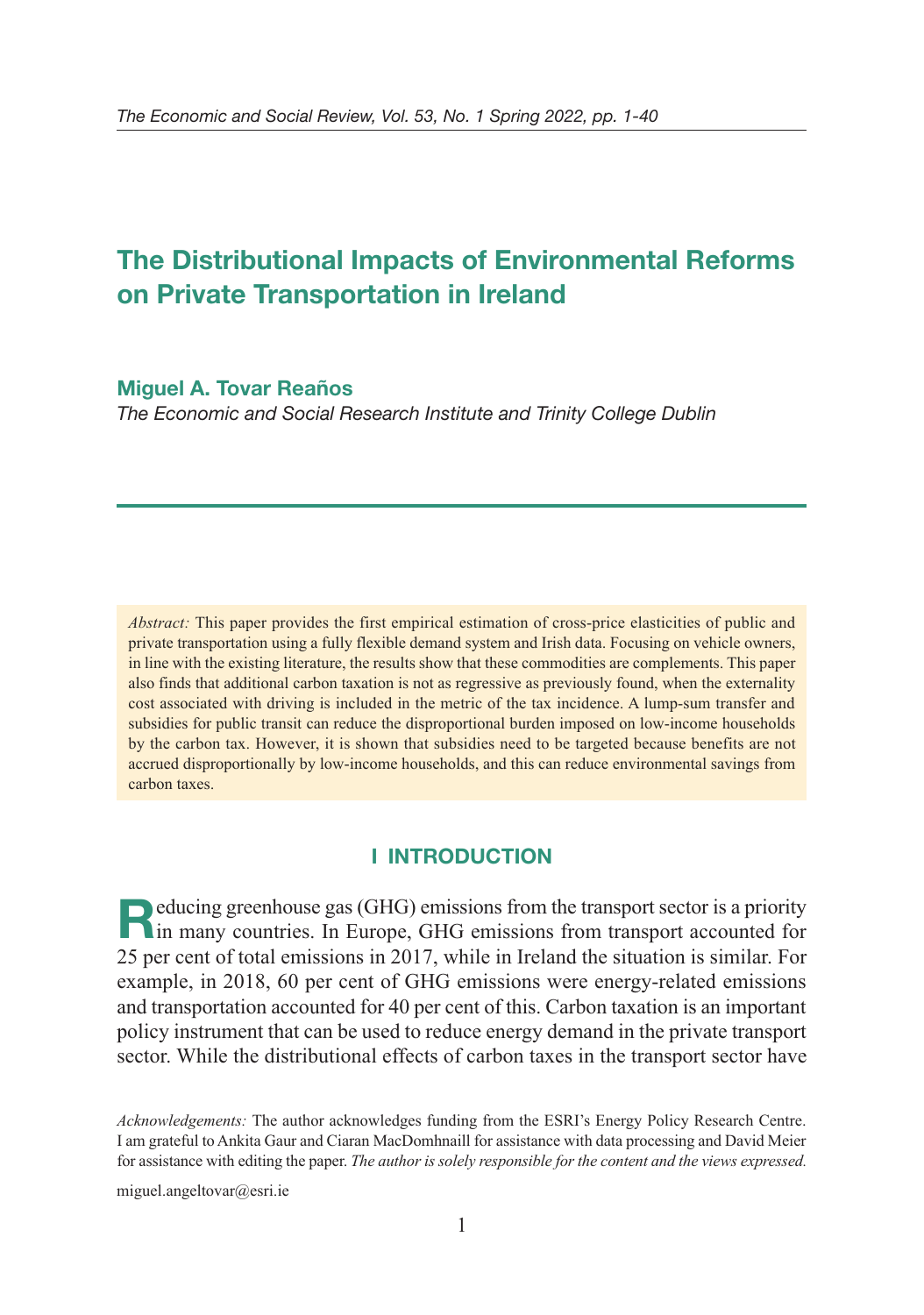received considerable attention in the literature (Poterba, 1991; West, 2004; 2005; Fullerton and West, 2000), existing research mostly analyses energy demand for car travel alone, neglecting the interaction between the demand for this and other commodities, such as public transportation. For example, little attention has been paid in the economics literature to the estimation of cross-price elasticities between public and private transportation. This article provides new insights to the current debate about decarbonising the transport sector by quantifying changes in the distance driven when implementing additional carbon taxes and subsidies for public transportation.

In previous literature, Salvucci *et al.* (2019) found that under a carbon tax, car travel is mainly substituted by rail and non-motorised modes. Cheng *et al.* (2015) investigated the environmental effects of carbon taxes, subsidies for public transportation and investment in infrastructure for motorcycle parking. The authors provided evidence that carbon taxes and motorcycle parking management policies have the largest emissions savings. It is unclear, however, which household types will reduce their demand for car travel. This information can help policymakers to tailor policies to promote public transportation. Thus, to fill this gap in the literature, this article estimates cross-price elasticities for private and public transportation for low- and high-income drivers.

In Ireland, there are important policies to promote the use of public transporta tion. For instance, implementing major sustainable-mobility projects such as the expansion of the Dublin Area Rapid Transit (DART), Metro Link, and the Bus Connects Programme are important elements in the Irish Climate Action Plan. Bus Connects targets a 50 per cent increase in bus passenger numbers over the lifetime of the project in the country's major cities by investing in infrastructure to increase safety and comfort when travelling. In addition, carbon taxation in Ireland will be gradually increasing. In 2021, the tax passed from  $\epsilon$ 26 per tonne to  $\epsilon$ 33.50 per tonne and it is expected that it will reach  $\epsilon$ 100 per tonne by 2030 (IGEES, 2019). Empirical evidence shows that carbon taxes impose a disproportional burden on low-income households, though the regressive nature of the tax can be overcome by revenue recycling policies (Bento *et al*., 2009). However, carbon taxation alone will not be able to reduce emissions at the level required by the Paris Agreement. In this regard, Wijkander (1985) proposed the idea that complements or substitutes for externality-creating goods can also be taxed or subsidised to reduce externalities. Within this context, changes in driving behaviour and in the income distribution are examined in this article by simulating subsidies for public transportation. Regarding the tax incidence, Tovar Reaños (2020) showed that including externality costs can reduce the tax incidence. It is also argued that, currently, taxes on fuels used in private transportation do not reflect the externalities (e.g. local pollution, congestion, accidents, etc.) caused by vehicle use (Parry, 2015). In order to investigate this further, changes in the tax incidence are analysed when the externality cost is also included.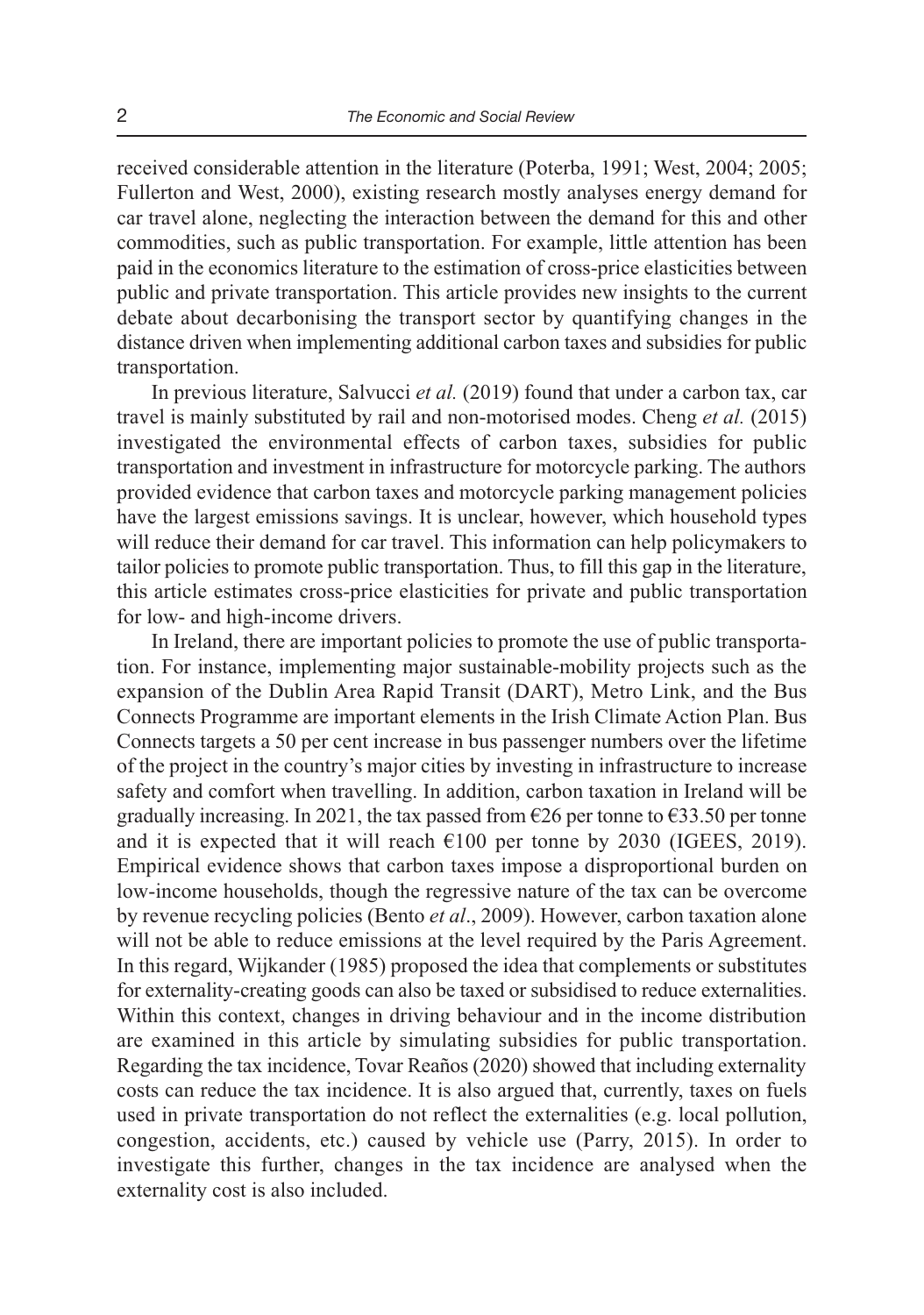The environmental benefits of using public transportation are well documented in the literature. Sun *et al*. (2019) found that increases in public transportation can improve the air quality in China. Yang *et al*. (2018) found that with each new subway opening in Beijing, vehicle congestion drops sharply. However, research on the effectiveness of policy instruments to promote the use of public transportation is uncommon. In the same vein, the distributional effects of subsidies for the use of public transportation needs more research. Beaudoin and Lin-Lawell (2018) found that an increase of 10 per cent in infrastructure for public transportation in the US over the years 1991-2011 led to an increase in auto travel of 0.4 per cent. Regarding the distributive effects of subsidies for public transit, Borjesson *et al*. (2020) found that subsidies for public transportation are not effective as a redistribution policy in Stockholm. The same conclusion was reached by Bureau and Glachant (2011) using French data. Bhuvandas and Gundimeda (2020) suggested supporting the use of public transportation to reduce the incidence of carbon taxes.

In this article, changes in welfare are quantified under a scenario of carbon taxes on fuel for private transportation and subsidies for public transportation. In addition, the distributional effects of the implementation of this policy instrument are analysed. To the best of my knowledge, this article is the first study that uses a fully flexible demand system approach to quantify substitution between private and public transportation. This approach allows for quantifying changes in energy demand for private transportation while considering cross-price effects associated with changes in the price of other commodities. Unlike previous studies, the methodology used here does not impose any 'shape' when modelling the relationship between consumption and income. The data used come from the Irish Household Budget Survey (HBS) which reports expenditures on different commodities as well as household mileage. Emissions intensities are also estimated at household level to quantify the externality cost associated with driving, while changes in income inequality are also estimated under a scenario with carbon tax, revenue recycling and subsidies for public transportation.

In terms of the methodology adopted, a demand system represents the demand for different commodities as a function of total expenditure and commodity prices and basically represents 'Engel curves' that describe how household expenditure on a particular commodity changes across different levels of income. The existing literature generally assumes either linear (Deaton and Muellbauer, 1980) or quadratic Engel curves (Banks *et al*., 1997) and while there are numerous studies that use a demand system to analyse the distributional effects of carbon pricing (Baker *et al*., 1989; Labandeira and Labeaga, 1999; Tiezzi and Verde, 2016; Bohringer *et al*., 2017; Tovar Reaños and Wölfing, 2018), few studies focus on the distributional effects of increasing taxes via fuel prices for private transportation. Tiezzi and Verde (2016) assume quadratic Engel curves and find that changes in petrol taxes have significantly greater impacts on petrol demand than market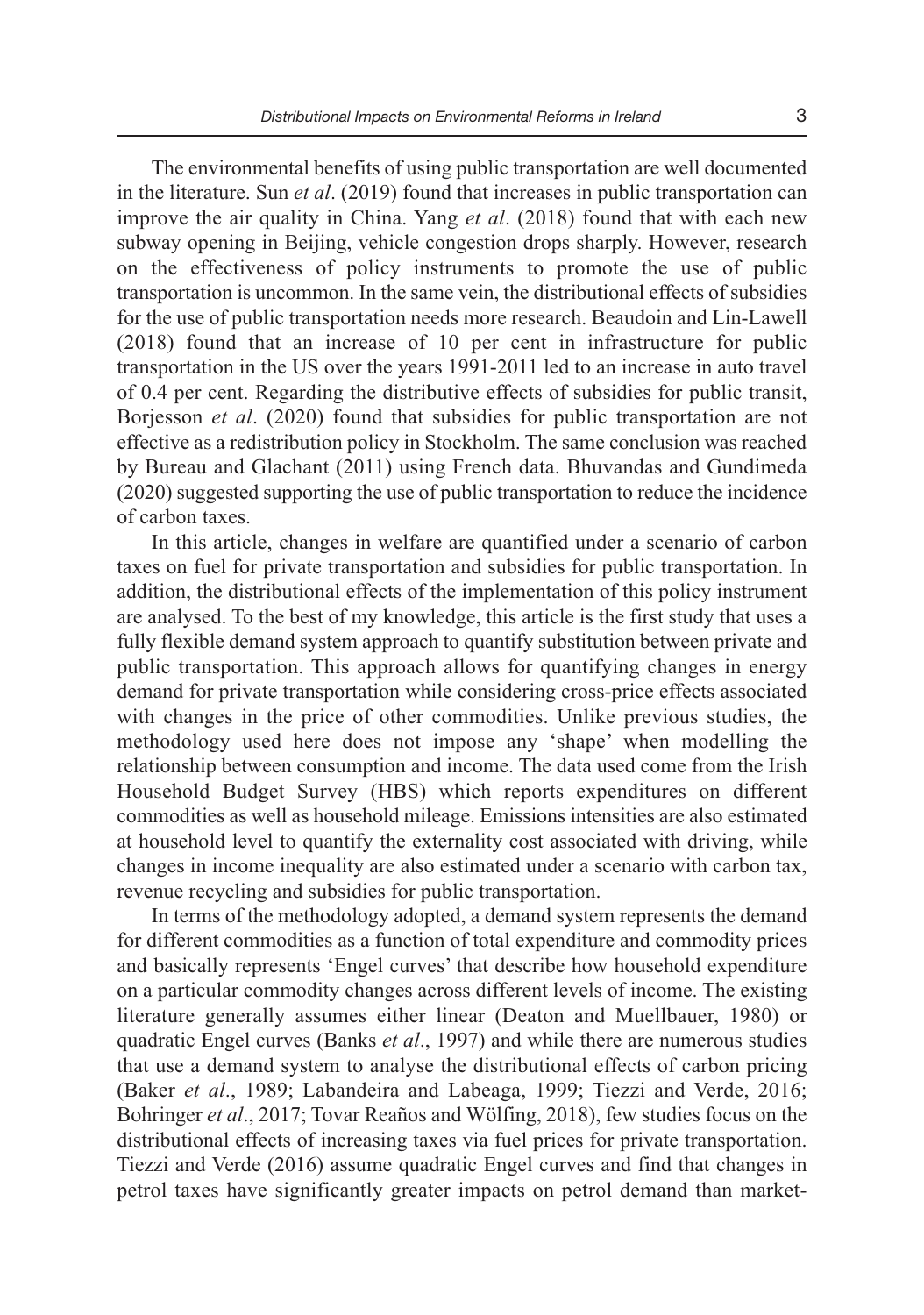induced changes in petrol prices. They include public transportation in their estimation and find that these commodities are complements. The Exact Affine Stone Index (EASI) implicit Marshallian demand system proposed by Lewbel and Pendakur (2009) is a fully flexible demand system, and it is used in this article.

In summary, the contribution of this article to the literature is as follows. First, it provides the first estimation of the incidence of carbon taxes taking into account substitution effects (e.g. public and private transportation) using a fully flexible demand system. In particular, the EASI demand system is employed to allow for flexibility when modelling the relationship between consumption and total expenditure at household level. Second, patterns of substitution of car travel for public transportation and emissions intensities of vehicle ownership are analysed. With this information, the tax incidence is computed when the externalities of driving are considered. Finally, this article also quantifies the environmental and distributional effects of a lump-sum transfer and subsidies for public transportation.

In terms of key findings, the estimated cross-price elasticities show that private and public transportation are complementary commodities and this relationship is stronger for households in the fourth expenditure quartile. It is also found that more affluent households have the largest average  $CO<sub>2</sub>$  emissions per kilometre due to low energy efficiency levels. Regarding welfare losses, it is found that the tax is regressive, but recycling carbon taxation revenues can mitigate these regressive effects. Regressivity decreases considerably when the costs associated with the externalities of driving are taken into account. In addition, subsidies for public transportation need to be targeted to reach vulnerable households.

#### **II METHODOLOGY**

**2.1 The Exact Affine Stone Index (EASI) Implicit Marshallian Demand System**  The methodology employed here is similar to that of Tovar Reaños and Wölfing (2018) where after estimating the EASI demand system from microdata, changes in welfare at the household and aggregate level are estimated. The EASI provides a first-order approximation of an arbitrary expenditure function from which a demand system can be derived, and the estimated expenditure function must have all the properties that hold for a theoretical expenditure function (Varian, 1992). First, the expenditure function increases in prices; second, if all commodity prices double, the total expenditure doubles too (homogeneity of degree one in prices); third, indifference curves between goods must be convex to allow for a unique optimal consumption bundle (Shephard's lemma).

The EASI demand system proposed by Lewbel and Pendakur (2009) has been applied to estimate a household demand system. In particular, the authors proposed the following expenditure function: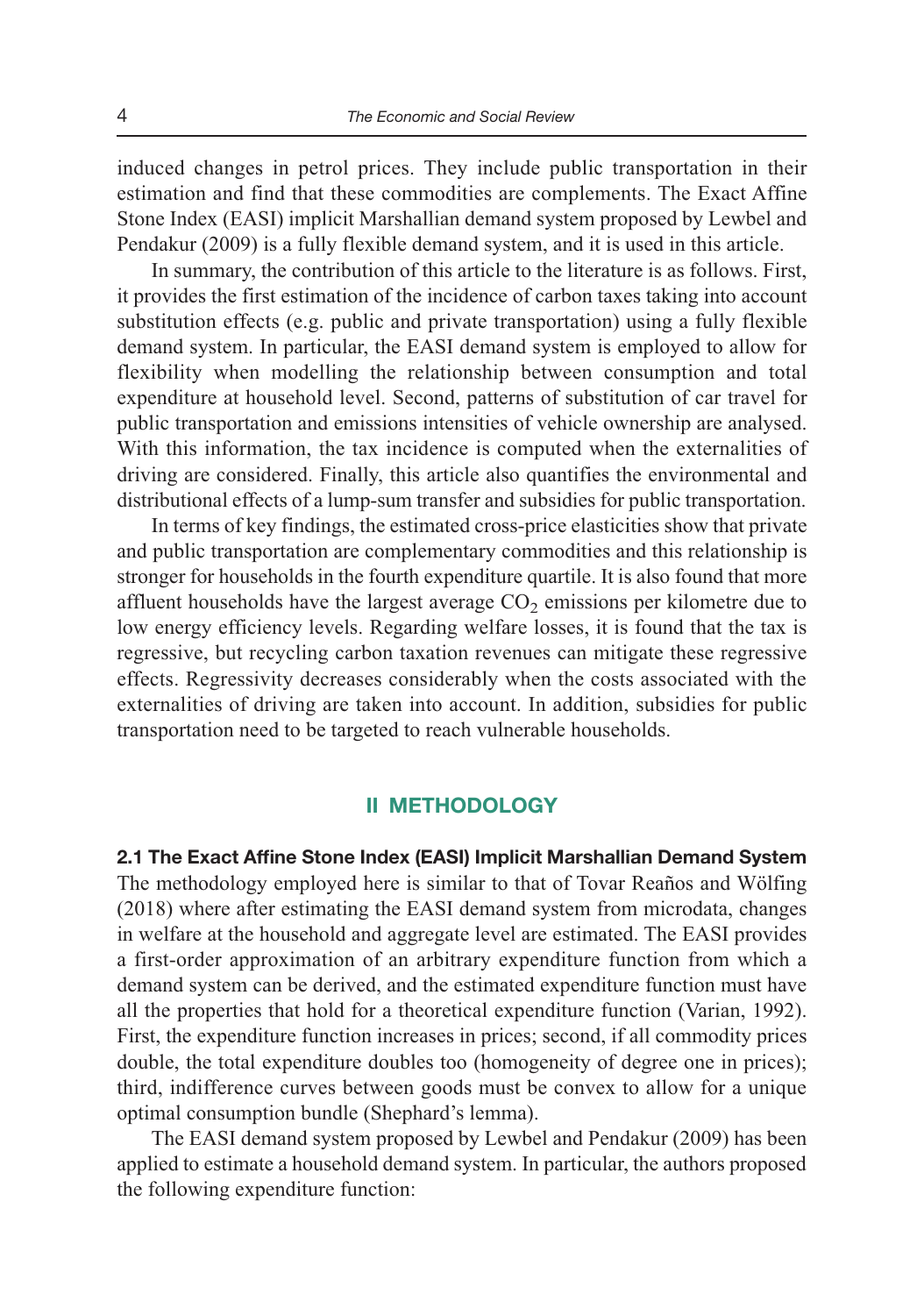$$
C(p, u, z, \varepsilon) = y_h + \sum_{i=1}^{I} m_{ih} \log (p_{ih}) + \frac{1}{2} \sum_{i=1}^{I} \sum_{j=1}^{I} a_{ij} \log (p_{ih}) \log (p_{jh})
$$
  
+ 
$$
\frac{1}{2} \sum_{i=1}^{I} \sum_{j=1}^{I} b_{ij} \log (p_{ih}) \log (p_{jh}) y_h + \sum_{i=1}^{I} \varepsilon_{ih} \log (p_{ih})
$$
(1)

where  $p_{ih}$  is the price of commodity *i* and household *h*,  $y_h$  is the implicit household utility and  $\varepsilon_{ih}$  is the error term. The function  $m_{ih}$  is the source of flexibility when modelling Engel curves and defined as:

$$
m_{ih} = \sum_{r=0}^{R} b_{ir} \log (y_h)^r + \sum_{k=1}^{K} [d_{ik} z_{kh} \log (y_h) + g_{ik} z_{kh}] \tag{2}
$$

where *zkh* is the demographic characteristic *k* of household *h* and the polynomial degree *R* is chosen by the modeller. After applying Shephard's lemma to Equation (1), Lewbel and Pendakur (2009) obtain the following function for the budget share:

$$
w_{hi} = \sum_{r=0}^{R} b_{ir} \log (y_h)^r + \sum_{j=1}^{I} a_{ij} \log (p_{ih}) + \sum_{j=1}^{I} b_{ij} \log (p_{ih}) \log (y_h)
$$
  
+  $\sum_{k=1}^{K} [d_{ik}z_{kh} \log (y_h) + g_{ik}z_{kh}] + \varepsilon_{ih}$  (3)

with the parameters  $a_{ii}$ ,  $b_{ii}$ , and  $g_{ik}$  to be estimated. Using Equations (1), (2) and (3), one can obtain the functional form for the indirect utility function as follows:

$$
y_h = \frac{\log (X_h) - \sum_{i=1}^I w_{ih} \log (p_{ih}) + \frac{1}{2} \sum_{i=1}^I \sum_{j=1}^I a_{ij} \log (p_{ih}) \log (p_{jh})}{1 - \frac{1}{2} \sum_{i=1}^I \sum_{j=1}^I b_{ij} \log (p_{ih}) \log (p_{jh})}
$$
(4)

where  $X_h$  is the household total expenditure. Note that Pendakur (2008) called this specification a two-way interaction for commodity prices (i.e.  $p_{ih}$ ) and the indirect utility function (i.e. *yh*).

The EASI demand system (3)-(4) is very flexible and allows for nonhomothetic preferences and non-linear Engel curves with underlying preferences. The budget shares in (3) depend on various powers of the log of total consumer expenditure and consumer prices. Thus, Engel curves need not be linear but can be concave or convex and can slope down or upwards. The following constraints for homogeneity and Slutsky symmetry are imposed to the parameters:

$$
\sum_{i=1}^{I} b_{i0} = 1, \sum_{i=1}^{I} \sum_{k=1}^{K} g_{ik} = 0, \sum_{i=1}^{I} \sum_{k=1}^{K} d_{ik} = 0, \sum_{i=1}^{I} \sum_{r=1}^{R} b_{ir} = 0, a_{ij} = a_{ji},
$$
  

$$
\sum_{j=1}^{I} a_{ij} = 0, i = 1,..., I \text{ and } b_{ij} = b_{ji}, \sum_{j=1}^{I} b_{ij} = 0, i = 1,..., I.
$$

After imposing these restrictions and choosing the last commodity as numeraire, the estimated functions for the budget share are: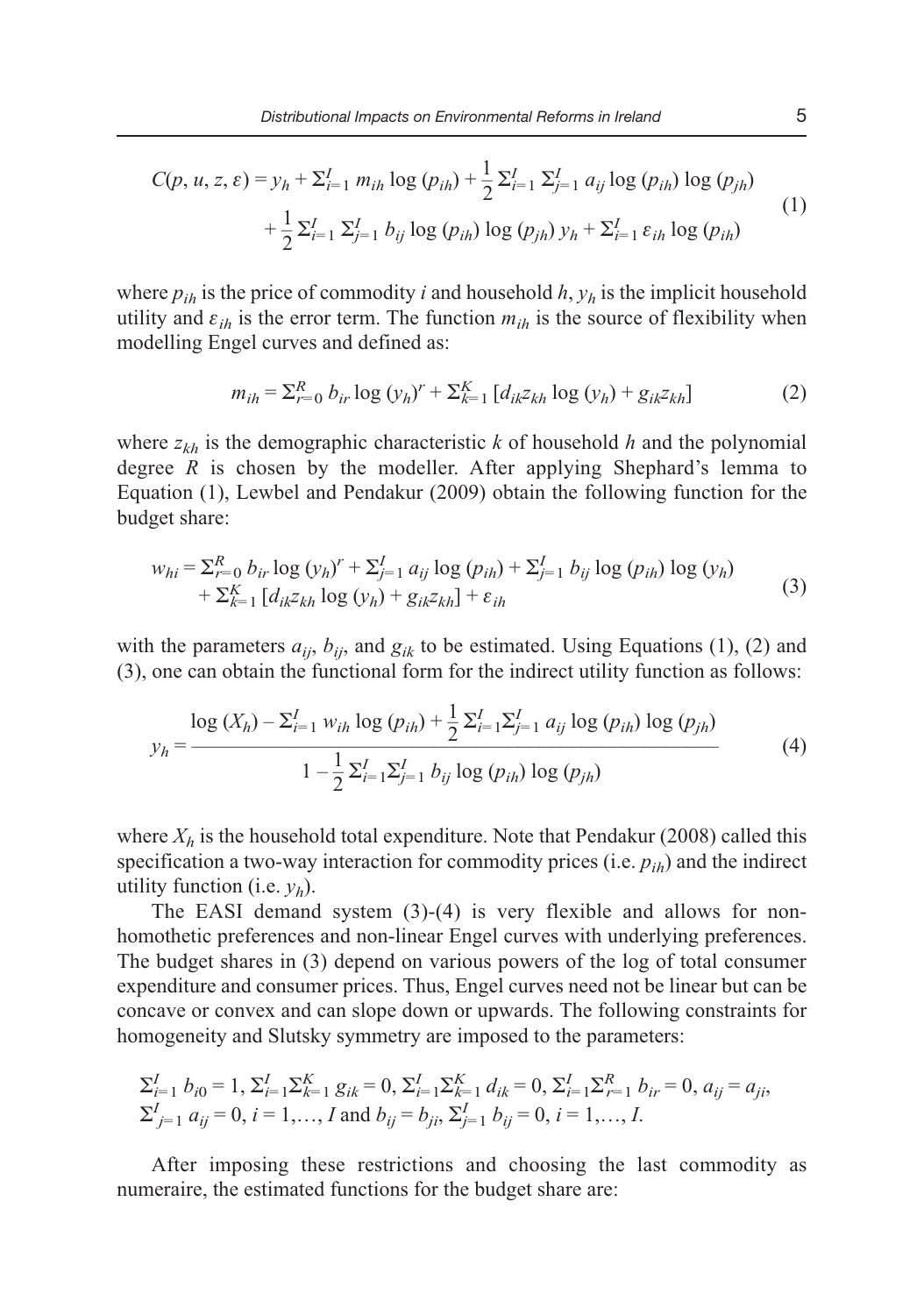$$
w_{hi} = \sum_{r=0}^{R} b_{ir} \log (y_h)^r + \sum_{j=1}^{I-1} a_{ij} \log \left(\frac{p_{ih}}{p_{Ih}}\right) + \sum_{t=1}^{T} \sum_{j=1}^{I} a_{ijt} \log \left(\frac{p_{ih}}{p_{Ih}}\right) D_t +
$$
  

$$
\sum_{j=1}^{I-1} b \log \left(\frac{p_{ih}}{p_{Ih}}\right) \log (y_h) + \sum_{t=1}^{T} \sum_{j=1}^{I} b_{ijt} \log \left(\frac{p_{ih}}{p_{Ih}}\right) \log (y_h) D_t +
$$
  

$$
\sum_{k=1}^{K} [d_{ik} z_{kh} \log (y_h) + g_{ik} z_{kh}] + \varepsilon_{ih}
$$
 (5)

Note that this specification extends the model used by Tovar and Wölfing (2018) by introducing time dummies  $D_t$  and including a two-way interaction between commodity prices and the indirect utility function. Three dummy variables are included to cover the periods considered i.e. 1999-2000, 2005-2010, and 2015- 2016.

In this paper, the parameters are estimated using three-stage least squares (3SLS). As in West and Williams (2007) an inverse Mills ratio is computed to correct for the bias introduced by excluding households without a car in the sample. A two-step version of the Heckman correction procedure is used. In the first stage, a probit model on the dichotomous choice to own a vehicle is estimated to calculate the inverse Mills ratio for each household. In the second stage, the estimated ratio is introduced in each of the equations in the demand system estimation. The probit model includes as independent variables whether there are dependent children in the household, the town size, whether there is a garage in the dwelling, and the logarithm of the public transfers received by the households.

The approach in Lewbel (1989) is followed to create more variation in commodity prices and further improve identification of associated parameters. Following Lewbel and Pendakur (2009) and Tovar and Wölfing (2018), uncompensated own-price elasticities (*OPE*), cross-price elasticities (CPE) and expenditure elasticities (*EE*) are computed as follows:

$$
E_{piqj}^{cross\ price} = \frac{\partial w_i}{\partial \log (p_j)} * \left(\frac{1}{w_i}\right) for \ i \neq j,
$$
  
\n
$$
E_{piqi}^{own\ price} = \frac{\partial w_i}{\partial \log (p_i)} * \left(\frac{1}{w_i}\right) - 1 for \ i = j \text{ and}
$$
  
\n
$$
E_x^{expenditure} = \frac{\partial w_i}{\partial \log (Total Expenditure)} * \left(\frac{1}{w_i}\right) + 1
$$
  
\n(6)

Standard errors are computed by using bootstrap methods and a Monte Carlo estimation routine is used as in West and Williams  $(2007)^1$  using 100 repetitions. This number of replications can produce reliable estimates of standard errors (see Mooney and Duval, 1993).

We can describe the impacts of changes in welfare by estimating Hicks's equivalent variation (HEV). Following Mas-Colell *et al*. (1995), HEV is defined

<sup>&</sup>lt;sup>1</sup>See Horowitz (2001) for technical details of the implementation.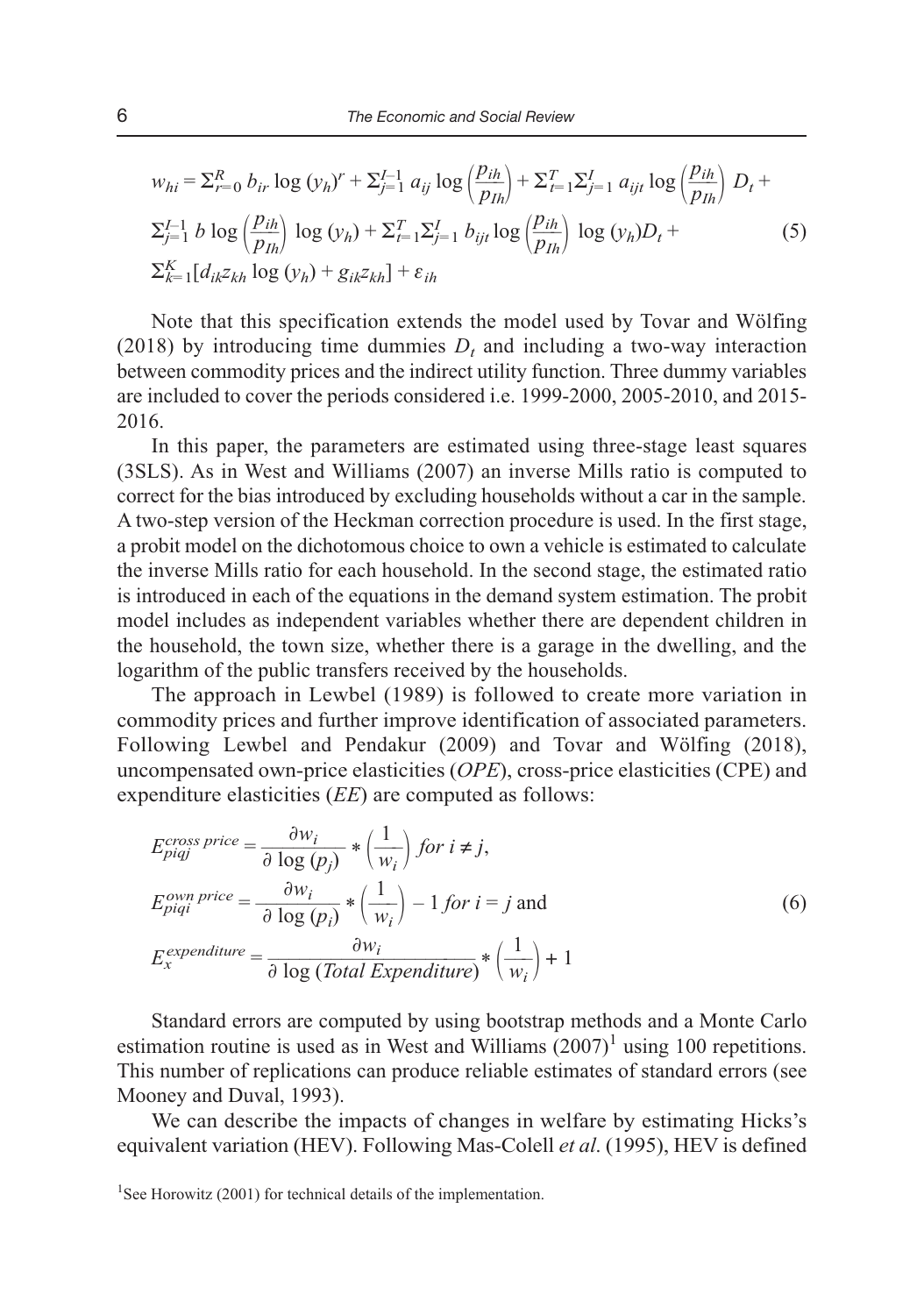as follows:  $C(p0, U1) - C(p0, U0)$ , where U is the level of household utility and  $C(*)$  is the expenditure function, and the indices 0 and 1 represent the initial and post-tax periods. $<sup>2</sup>$  This implies:</sup>

$$
HEV = \exp\left\{\sum_{i=1}^{I} w_{0i} \log (p_{0i}) - k \sum_{i=1}^{I} w_{1i} \log (p_{1i}) - \frac{1}{2} \sum_{i=1}^{I} \sum_{j=1}^{I} a_{ij} \log (p_{0i}) \log (p_{0j})\right\}
$$

$$
- \frac{1}{2} k \sum_{i=1}^{I} \sum_{j=1}^{I} a_{ij} \log (p_{1i}) \log (p_{1j}) + k \log (X_1) - X_0 \tag{7}
$$
  
where 
$$
k = \frac{1 - \frac{1}{2} \sum_{i=1}^{I} \sum_{j=1}^{I} b_{ij} \log (p_{i0}) \log (p_{j0})}{1 - \frac{1}{2} \sum_{i=1}^{I} \sum_{j=1}^{I} b_{ij} \log (p_{i1}) \log (p_{j1})}.
$$

'Equivalent income' (*xe*) is the income level required to achieve the utility that prevails under the current income level, but at a different set of prices. Note that this definition is distinct from an unrelated definition of equivalent income that appears elsewhere in the economics literature, namely that of a measure of income by a household member that accounts for household composition and economies of scale. Note also that while under a carbon tax  $X_0 = X_1$ , under a revenue recycling policy after tax,  $X_0 \neq X_1$ . Tovar Reaños and Wölfing (2018) show that *xe* can be estimated as  $x^e$  = *Total Expenditure-Hicks Equivalent Variation*. In my simulation exercise, a Gini coefficient is calculated to analyse changes in the distribution of equivalent income (Tovar Reaños and Wölfing, 2018).

#### **2.2 Tax Revenues, Emissions and Driving Behaviour**

To estimate the revenues from carbon taxation, I follow West (2004) where the government has the budget constraint represented in Equation (8). The righthand side represents the additional revenues raised by the carbon tax on fuel used in private transportation, where  $p_0$ ,  $p_1$  and  $Q_1$  are the prices and quantities before and after tax. The left-hand side of this equation represents the lump-sum transfers. The demand system is used to provide changes in consumption patterns after taxes for each household.

$$
\sum_{h=1}^{N} Transfers_h = \sum_{h=1}^{N} (p_{1\,priv.transport} - p_{0\,priv.transport}) * Q_{1\,priv.transport, h}
$$
 (8)

The level of  $CO<sub>2</sub>$  emissions associated with private transportation is estimated using the 2016 wave of the Household Budget Survey (HBS). Weekly fuel expenditure is translated into  $CO<sub>2</sub>$  emissions using fuel prices and emissions factors provided by the Sustainable Energy Authority of Ireland

<sup>&</sup>lt;sup>2</sup> Note that Creedy and Sleeman (2006) and Tovar Reanos and Wolfing (2018) defined HEV as  $C(p0, U0) - C(p0, U1)$ . This only changes the sign of the HEV. I prefer my definition because welfare changes after tax can be negative, and this has a more intuitive interpretation.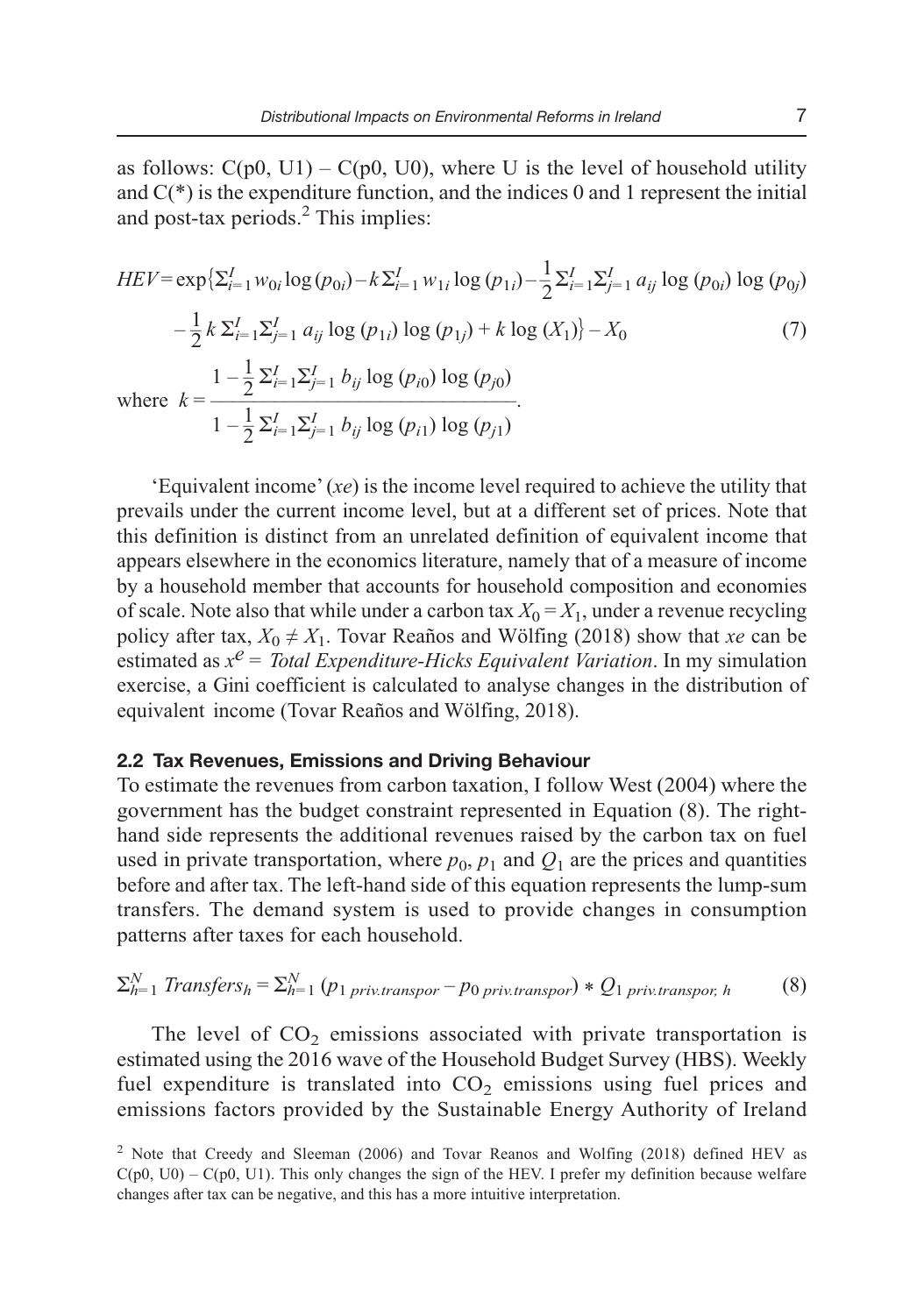(SEAI). Emission factors and energy prices used in the estimation are displayed in Table 1. The simulated carbon tax only considers direct emissions embedded in the consumption of petrol and diesel and does not consider the effects of carbon taxation on fuels used for heating. Table 1 also provides the prices of petrol and diesel. They are weighted averages estimated with the HBS for the years 2015 and 2016 using information provided by the SEAI.

| Fuel   | <i>Emissions (g <math>CO_2/kWh</math>)</i> | Price $(\epsilon/kWh)$ |
|--------|--------------------------------------------|------------------------|
| Petrol | 252.0                                      | 0.144                  |
| Diesel | 264.0                                      | 0.121                  |

#### **Table 1: Emission Factors and Fuel Prices**

*Source:* Data sourced from SEAI (2018) and directly from SEAI.

#### **2.3 Externality Cost of Driving**

The cost associated with driving is computed using the costs in euro per kilometre provided by van Essen *et al*. (2019). They provide costs for air pollution, climate change, noise and the costs associated with producing petrol and diesel. The values are provided for diesel and petrol cars in different categories of the ratio  $CO<sub>2</sub> g/km$ , have been used in other publications (Tovar Reaños, 2020), and are provided for rural and urban roads.<sup>3</sup> For the cost associated with air pollution, van Essen *et al*. (2019) include damages in health, crop losses, material and building damages (e.g. damages of building facades through particles and dust) and biodiversity loss. As for climate change costs, they are defined as the costs associated with all the effects of global warming, such as sea level rise, biodiversity loss, water management issues, more frequent weather extremes and crop failures. The externality cost at household level is estimated as follows:

$$
Externality cost_h = \sum_{k=1}^{2} Emission factors * Cost_k / km * wg_k * km_h
$$
 (9)

where  $wg_k$  is the budget share devoted to the purchase of fuel  $k$  (i.e. petrol and diesel) and  $km<sub>h</sub>$  is the distance driven reported in the HBS.  $wg<sub>k</sub>$  is needed given that the HBS does not provide information on the driven distance broken down by vehicle type. The ratio  $CO<sub>2</sub> g/km$  is estimated by dividing the total emissions in the base scenario and the reported annual driven distance in the HBS. The driven distance is estimated as follows:

$$
Km = \sum_{k=1}^{2} Q_h * km \, factor_k \tag{10}
$$

<sup>3</sup> Table A5 in the Appendix provides the mean values of these estimates provided by van Essen et al. (2019).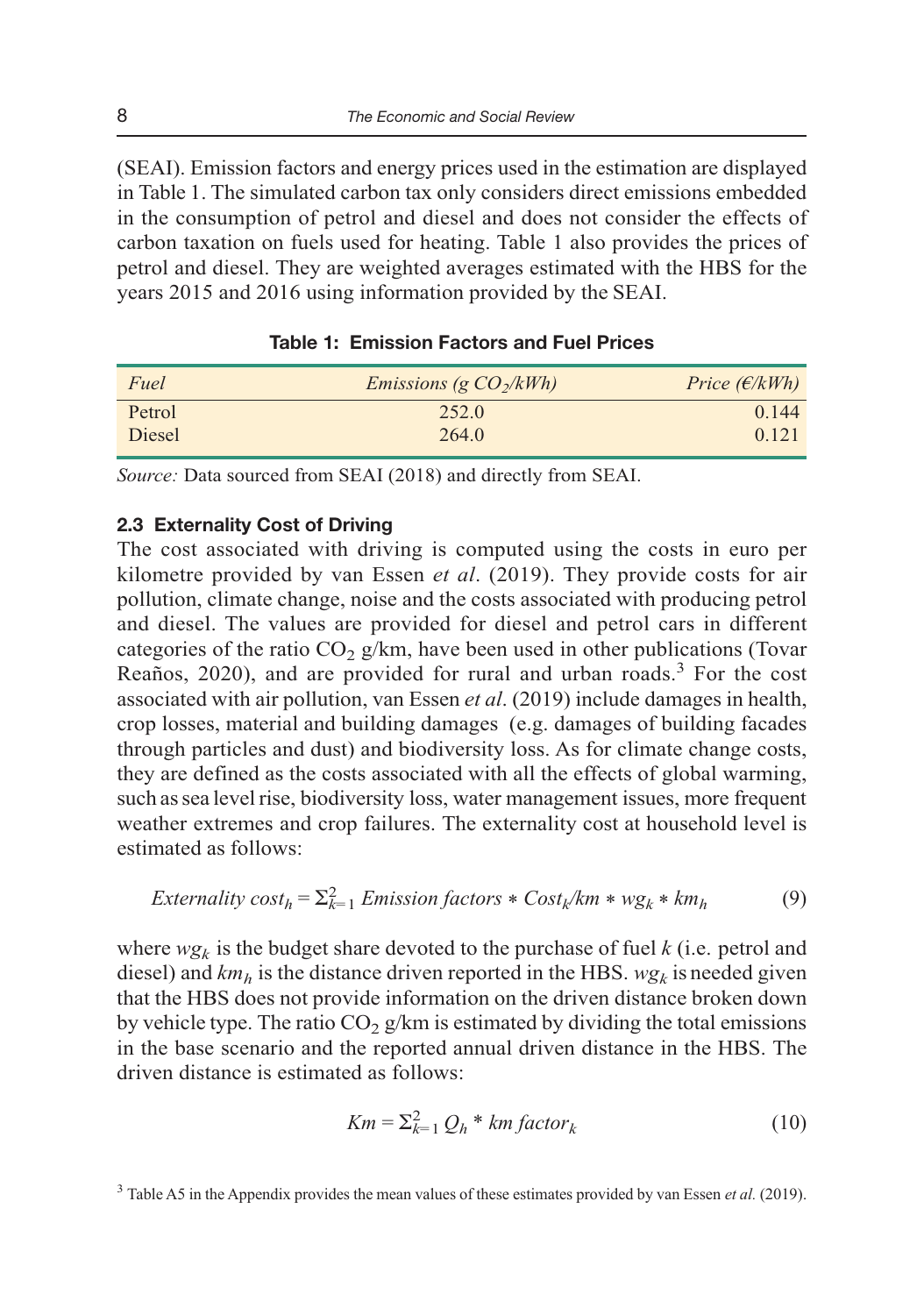where  $km factor_h$  is expressed in  $km/kWh$ . Using the information provided in Table 1, expenditure data on fuels reported by households were translated into energy units.

## **III DATA**

The data used are from the HBS, conducted every five years by the Central Statistics Office (CSO). The purpose of the HBS is to determine a detailed pattern of household expenditures, which in turn is used to update the weighting basis of the Consumer Price Index. The waves from 1994, 1999, 2004, 2009 and 2015-2016 are used in a pooled cross-sectional manner in this article, as are indices for commodity prices for the same years provided by the CSO. For the purpose of this study, the consumption goods were grouped into several categories; food, housing, lighting and heating (which we also term 'heating' throughout the course of this paper), public transportation (i.e. expenditure on bus, train and taxi), private transportation (i.e. petrol and diesel), education and leisure, and other goods and services. Tiezzi and Verde (2016) also use a demand system approach and a similar aggregation to the one used here for public transportation, but this specification excludes an important proportion of the sample. In particular, this aggregation considers only vehicle owners that use public transportation and one of the main drawbacks of using a demand system approach is that it is necessary to exclude zeros in the analysed expenditures. While this is common in the literature (Labandeira *et al*., 2006), using this specification for private and public transportation is very 'exclusive'. This implies a sample selection process where only those that own a vehicle and use public transportation are included in the estimation.

As noted, following West and Williams (2007), I use a Heckman correction procedure to correct for the selection bias,<sup>4</sup> and for the first/main specification I use a sample of 5,957 households – see Table A1 in the Appendix for descrip tive statistics. I also perform a robustness check by using the same aggregation, but this time change the public transport aggregation by including expenditures on bus, train, taxi, telephone and internet bills. The sample for this estimation is 16,152 households. While this increases my sample size by reducing the numbers of zeros in this category, it also reduces the size of the share of the expenditure of mobility in the group. Thus, any interpretation of the estimated elasticities for this larger group (i.e. communications plus public transportation) needs to consider that expenditure in communications dominates the expendi ture in the group. For instance, changes in the demand for this category as a result of changes in prices represents a change in demand for the entire category, and not only in the demand for public transportation.

<sup>4</sup> The authors use this procedure to estimate demand systems for different combinations of being a vehicle owner and having a single person or a couple working in the household.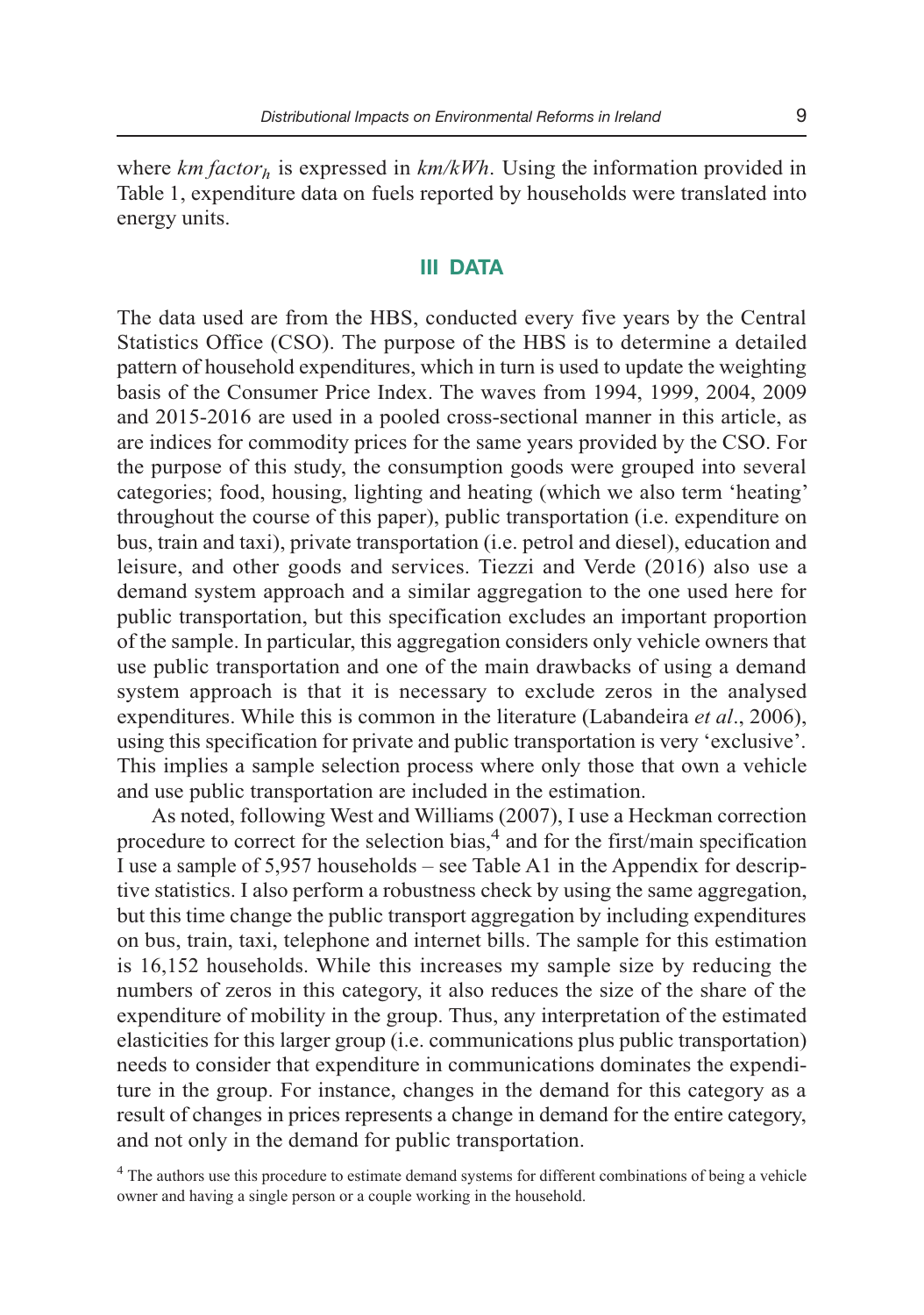My general aggregation strategy is similar to that used in Tovar Reaños and Wölfing (2018) and minimises corner solutions (i.e. zero reported expenditures). It also largely follows the Classification of Individual Consumption According to Purpose (COICOP). As in Baker *et al*. (1989), I do not include the purchase of vehicles and white goods appliances. Instead, dummy variables for ownership of these goods are included e.g. whether the dwelling has gas fired central heating, a washing machine, and dishwasher. Also included are whether a dwelling is in a rural area (according to the CSO classification of same) and the age of the dwelling. In my data around 18 per cent of households do not have a vehicle and vehicle owners have smaller budget shares for the commodities analysed compared to the sample mean. This is because these households expend on average  $\epsilon$ 500 more than the sample mean. Consequently, vehicle owners tend to be distributed between the second and fourth quartiles of the income distribution.

## **IV MICROSIMULATION DATA AND SCENARIOS**

For the purposes of the microsimulation, I use the 2015-2016 HBS because it presents the most recent data available. I simulate the impact of an additional carbon tax of  $\epsilon$ 100 per tonne, which according to Klenert *et al.* (2018) is the level required to reach the goals set in the Paris Agreement. In 2015, the carbon tax in Ireland for non-ETS emissions was €20 per tonne. Consequently, the simulated carbon tax is  $€120$  per tonne on the carbon contained in fuels for private transportation. Note that only vehicle owners are considered in my simulation. Carbon taxes combined with a revenue recycling scheme are also simulated, where the revenue from carbon taxation is distributed via a lump sum payment to each household, colloquially known as a 'green cheque'. In addition, a subsidy equal to 5 per cent in the price of public transportation is also simulated. Table 2 summarises these scenarios and whether prices or household expenditure effects are expected.

| Scenario     | Description                       | Expenditure<br>change | Price<br>change |
|--------------|-----------------------------------|-----------------------|-----------------|
| <b>NoTax</b> | No increase in tax                | NO                    | NO.             |
| <b>Tax</b>   | <b>Tax</b>                        | N <sub>O</sub>        | <b>YES</b>      |
| TaxRey       | Tax and lump-sum                  | YES                   | <b>YES</b>      |
| Sub          | Subsidy for public transportation | NO                    | YES             |

| <b>Table 2: Scenario Overview</b> |  |  |  |  |  |
|-----------------------------------|--|--|--|--|--|
|-----------------------------------|--|--|--|--|--|

*Source:* Author's analysis.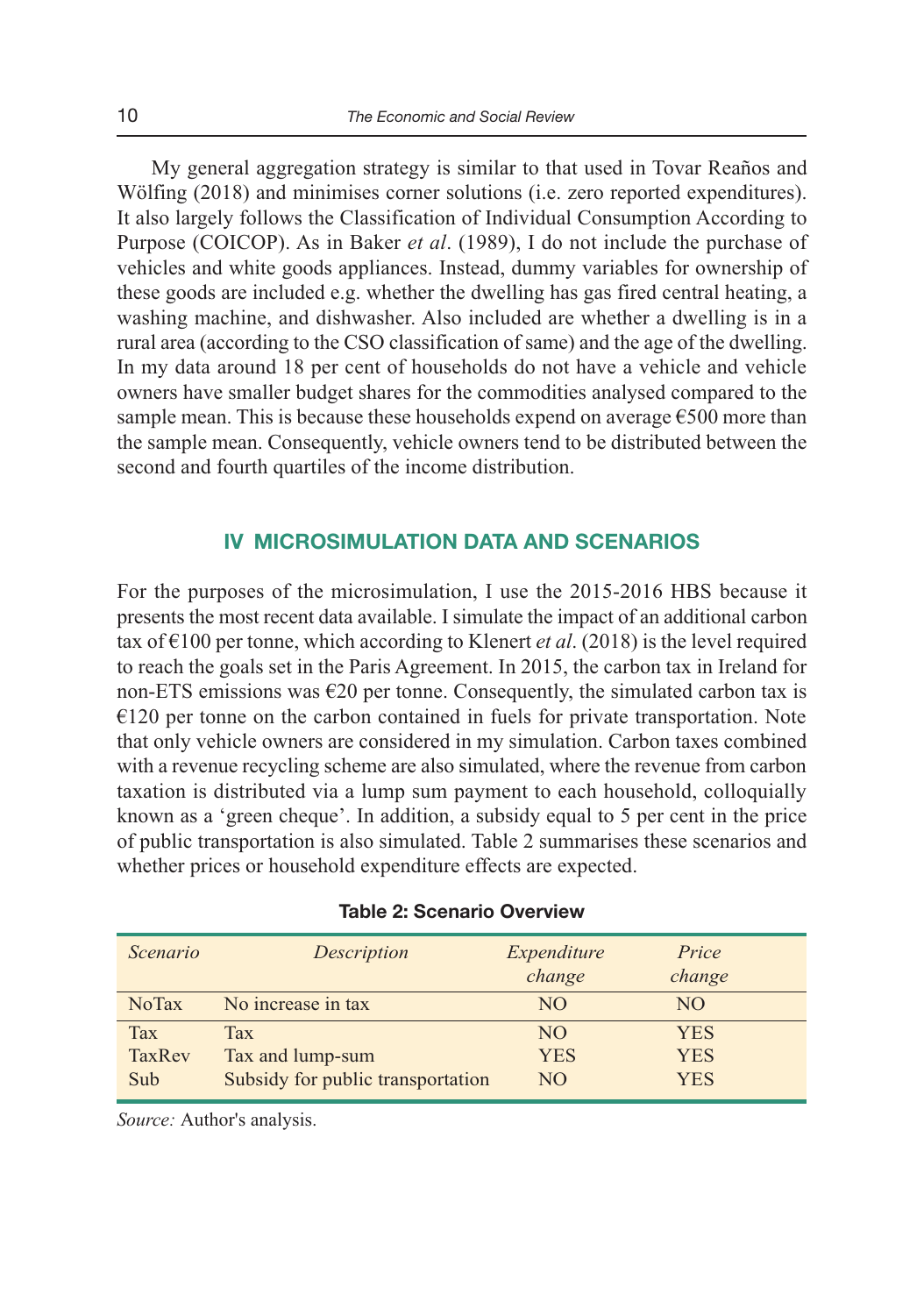# **V EMPIRICAL RESULTS**

#### **5.1 Engel Curves**

Figure 1 displays the Engel curves for the estimated budget shares using the EASI demand system for public and private transportation. The Engel curves show that low-income households devote a larger proportion of their income on these commodities than more affluent households.





*Source:* Author's analysis based on the Household Budget Survey.

#### **5.2 Elasticities**

The parameters from the demand system described in Equation (5) are presented in Table A2 in the Appendix. Note that in this specification, only car owners that use public transportation are included in the estimation. Higher orders of the polynomial are statistically significant, which indicates that the relationship between expenditure and household income is non-linear. Consequently, the employment of a flexible demand system is justified in this analysis. As highlighted, when analysing the energy consumption of vehicle drivers I am considering only a sub-sample of the data. As a result, it is necessary to correct for this selectivity in the sample. The parameters from the sample selection model are provided in Table A3 in the Appendix. The inverse Mills ratio parameter for the private transportation commodity is statistically significant, which shows that the two-stage process is correcting potential biases in the residuals (see Table A2 in the Appendix).

Tables 3 and 4 display price and expenditure elasticities for the four quartiles of the total expenditure distribution. In general, the size of the estimated own price elasticities for fuels used in private transportation are in line with current studies (e.g. Graham and Glaister, 2002; Goodwin *et al*., 2004; Bureau, 2011; Tovar Reaños, 2020). As for the rest of the own price elasticities, Table A4 in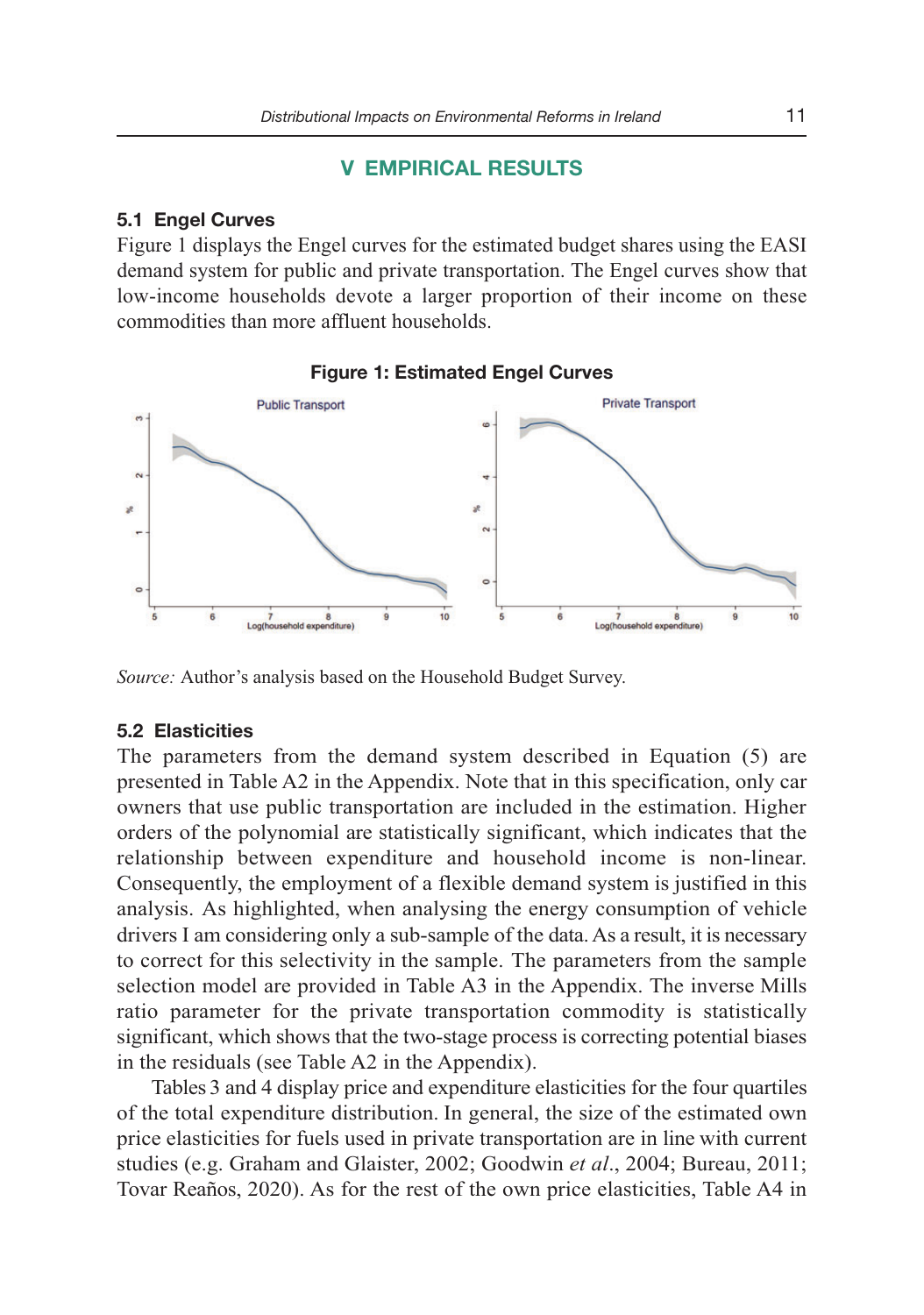| $\Delta\% q$                                                                                                                                 | Food        | Housing     | Energy          | Pub.        | Priv.       |            |             |
|----------------------------------------------------------------------------------------------------------------------------------------------|-------------|-------------|-----------------|-------------|-------------|------------|-------------|
| $\Delta\%p$                                                                                                                                  |             |             |                 | transport   | transport   | Education  | Services    |
|                                                                                                                                              |             |             | First quartile  |             |             |            |             |
| Pub. transport                                                                                                                               | $-0.14**$   | $-0.064$    | $-0.138***$     | $-0.185***$ | $-0.155***$ | $-0.01$    | $-0.105***$ |
|                                                                                                                                              | (0.055)     | (0.038)     | (0.035)         | (0.053)     | (0.041)     | (0.035)    | (0.027)     |
| Priv. transport                                                                                                                              | 0.034       | 0.01        | 0.02            | $-0.053***$ | $-0.507***$ | 0.014      | $-0.007$    |
|                                                                                                                                              | (0.038)     | (0.024)     | (0.016)         | (0.016)     | (0.034)     | (0.020)    | (0.020)     |
|                                                                                                                                              |             |             | Second quartile |             |             |            |             |
| Pub. transport                                                                                                                               | $-0.125***$ | $-0.12***$  | $-0.149***$     | $-0.115**$  | $0.206***$  | $-0.003$   | $-0.096***$ |
|                                                                                                                                              | (0.047)     | (0.032)     | (0.031)         | (0.046)     | (0.035)     | (0.031)    | (0.027)     |
| Priv. transport                                                                                                                              | $0.067**$   | 0.012       | 0.009           | $-0.07***$  | $-0.569***$ | $-0.015$   | 0.007       |
|                                                                                                                                              | (0.030)     | (0.018)     | (0.012)         | (0.013)     | (0.025)     | (0.017)    | (0.019)     |
|                                                                                                                                              |             |             | Third quartile  |             |             |            |             |
| Pub. transport                                                                                                                               | $-0.117***$ | $-0.177***$ | $-0.139***$     | $-0.143***$ | $-0.229***$ | 0.008      | $-0.092***$ |
|                                                                                                                                              | (0.044)     | (0.036)     | (0.031)         | (0.042)     | (0.035)     | (0.034)    | (0.028)     |
| Priv. transport                                                                                                                              | $0.095***$  | 0.012       | $-0.001$        | $-0.091***$ | $-0.574***$ | $-0.029$   | 0.015       |
|                                                                                                                                              | (0.033)     | (0.019)     | (0.014)         | (0.015)     | (0.026)     | (0.021)    | (0.023)     |
|                                                                                                                                              |             |             | Fourth quartile |             |             |            |             |
| Pub. transport                                                                                                                               | $-0.271**$  | $-0.463***$ | $-0.15$         | $-0.075$    | $-0.383***$ | 0.172      | $-0.196***$ |
|                                                                                                                                              | (0.117)     | (0.080)     | (0.080)         | (0.112)     | (0.093)     | (0.101)    | (0.072)     |
| Priv. transport                                                                                                                              | $-0.002$    | $-0.048$    | $-0.066$        | $-0.156***$ | $-0.791***$ | $0.178***$ | $-0.014$    |
|                                                                                                                                              | (0.076)     | (0.051)     | (0.046)         | (0.039)     | (0.074)     | (0.065)    | (0.057)     |
| Source: Author's analysis based on the Household Budget Survey. * $p < 0.10$ , ** $p < 0.05$ , *** $p < 0.01$ . Standard errors in brackets. |             |             |                 |             |             |            |             |

Table 3: Own- and Cross-Price Elasticities **Table 3: Own- and Cross-Price Elasticities**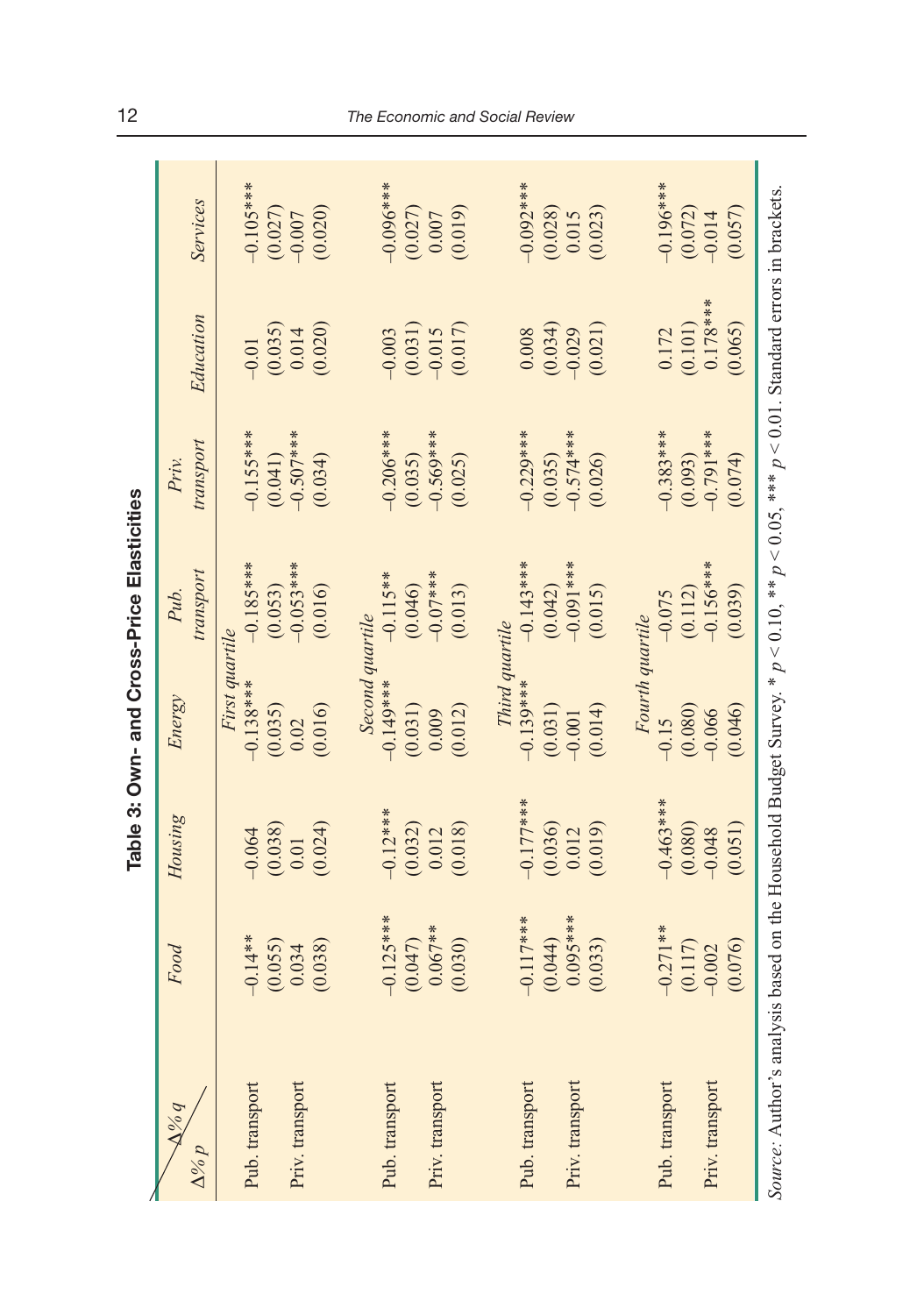| ı<br>٠ |  |
|--------|--|
| l<br>ı |  |
| l      |  |
|        |  |

|                                                                                                                                             | Food                                  | Housing               | Energy                | Pub.                  | Priv.                 | Education             | Services              |
|---------------------------------------------------------------------------------------------------------------------------------------------|---------------------------------------|-----------------------|-----------------------|-----------------------|-----------------------|-----------------------|-----------------------|
|                                                                                                                                             |                                       |                       |                       | transport             | transport             |                       |                       |
| First quartile                                                                                                                              | 5****<br>(0.047)<br>0.76              | $0.894***$<br>(0.089) | $0.161**$<br>(0.062)  | $0.797***$<br>(0.092) | $0.49***$<br>(0.080)  | $0.889***$<br>(0.163) | $1.715***$<br>(0.138) |
|                                                                                                                                             |                                       |                       |                       |                       |                       |                       |                       |
| Second quartile                                                                                                                             | $0.811***$<br>$\widehat{e}$<br>(0.03) | $0.662***$<br>(0.073) | $0.203***$<br>(0.054) | $0.815***$<br>(0.077) | $0.559***$<br>(0.065) | $1.377***$<br>(0.099) | $1.311***$<br>(0.085) |
|                                                                                                                                             |                                       |                       |                       |                       |                       |                       |                       |
| Third quartile                                                                                                                              | 53***<br>0.86                         | $0.527***$            | $0.226***$            | $0.888***$            | $0.573***$            | $1.423***$            | $1.204***$            |
|                                                                                                                                             | (0.040)                               | (0.069)               | (0.056)               | (0.079)               | (0.073)               | (0.084)               | (0.070)               |
| Fourth quartile                                                                                                                             | $1.143***$                            | $-0.051$              | $0.392***$            | $1.367***$            | $0.899***$            | $0.968***$            | $1.238***$            |
|                                                                                                                                             | (0.072)                               | (0.138)               | (0.123)               | (0.193)               | (0.139)               | (0.076)               | (0.064)               |
| Source: Author's analysis based on the Household Budget Survey. * $p < 0.10$ , ** $p < 0.05$ , *** $p < 0.01$ . Standard errors in brackets |                                       |                       |                       |                       |                       |                       |                       |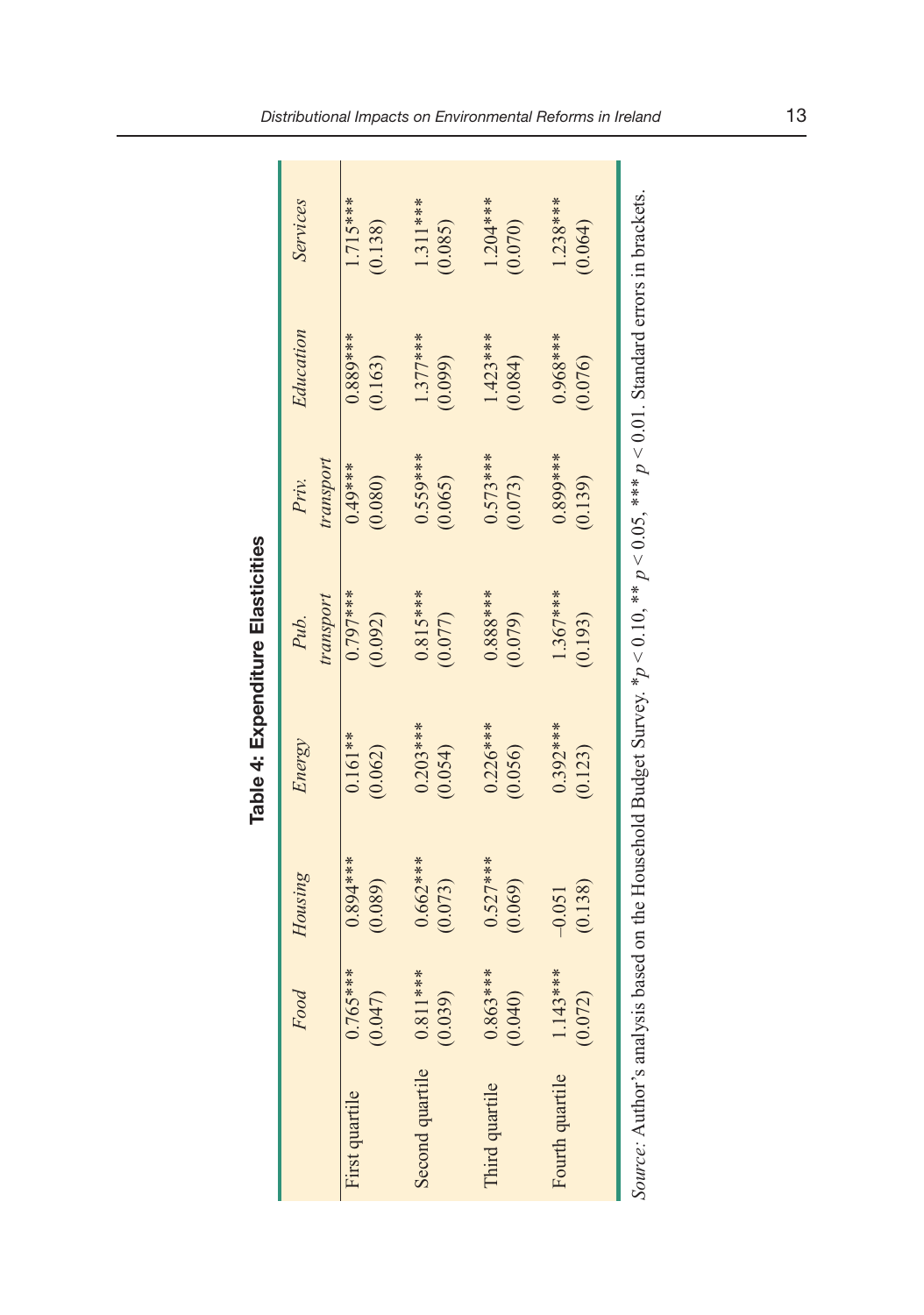the Appendix provides the full set of elasticities for the four quartiles, and elasticities for energy are in line with estimates found in the literature (see Pothen and Tovar Reaños, 2018; Salotti *et al.*, 2015). Regarding the expenditure elasticities presented in Table 4, Clements *et al*. (2006) study expenditure elasticities for 45 different OECD countries and report their average expenditure elasticity for transport as 1.58 for Ireland. My estimates are not directly comparable because unlike Clements *et al*. (2006), I distinguish between public and private transportation. One can see that my estimates for public and private transportation at the high quartile are 1.4 and 0.9 respectively.

The various elasticities for private transportation are displayed in Table 3. The row for private transportation in this table shows the percentage change in quantity demanded of food, housing, energy, public and private transportation, education, and services when there is a 1 per cent increase in the price of private transportation. We can see at the intersection of the row and column: *Priv. transport* and *Pub. Transport* that in the face of higher fuel prices for private transportation, households will show a slight reduction in public transportation. This effect increases for households in the fourth quartile. These findings are in line with Tiezzi and Verde (2016) who also used a demand system approach. Table 3 also shows cross-price elasticities for public and private transportation. One can see that increases in the price of public transportation will decrease the demand for private transportation. This effect is larger for high income households. We can also see that the own price elasticity for vehicle owners in the fourth expenditure quartile is not statistically significant. This suggests that the demand of public transportation for this group is irresponsive to changes in prices. As for expenditure elasticities, we see in Table 4 that public transportation and petrol and diesel are necessity commodities for low income households. This is because expenditure elasticities are not greater than one. Consequently, increases in the price of these commodities will impose a disproportional burden on low income households. When the commodities are necessity goods, Duclos *et al*. (2014) show that an increase in the price can increase income poverty.

In order to explore the robustness of my estimates, a demand system is estimated in which the expenditure of communications is included in the public transportation category. One can see in Table 5 that while the elasticities are slightly larger in absolute value than my previous estimates, the conclusion of complementarity between public and private transportation still holds for this specification. Note that in the case of changes in the price of public transportation, cross-price elasticities for the demand of private transportation are weaker than in the previous specification.

Table 6 shows that expenditure elasticities are smaller and public and private transportation are necessary commodities across income quartiles.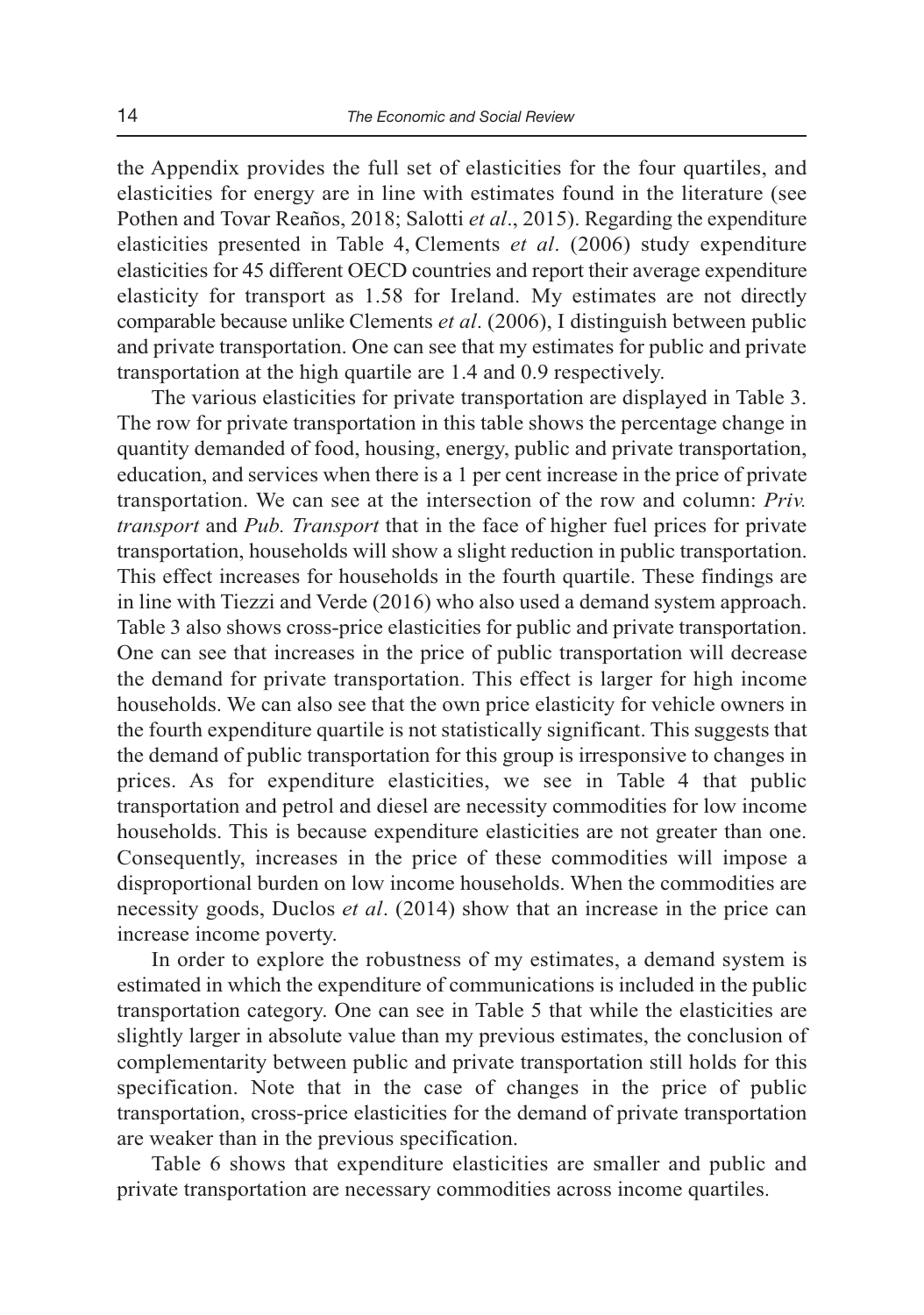|                                                           |            |             |                 | Table 5: Own- and Cross-Price Elasticities: Public Transportation Plus Communications |                    |                                                                                                                       |            |
|-----------------------------------------------------------|------------|-------------|-----------------|---------------------------------------------------------------------------------------|--------------------|-----------------------------------------------------------------------------------------------------------------------|------------|
| $\Delta\frac{\partial Q}{\partial q}$<br>$\Delta^{0/6}$ p | Food       | Housing     | Energy          | transport<br>Pub.                                                                     | transport<br>Priv. | Education                                                                                                             | Services   |
|                                                           |            |             | First quartile  |                                                                                       |                    |                                                                                                                       |            |
| Pub. transport                                            | $0.108***$ | $-0.008$    | $-0.041**$      | ⋇<br>$-0.439**$                                                                       | $-0.117***$        | $0.074***$                                                                                                            | 0.015      |
|                                                           | (0.033)    | (0.019)     | (0.019)         | (0.025)                                                                               | (0.023)            | (0.012)                                                                                                               | (0.021)    |
| Priv. transport                                           | $0.082***$ | $0.036**$   | $0.036***$      | $-0.07***$                                                                            | $-0.492***$        | $-0.014$                                                                                                              | $0.033**$  |
|                                                           | (0.024)    | (0.016)     | (0.012)         | (0.013)                                                                               | (0.021)            | (0.010)                                                                                                               | (0.016)    |
|                                                           |            |             | Second quartile |                                                                                       |                    |                                                                                                                       |            |
| Pub. transport                                            | $0.063***$ | $-0.036***$ | $-0.07***$      | $-0.465***$                                                                           | $-0.116***$        | $0.042***$                                                                                                            | 0.002      |
|                                                           | (0.021)    | (0.013)     | (0.012)         | (0.017)                                                                               | (0.014)            | (0.008)                                                                                                               | (0.015)    |
| Priv. transport                                           | $0.075***$ | $0.03**$    | $0.027**$       | $*$<br>$-0.078**$                                                                     | $-0.503***$        | $-0.037$ ***                                                                                                          | $0.034***$ |
|                                                           | (0.017)    | (0.014)     | (0.009)         | (0.010)                                                                               | (0.014)            | (0.008)                                                                                                               | (0.012)    |
|                                                           |            |             | Third quartile  |                                                                                       |                    |                                                                                                                       |            |
| Pub. transport                                            | $0.056***$ | $-0.063***$ | $-0.081***$     | $-0.485***$                                                                           | $-0.115***$        | $0.045***$                                                                                                            | 0.011      |
|                                                           | (0.018)    | (0.013)     | (0.011)         | (0.017)                                                                               | (0.012)            | (0.008)                                                                                                               | (0.014)    |
| Priv. transport                                           | $0.085***$ | 0.008       | $0.025**$       | $*$<br>$-0.085**$                                                                     | $-0.519***$        | $-0.048***$                                                                                                           | $0.041***$ |
|                                                           | (0.018)    | (0.016)     | (0.010)         | (0.009)                                                                               | (0.015)            | (0.009)                                                                                                               | (0.012)    |
|                                                           |            |             | Fourth quartile |                                                                                       |                    |                                                                                                                       |            |
| Pub. transport                                            | 0.012      | $-0.154***$ | $-0.104***$     | $-0.533***$                                                                           | $-0.135***$        | $0.177***$                                                                                                            | $-0.003$   |
|                                                           | (0.037)    | (0.024)     | (0.025)         | (0.032)                                                                               | (0.026)            | (0.021)                                                                                                               | (0.021)    |
| Priv. transport                                           | 0.085      | $-0.069**$  | 0.028           | $-0.113**$                                                                            | $-0.568***$        | 0.035                                                                                                                 | 0.019      |
|                                                           | (0.045)    | (0.034)     | (0.024)         | (0.023)                                                                               | (0.039)            | (0.027)                                                                                                               | (0.024)    |
| Source: Author's analys                                   |            |             |                 |                                                                                       |                    | is based on the Household Budget Survey. * $p < 0.10$ , * * $p < 0.05$ , * * $p < 0.01$ . Standard errors in brackets |            |

Distributional Impacts on Environmental Reforms in Ireland 15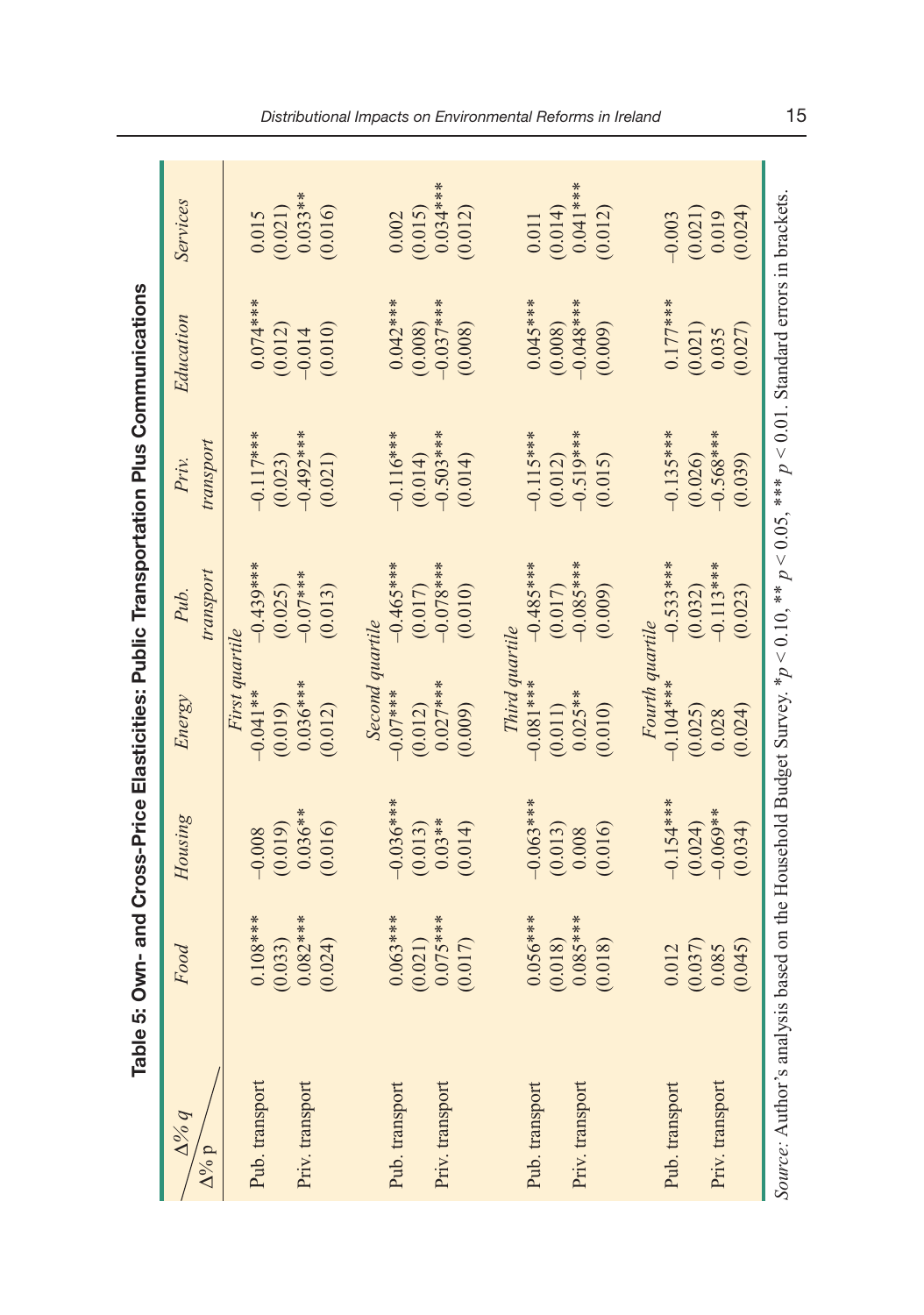| : |
|---|
|   |
|   |
|   |
|   |
|   |

|                                                                                                                                             | ₽          |            |            | ible 6: Expenditure Elasticities: Public Transportation Plus Communications |            |            |            |
|---------------------------------------------------------------------------------------------------------------------------------------------|------------|------------|------------|-----------------------------------------------------------------------------|------------|------------|------------|
|                                                                                                                                             | Food       | Housing    | Energy     | Pub.                                                                        | Priv.      | Education  | Services   |
|                                                                                                                                             |            |            |            | transport                                                                   | transport  |            |            |
| First quartile                                                                                                                              | $0.449***$ | $0.786***$ | 0.001      | 0.408***                                                                    | $0.39***$  | 1.158****  | $2.434***$ |
|                                                                                                                                             | (0.048)    | (0.092)    | (0.053)    | (0.081)                                                                     | (0.060)    | (0.232)    | (0.140)    |
| Second quartile 0.556***                                                                                                                    |            | $0.587***$ | 0.067      | $0.581***$                                                                  | $0.453***$ | $1.873***$ | $1.675***$ |
|                                                                                                                                             | (0.032)    | (0.050)    | (0.042)    | (0.046)                                                                     | (0.039)    | (0.124)    | (0.073)    |
| Third quartile                                                                                                                              | $0.627***$ | $0.486***$ | $0.108**$  | $0.633***$                                                                  | $0.492***$ | $1.828***$ | $1.414***$ |
|                                                                                                                                             | (0.030)    | (0.043)    | (0.043)    | (0.038)                                                                     | (0.037)    | (0.082)    | (0.049)    |
| Fourth quartile                                                                                                                             | $0.775***$ | $0.131**$  | $0.363***$ | $0.74***$                                                                   | $0.584***$ | $1.308***$ | $1.283***$ |
|                                                                                                                                             | (0.042)    | (0.062)    | (0.076)    | (0.056)                                                                     | (0.063)    | (0.061)    | 0.040)     |
| Source: Author's analysis based on the Household Budget Survey. * $p < 0.10$ , ** $p < 0.05$ , *** $p < 0.01$ . Standard errors in brackets |            |            |            |                                                                             |            |            |            |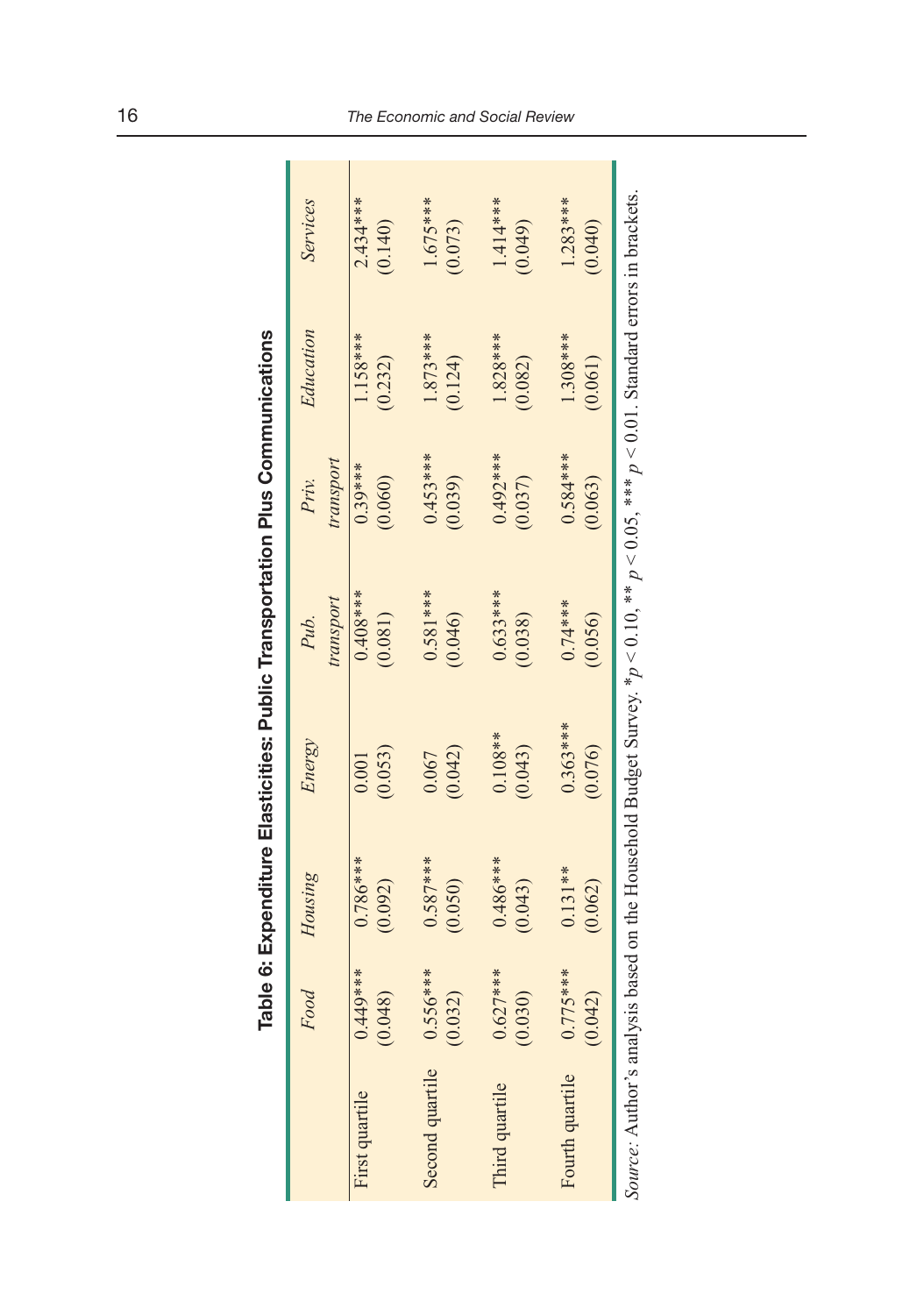#### **5.3 Welfare Changes at Household Level**

Table 7 shows the estimated Hicks Equivalent Variation (HEV) for vehicle owners relative to total expenditure for three types of households. Households in retirement age, single parents, and households with children in the lowest expenditure level are the most affected by the tax. We can also see that when the revenues are allocated equally among households, the most vulnerable groups are compensated. In the last scenario, we can see the welfare changes due to the subsidies on public transportation. It suggests that the benefits are homogeneously distributed across income quartiles. Note that for single people in retirement age with children in high income quartiles, I do not have units in my sample to identify their welfare changes.

|                        | 1st quartile | 2nd quartile | 3rd quartile  | 4th quartile |
|------------------------|--------------|--------------|---------------|--------------|
|                        |              |              | Tax           |              |
| Single $+65$           | $-1.317$     | $-0.281$     |               |              |
| Single with children   | $-1.416$     | $-0.629$     | $-0.367$      |              |
| 2 adults with children | $-1.217$     | $-1.040$     | $-0.773$      | $-0.625$     |
| All households         | $-1.157$     | $-1.007$     | $-0.792$      | $-0.614$     |
|                        |              |              |               |              |
|                        |              |              | <b>TaxRev</b> |              |
| Single $+65$           | 0.248        | 0.544        |               |              |
| Single with children   | 0.983        | 0.372        | 0.296         |              |
| 2 adults with children | 0.392        | $-0.087$     | $-0.105$      | $-0.188$     |
| All households         | 0.588        | $-0.028$     | $-0.112$      | $-0.177$     |
|                        |              |              |               |              |
|                        |              |              | <b>TaxSub</b> |              |
| Single $+65$           | $-1.174$     | $-0.242$     |               |              |
| Single with children   | $-1.336$     | $-0.634$     | $-0.418$      |              |
| 2 adults with children | $-1.144$     | $-1.024$     | $-0.743$      | $-0.601$     |
| All households         | $-1.069$     | $-0.944$     | $-0.731$      | $-0.569$     |
|                        |              |              |               |              |

#### **Table 7: HEV Relative to Total Expenditure (%)**

*Source:* Author's analysis based on the Household Budget Survey.

Table 8 displays the estimates for the model where communications is incorporated into the public transportation expenditure category. It shows again that the welfare change after tax for these households is above the mean (i.e. scenario 'Tax'). Under the revenue recycling mechanism, I find that poor households disproportionally benefit but under the second scenario, we can again see a flat distribution of benefits.

Figure 2 summarises estimated welfare losses for rural and urban households, suggesting that carbon taxes impose a larger burden on rural households than on urban ones. In the analysed sample, while the mean daily driven distance is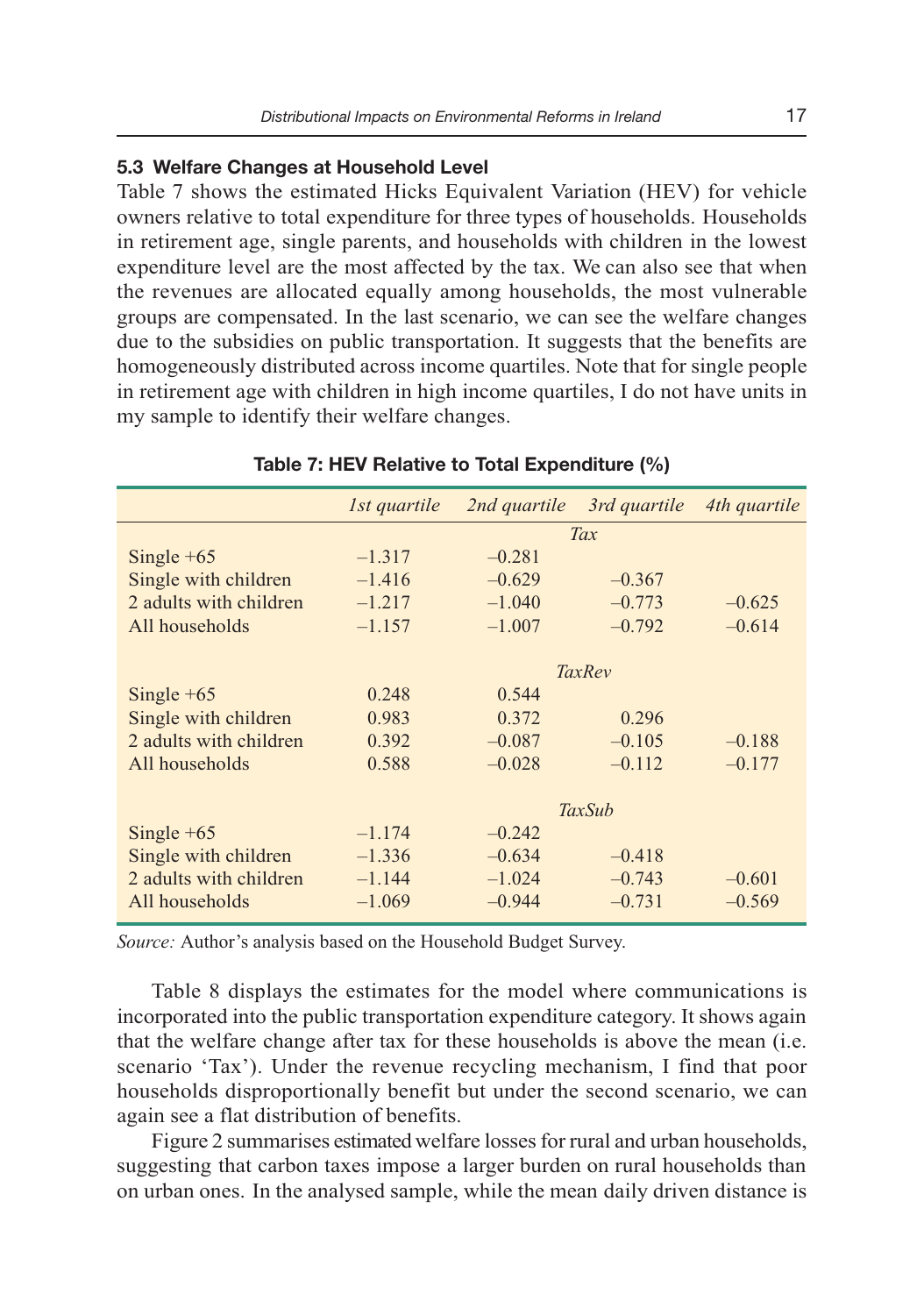|                        | 1st quartile | 2nd quartile | 3rd quartile | 4th quartile |
|------------------------|--------------|--------------|--------------|--------------|
|                        |              |              | Tax          |              |
| Single $+65$           | $-1.583$     | $-0.776$     | $-0.649$     | $-0.141$     |
| Single with children   | $-1.738$     | $-1.099$     | $-0.543$     | $-0.516$     |
| 2 adults with children | $-1.563$     | $-1.289$     | $-0.953$     | $-0.706$     |
| All households         | $-1.544$     | $-1.234$     | $-0.989$     | $-0.756$     |
|                        |              |              |              |              |
|                        |              |              | TaxRev       |              |
| Single $+65$           | 1.526        | 0.516        | 0.535        | 0.440        |
| Single with children   | 1.093        | 0.263        | 0.310        | 0.090        |
| 2 adults with children | 0.640        | 0.036        | $-0.105$     | $-0.182$     |
| All households         | 1.020        | 0.121        | $-0.124$     | $-0.222$     |
|                        |              |              |              |              |
|                        |              |              | TaxSub       |              |
| Single $+65$           | $-1.351$     | $-0.697$     | $-0.530$     | $-0.106$     |
| Single with children   | $-1.503$     | $-0.966$     | $-0.397$     | $-0.325$     |
| 2 adults with children | $-1.324$     | $-1.089$     | $-0.810$     | $-0.589$     |
| All households         | $-1.296$     | $-1.026$     | $-0.806$     | $-0.603$     |

## **Table 8: HEV Relative to Total Expenditure (%): Public Transportation Plus Communications**

*Source:* Author's analysis based on the Household Budget Survey.

61 km in rural Ireland, urban households drive around 45 km. Difference in the provision of public transportation in rural and urban areas has been identified as a barrier to transit towards a more sustainable transportation system in Ireland (see Browne *et al*., 2011).

#### **Figure 2: HEV Relative to Expenditure for Rural and Urban Households**



*Source:* Author's analysis based on the Household Budget Survey.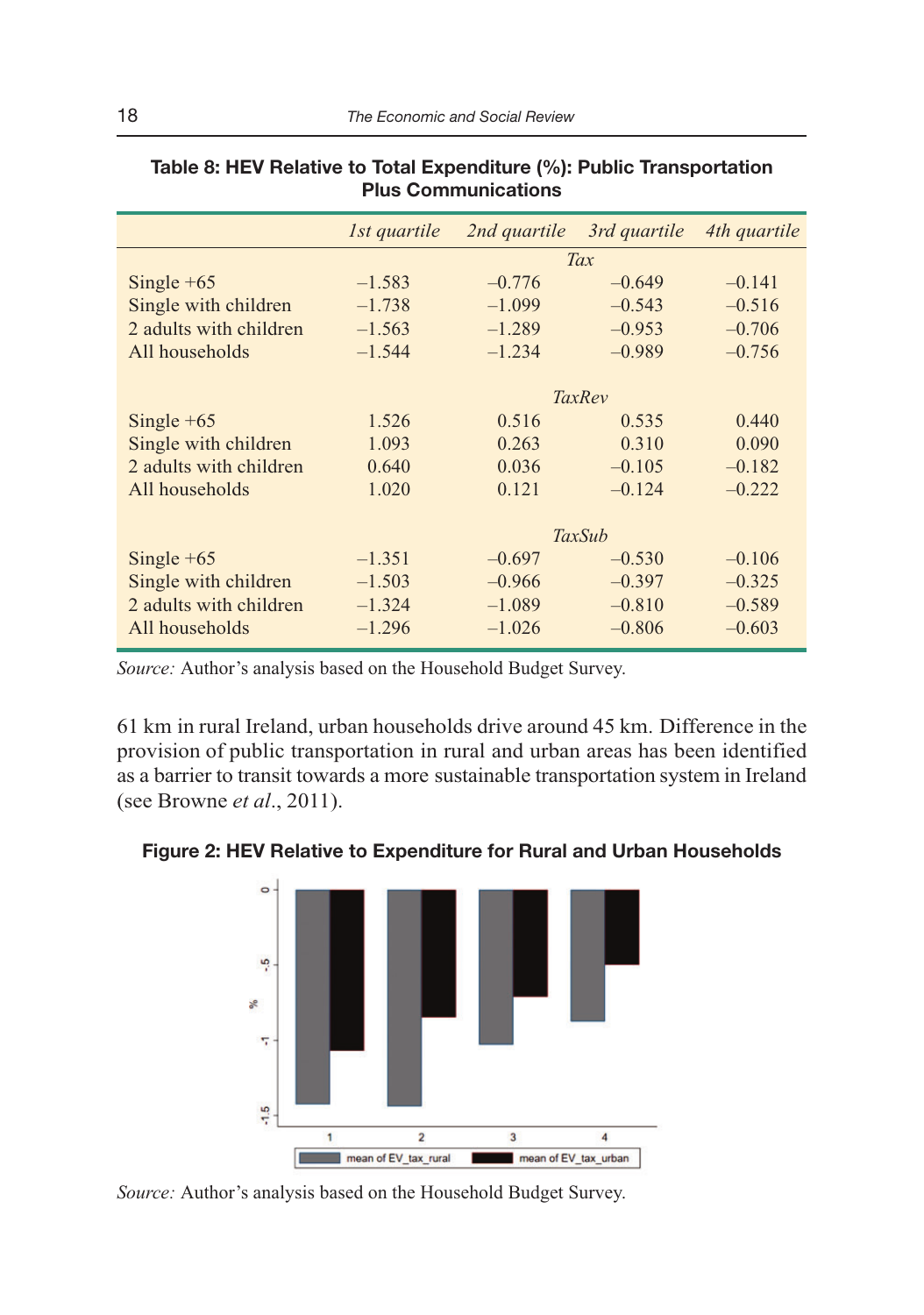#### **5.4 Welfare Changes and the Cost of Pollution**

Figure 3 displays the ratio of emissions per kilometre for diesel and petrol vehicles across expenditure levels. This shows that higher income groups have larger levels of pollution regarding vehicle use. Similarly, Tovar Reaños (2020) found that large vehicles have larger  $CO<sub>2</sub>$  emissions compared to other vehicle types. If more affluent households have preferences for large vehicles that potentially have larger emissions ratios per household in rural Ireland, carbon taxes on fuel prices need to be jointly designed with other policies such as motor and registration taxes. In Ireland, the registration tax and motor tax were changed in July 2008 from engine size to carbon emissions. These taxes are based on vehicle emissions rather than emissions at the household level. This distinction becomes relevant when households own more than one vehicle. While the HBS does not provide information on the type of vehicle owned by the household, I can make some inference based on the expenditures on petrol and diesel reported in the data. Table 9 shows the distribution of vehicle ownership, and one can see that households that own a single vehicle represent 52 per cent of the sample. Among those, 65 per cent report expenditure only on petrol. Regarding households that own more than two vehicles, 35 per cent report expenditure in both petrol and diesel. Emission levels will be the result of a combination of the intensity of use and the vehicle type. Figure 3 shows that petrol cars have a lower ratio of emissions per kilometre and these vehicle types are still in the majority for single vehicle owners. However, the picture is unclear for owners of more than one vehicle.

|               | Petrol | Diesel | Both  | <i>Sample</i> |
|---------------|--------|--------|-------|---------------|
| One vehicle   | 0.651  | 0.349  | 0.000 | 0.517         |
| More than one | 0.416  | 0.230  | 0.354 | 0.483         |

| Table 9: Vehicle Ownership Distribution (%) |  |  |  |
|---------------------------------------------|--|--|--|
|---------------------------------------------|--|--|--|

*Source:* Author's analysis based on the Household Budget Survey.

Figure 4 presents the mean externality cost across expenditure levels, with values equivalised by household size. It shows that the cost increases for more affluent households.

Figure 5 shows the incidence using the Hicks Equivalent Variation when externality costs associated with driving are taken into account. It shows that the incidence reduces significantly across all expenditure levels. The change in the incidence is particularly important for the first two deciles. Increase in fuel prices used in private transportation via carbon taxes is a policy instrument that can internalise the externalities associated with the vehicle usage. Figure 5 shows that considering the externality cost associated with driving can reduce the tax incidence of carbon taxes.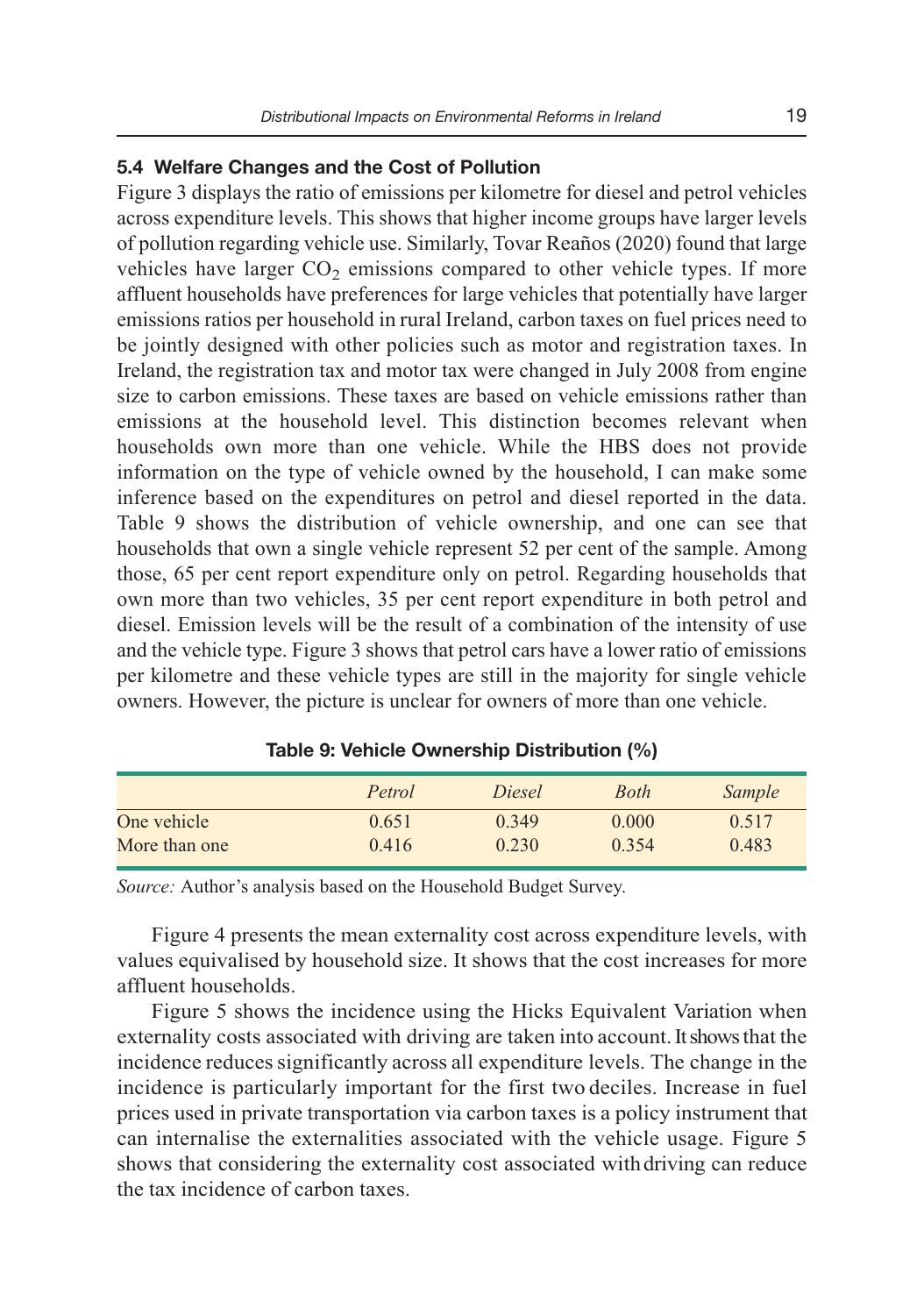

**Figure 3: Household-Emissions per km for Diesel and Petrol Vehicles** 

*Source:* Author's analysis based on the Household Budget Survey.



#### **Figure 4: Externality Cost**

*Source:* Author's analysis based on the Household Budget Survey.

#### **5.5 Aggregate Effects**

The first row in Table 10 displays the estimated total weekly emissions and the average kilometres driven for the years 2015-2016. This provides my estimated average for emissions and distance driven per household for one week. The table also provides the revenue collected as a percentage of total expenditure. The following rows display the changes in these variables with respect to the base scenario. One can see that a carbon tax reduces emissions by 8.5 per cent and increases inequality by 0.5 per cent. The revenue-allocation scenario reduces slightly the environmental benefits and the inequality caused by the tax. Using subsidies for public transportation reduces the increase in inequality caused by the tax, but it also reduces the environmental gains. Under this scenario the demand for both private and public transportation is affected (i.e. because of complementarity). In particular, while there is a subsidy of 5 per cent in the price of public transportation, there is an important reduction in environmental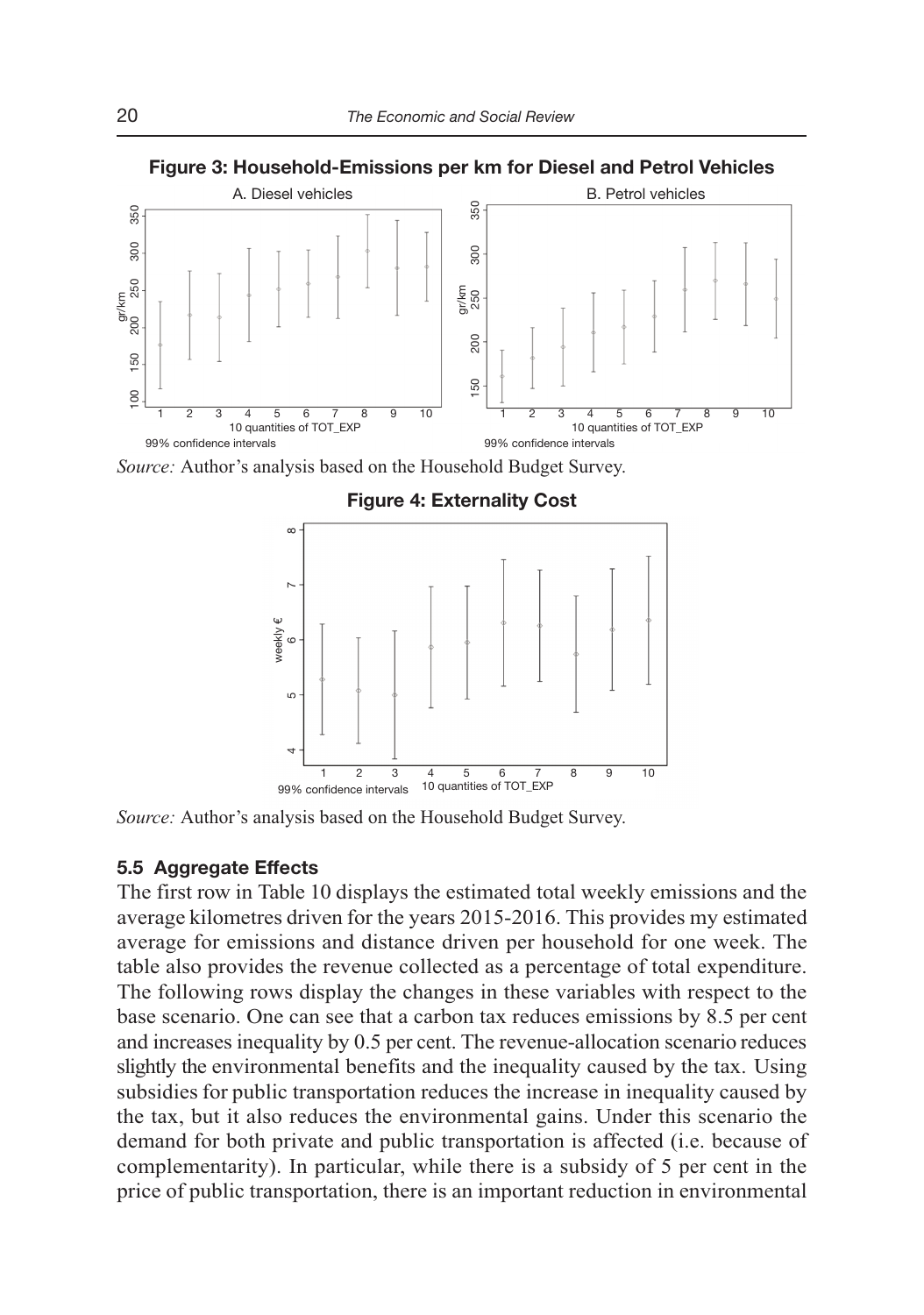



*Source:* Author's analysis based on the Household Budget Survey.

gains. Consequently, a targeted policy needs to be implemented in which low income and rural households should be prioritised.

In the previous section, I showed that the benefits of reducing the price of public transportation do not accrue disproportionally to low-income households. In addition, cross-price elasticities show that the complementarity of public and private transportation is weaker for this group than for more affluent households. It is important to note that I use a sub-sample of vehicle owners for these estimations while, in addition, my estimates come from self-reported data on the distance driven. While accuracy would be improved by using data from odometer readings, there are no available data that combine the socioeconomic information of the driver and the driven distance.

**Table 10: Changes in Emissions, Distance Driven and Revenue using the EASI Demand System** 

| Weekly mean $CO2$<br>emissions(T) | Weekly mean<br>Km | Revenue<br>(%)             | Gini     |
|-----------------------------------|-------------------|----------------------------|----------|
| 0.088                             | 376.474           | 0.735                      | 0.243    |
|                                   |                   |                            |          |
| $-8.585$                          | $-6.576$          | 891.413                    | 0.515    |
| $-8.141$                          | $-6.162$          | 0.000                      | $-0.263$ |
| $-7.960$                          | $-5.787$          | 0.000                      | 0.492    |
|                                   |                   | $\Delta$ w.r.t to Base (%) |          |

*Source:* Author's analysis based on the Household Budget Survey.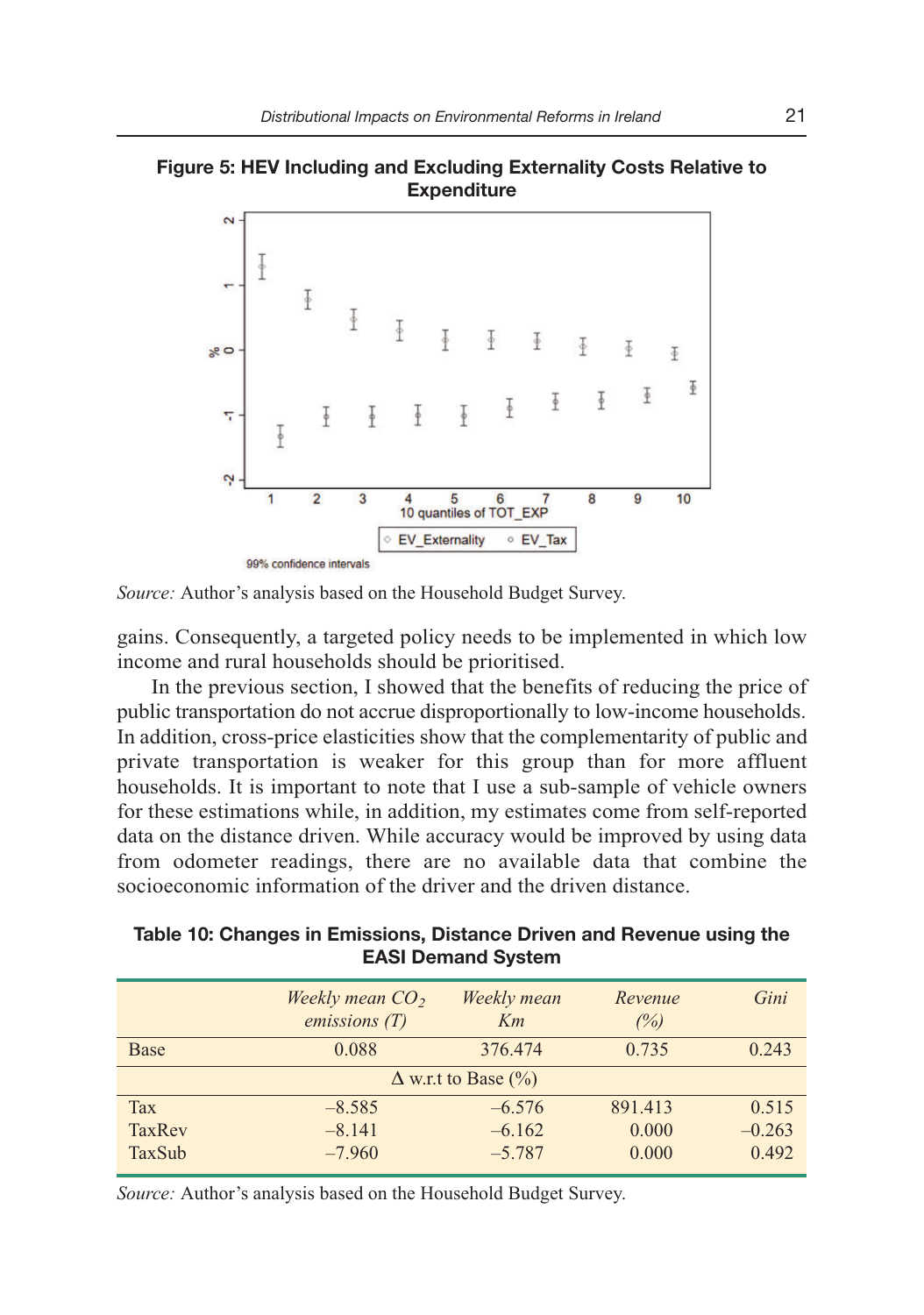Table 11 displays the results from using the model in which expenditure in public transportation and communications are grouped into a single category. It shows that while similar patterns are evident, the changes are larger in all the analysed metrics. In addition, the difference between the last two scenarios is smaller than in my previous analysis.

|               | Weekly mean $CO2$ | Weekly mean                | Revenue | Gini     |
|---------------|-------------------|----------------------------|---------|----------|
|               | emissions(T)      | Km                         | (%)     |          |
| <b>Base</b>   | 0.081             | 375.893                    | 0.878   | 0.259    |
|               |                   | $\Delta$ w.r.t to Base (%) |         |          |
| Tax           | $-6.836$          | $-3.863$                   | 548.344 | 0.576    |
| <b>TaxRev</b> | $-6.288$          | $-3.358$                   | 0.000   | $-0.452$ |
| TaxSub        | $-6.226$          | $-3.061$                   | 0.000   | 0.489    |
|               |                   |                            |         |          |

| Table 11: Changes in Emissions, Distance Driven and Revenue using the |
|-----------------------------------------------------------------------|
| <b>EASI Demand System: Public Transportation Plus Communications</b>  |

*Source:* Author's analysis based on the Household Budget Survey.

# **VI CONCLUSIONS AND POLICY IMPLICATIONS**

A carbon tax is a policy instrument that can internalise the externalities associated with vehicle usage. However, its implementation brings several challenges for policymakers. Setting the level of taxes according to the externality cost is the first challenge. In addition, carbon taxes need to be implemented alongside other policy instruments like subsidies for public transportation in order to reduce emissions. It is important to design policies where drivers that are overcharged by carbon taxes can be compensated, and higher taxes can be implemented for those that are undercharged. Addressing concerns about the distributional effects of the tax can increase public acceptance. Little attention in the economics literature has been paid to the estimation of cross-price effects between public and private transportation. This article provides new insights to the current debate about decarbonising the transport sector by quantifying changes in the distance driven when implementing additional carbon taxes and subsidies for public transportation. The EASI demand system is employed to allow for flexibility when modelling the relationship between consumption and total expenditure at household level. By using Irish data and a highly flexible demand system, cross-price elasticities are estimated for private and public transportation. The results show that these commodities are complements. The estimated changes in distance driven and  $CO<sub>2</sub>$  emissions show that a carbon tax is effective in reducing emissions and its distributional impacts can be addressed by a lump-sum transfer. In addition,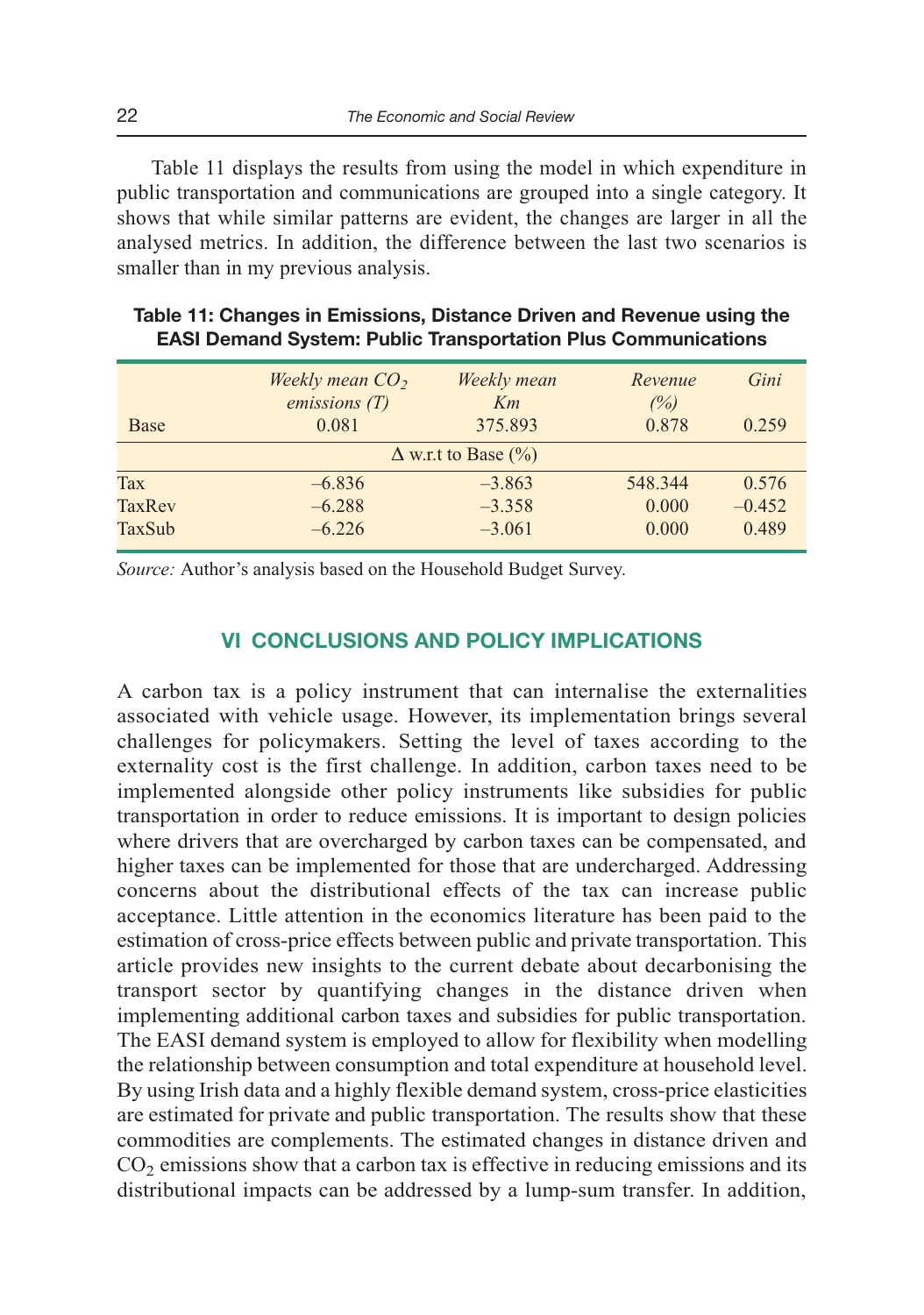given the complementarity between public and private transportation, subsidies for public transportation will increase the demand for both commodities. This calls for the design of policies to improve public transportation that help us to pass from a complementary relationship to a substitution one. In this regard, Liu *et al*. (2016) show that attitudes towards public transportation is a factor in supporting this transport modality. In addition, any subsidy scheme needs to be designed to consider all the factors that affect the choice mode of vulnerable groups.

The results in this article show that when the externality cost associated with driving is included when computing the carbon-tax incidence, the regressive effect of the tax reduces sharply. The paper also provides evidence that the tax burden reduces considerably when the externality cost of driving is included in the estimation. While creating awareness of the externality cost associated with driving can increase carbon tax acceptability, there can still be issues with the policies used for the re-allocation of additional revenue. Jiang and Ouyang (2017) argue that targeting low-income households is key to reducing the tax burden on vulnerable households. Political preferences can limit the implementation of a carbon tax and dividend scheme. Jagers *et al*. (2019) found that in a right-oriented context, a combination of a tax and compensatory scheme may have higher social acceptance. In left-oriented contexts, carbon taxes without compensation are more likely to increase support. In practice, tax revenue is not always distributed directly across households. Sumner *et al*. (2011) analysed the use of carbon dividends across different countries, finding that in half of the analysed countries a dividend is used to compensate taxpayers while the remainder use the revenues to support investment in green projects.

I show that the average emissions per kilometre are higher for high income households. This can be associated with the type of vehicle owned by households. I find that the average emissions per kilometre of diesel vehicles are higher than vehicles run on petrol, and that private owners of single vehicles are more likely to own a petrol vehicle. However, this might not be the case for households that own more than one vehicle. Tovar Reaños (2020) found that large vehicles can also have high levels of emissions.

 Feebate schemes (e.g. the French 'bonus-malus' system) might help to reduce the demand for heavy polluting vehicles by paying consumers that purchase fuelefficient vehicles and charging a penalty to those that purchase 'gas-guzzlers'. Harvey (2020) argues that while governments are subsidising the purchase of electric vehicles (EVs), the market share of SUVs and pickup trucks grows. The author suggests improving energy efficiency independently of the penetration of EVs. As to the distributional effects of policies to increase the energy efficiency level in the vehicle stock, offering grants for the purchase of electric vehicles is found to be regressive by Tovar Reaños and Sommerfeld (2018). They found that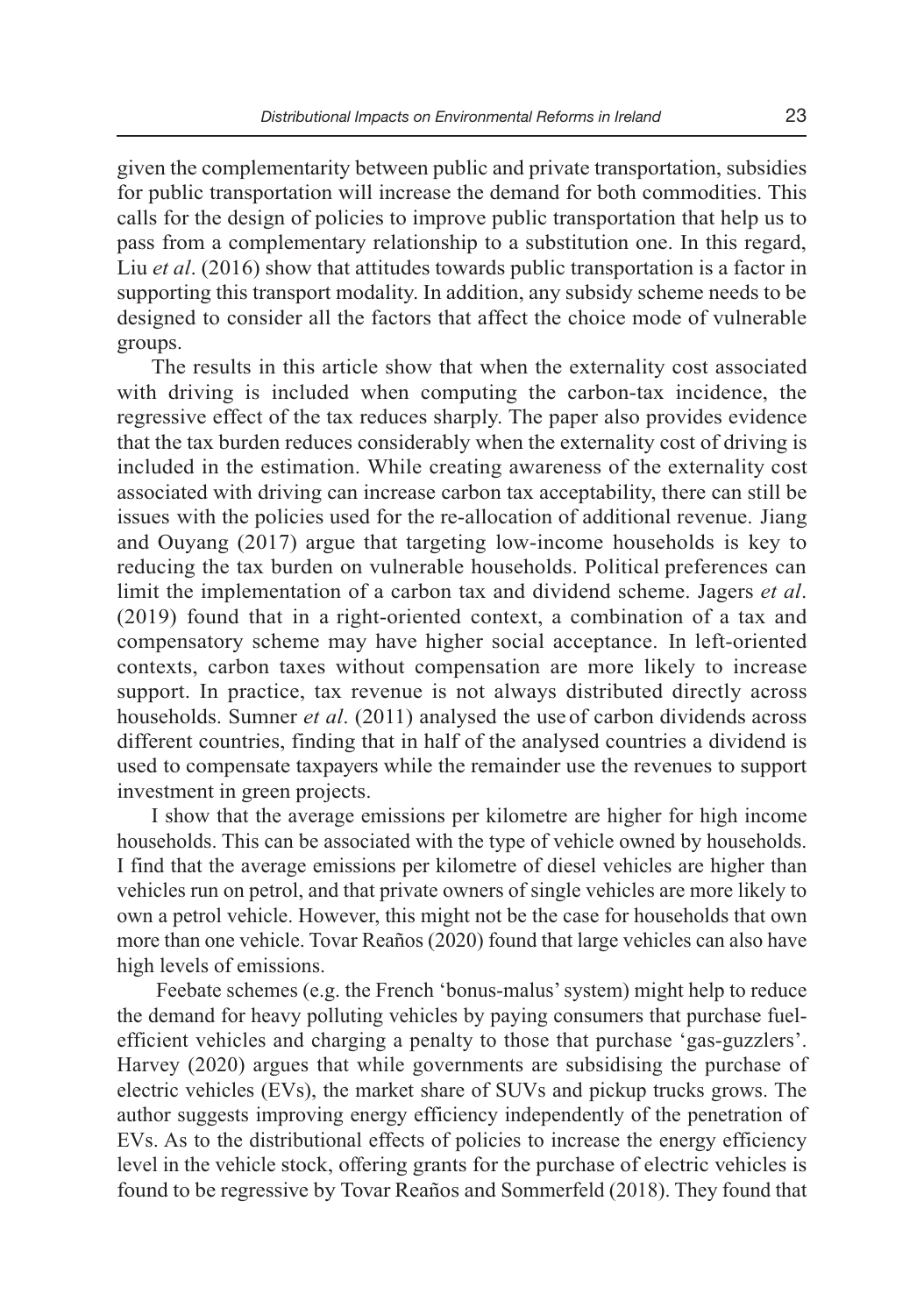these grants will increase income inequality as mainly high-income households could afford to purchase them. In addition, for households that can afford more than one vehicle, grants could be indirectly subsidising ownership of a second heavy polluting vehicle. Taxes based on vehicle emissions need to be considered for the emissions at the household level and not only at vehicle level. This calls for a better design and combination of policy instruments to set the right tax for addressing environmental damage and equity issues. A socially accepted policy must combine the 'ability to pay' and "polluter pays" principles.

Finally, it is important to highlight an important limitation of this study i.e. the large number of zeros in expenditure for public transportation reported by vehicle owners. I provide a solution to this by including expenditure in communications in the transportation expenditure category, but it has the largest share of the expenditure in the category. Consequently, the interpretation of the results from this additional analysis needs to be understood in this context.

# **REFERENCES**

- Baker, P., R. Blundell and J. Micklewright, 1989. "Modelling household energy expenditures using micro-data", *The Economic Journal*, 99(397):720-738.
- Banks, J., R. Blundell and A. Lewbel, 1997. "Quadratic Engel curves and consumer demand", *The Review of Economics and Statistics*, 79(4):527-539.
- Beaudoin, J. and C.-Y. C. Lin-Lawell, 2018. "The effects of public transit supply on the demand for automobile travel", *Journal of Environmental Economics and Management*, 88:447-467.
- Bento, A.M., L.H. Goulder, M.R. Jacobsen and R.H. von Haefen, 2009. "Distributional and efficiency impacts of increased US gasoline taxes", *American Economic Review*, 99(3): 667-99.
- Bhuvandas, D. and H. Gundimeda, 2020. "Welfare impacts of transport fuel price changes on Indian households: An application of LA-AIDS model", *Energy Policy*, 144:111583.
- Bohringer, C., F. Landis and M.A. Tovar Reaños, 2017. "Economic Impacts of Renewable Energy Production in Germany", *The Energy Journal*, 0(KAPSARC S).
- Borjesson, M., J. Eliasson and I. Rubensson, 2020. "Distributional effects of public transport subsidies", *Journal of Transport Geography*, 84:102674.
- Browne, D., B. Caulfield and M. O'Mahony, 2011. *Barriers to sustainable transport in Ireland*. Environmental Protection Agency. CCRP Report.
- Bureau, B., 2011. "Distributional effects of a carbon tax on car fuels in France", *Energy Economics*, 33(1):121-130.
- Bureau, B. and M. Glachant, 2011. "Distributional effects of public transport policies in the Paris region". *Transport Policy*, 18(5):745-754.
- Cheng, Y.-H., Y.-H. Chang and I. Lu, 2015. "Urban transportation energy and carbon dioxide emission reduction strategies", *Applied Energy*, 157:953-973.
- Clements, K.W., Y. Wu and J. Zhang, 2006. "Comparing international consumption patterns", *Empirical Economics*, 31(1):1-30.
- Creedy, J. and C. Sleeman, 2006. "Carbon taxation, prices, and welfare in New Zealand", *Ecological Economics*, 57(3):333-345.
- Deaton, A. and J. Muellbauer, 1980. "An almost ideal demand system", *The American Economic Review*, 70(3):312-326.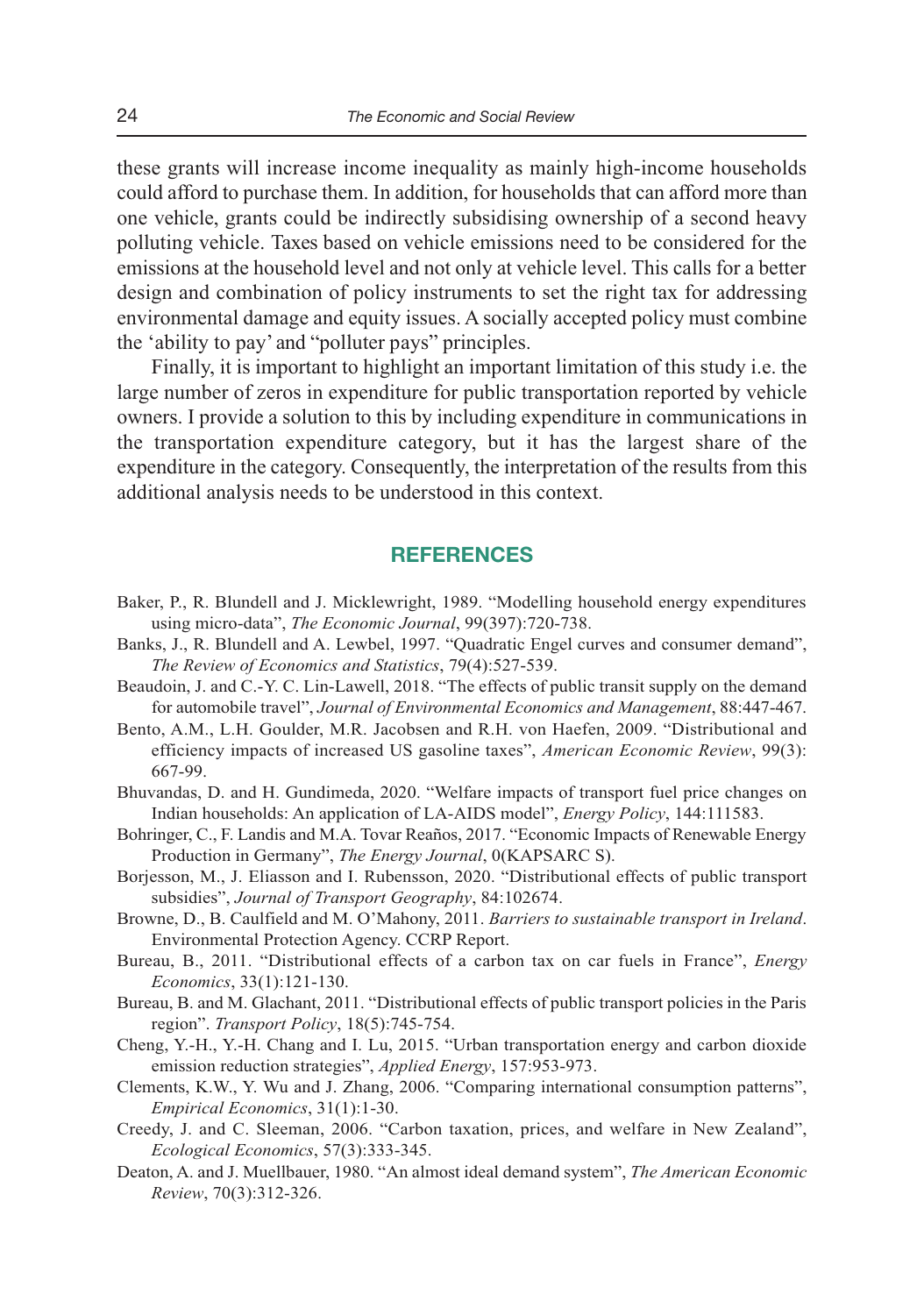- Duclos, J.-Y., P. Makdissi and A. Araar, 2014. "Pro-poor indirect tax reforms, with an application to Mexico", *International Tax and Public Finance*, 21(1):87-118.
- Fullerton, D. and S. West, 2000. *Tax and subsidy combinations for the control of car pollution*. (7774).
- Goodwin, P., J. Dargay and M. Hanly, 2004. "Elasticities of road traffic and fuel consumption with respect to price and income: A review", *Transport Reviews*, 24(3):275-292.
- Graham, D.J. and S. Glaister, 2002. "The demand for automobile fuel: A survey of elasticities", *Journal of Transport Economics and Policy*, 36(1):1-25.
- Harvey, L.D., 2020. "Rethinking electric vehicle subsidies, rediscovering energy efficiency", *Energy Policy*, 146:111760.
- Horowitz J.L., 2001. "The Bootstrap", in J. Heckman and E. Leamer (eds.), *Handbook of Econometrics*, Vol. 5, Elsevier, Amsterdam.
- Irish Government Economic and Evaluation Service (IGEES), 2019. "Valuing Greenhouse Gas Emissions in the Public Spending Code". Technical report. Irish Government Economic and Evaluation Service. Available at:

https://assets.gov.ie/19749/77936e6f1cb144d68c1553c3f9ddb197.pdf.

- Jagers, S.C., J. Martinsson and S. Matti, 2019. "The impact of compensatory measures on public support for carbon taxation: an experimental study in Sweden", *Climate Policy*, 19(2): 147-160.
- Jiang, Z. and X. Ouyang, 2017. "Analyzing the distributional effects of fuel taxation in China", *Energy Efficiency*, 10:1235-1251.
- Klenert, D., L. Mattauch, E. Combet, O. Edenhofer, C. Hepburn, R. Rafaty and N. Stern, 2018. "Making carbon pricing work for citizens", *Nature Climate Change*, 8(8):669-677.
- Labandeira, X. and J. Labeaga, 1999. "Combining input-output analysis and micro-simulation to assess the effects of carbon taxation on Spanish households", *Fiscal Studies*, 20(3): 305-320.
- Labandeira, X., J. Labeaga and M. Rodriguez, 2006. "A residential energy demand system for Spain", *The Energy Journal*, 27(2):87-112.
- Lewbel, A., 1989. "Identification and Estimation of Equivalence Scales under Weak Separability", *Review of Economic Studies*, 56(2):311-316.
- Lewbel, A. and K. Pendakur, 2009. "Tricks with Hicks: The EASI Demand System", *American Economic Review*, 99(3):827-63.
- Liu, Y., Z. Hong and Y. Liu, 2016. "Do driving restriction policies effectively motivate commuters to use public transportation?", *Energy Policy*, 90:253-261.
- Mas-Colell A., M.D. Whinston and J.R. Green, 1995. *Microeconomic Theory*. Oxford.
- Mooney, C.Z. and D. Duval, 1993. *Bootstrapping: A Nonparametric Approach to Statistical Inference*. Newbury Park, CA: SAGE.
- Parry, I., 2015. "Designing fiscal policy to address the external costs of energy", *International Review of Environmental and Resource Economics*, 8(1):1-56.
- Pendakur, K., 2008. "EASI made easier", *Contributions to Economic Analysis*. 288. 179-206. Available at: http://www.sfu.ca/~pendakur/EASI%20made%20Easier.pdf.
- Poterba, J.M., 1991. *Is the gasoline tax regressive?* Vol. 5:145-164.
- Pothen, F. and M.A. Tovar Reaños, 2018. "The distribution of material footprints in Germany", *Ecological Economics*, 153:237-251.
- Salotti, S., L. Montinari, A.F. Amores and J.M. Rueda-Cantuche, 2015. "Total expenditure elasticity of non-durable consumption of European households", in JRC Technical Report EUR 27081 EN, page 2015. European Union.
- Salvucci, R., M. Gargiulo and K. Karlsson, 2019. "The role of modal shift in decarbonizing the Scandinavian transport sector: Applying substitution elasticities in times-Nordic", *Applied Energy*, 253:113593.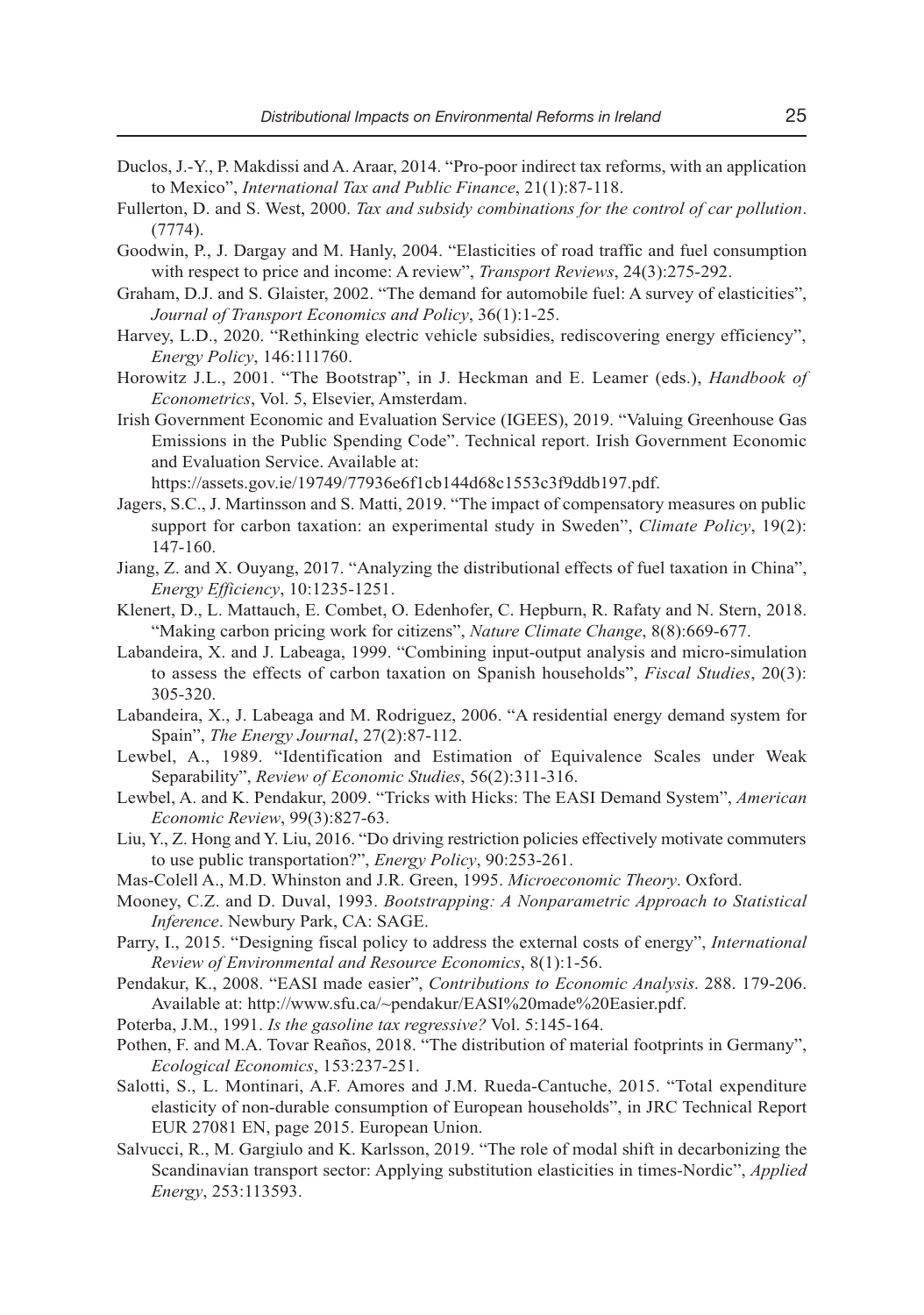- SEAI, 2018. "Energy-related CO2 emissions in Ireland 2005-2016". Sustainable Energy Authority Ireland. https://www.seai.ie/publications/Energy-Emissions-2017-Final.pdf.
- Sumner, J., L. Bird and H. Dobos, 2011. "Carbon taxes: a review of experience and policy design considerations", *Climate Policy*, 11(2):922-943.
- Sun, C., W. Zhang, X. Fang, X. Gao and M. Xu, 2019. "Urban public transport and air quality: Empirical study of China cities", *Energy Policy*, 135:110998.
- Tiezzi, S. and S.F. Verde, 2016. "Differential demand response to gasoline taxes and gasoline prices in the U.S.", *Resource and Energy Economics*, 44:71-91.
- Tovar Reaños, M.A., 2020. "Initial incidence of carbon taxes and environmental liability. a vehicle ownership approach", *Energy Policy*, 143:111579.
- Tovar Reaños, M.A. and K. Sommerfeld, 2018. "Fuel for inequality: Distributional effects of environmental reforms on private transport", *Resource and Energy Economics*, 51:28-43.
- Tovar Reaños, M.A. and N.M. Wölfing, 2018. "Household energy prices and inequality: Evidence from German microdata based on the EASI demand system", *Energy Economics*, 70:84-97.
- van Essen, H., L. van Wijngaarden, A. Schroten, D. Sutter, C. Bieler, S. Maffii, M. Brambilla, D. Fiorello, F. Fermi, R. Parolin and K.E. Beyrouty, 2019. *Handbook on the external costs of transport.* Publications of CE Delft.
- Varian, H., 1992. *Microeconomic theory*. W. W. Norton & Company, New York.
- West, S.E., 2004. "Distributional effects of alternative vehicle pollution control policies", *Journal of Public Economics*, 88(3-4):735-757.
- West, S.E., 2005. "Equity implications of vehicle emissions taxes", *Journal of Transport Economics and Policy*, 39(1):1-24.
- West, S.E. and R.C. Williams, 2007. "Optimal taxation and cross-price effects on labor supply: Estimates of the optimal gas tax", *Journal of Public Economics*, 91(3):593-617.
- Wijkander, H., 1985. "Correcting externalities through taxes on/subsidies to related goods", *Journal of Public Economics.*
- Yang, J., S. Chen, P. Qin, F. Lu and A.A. Liu, 2018. "The effect of subway expansions on vehicle congestion: Evidence from Beijing", *Journal of Environmental Economics and Management*, 88:114-133.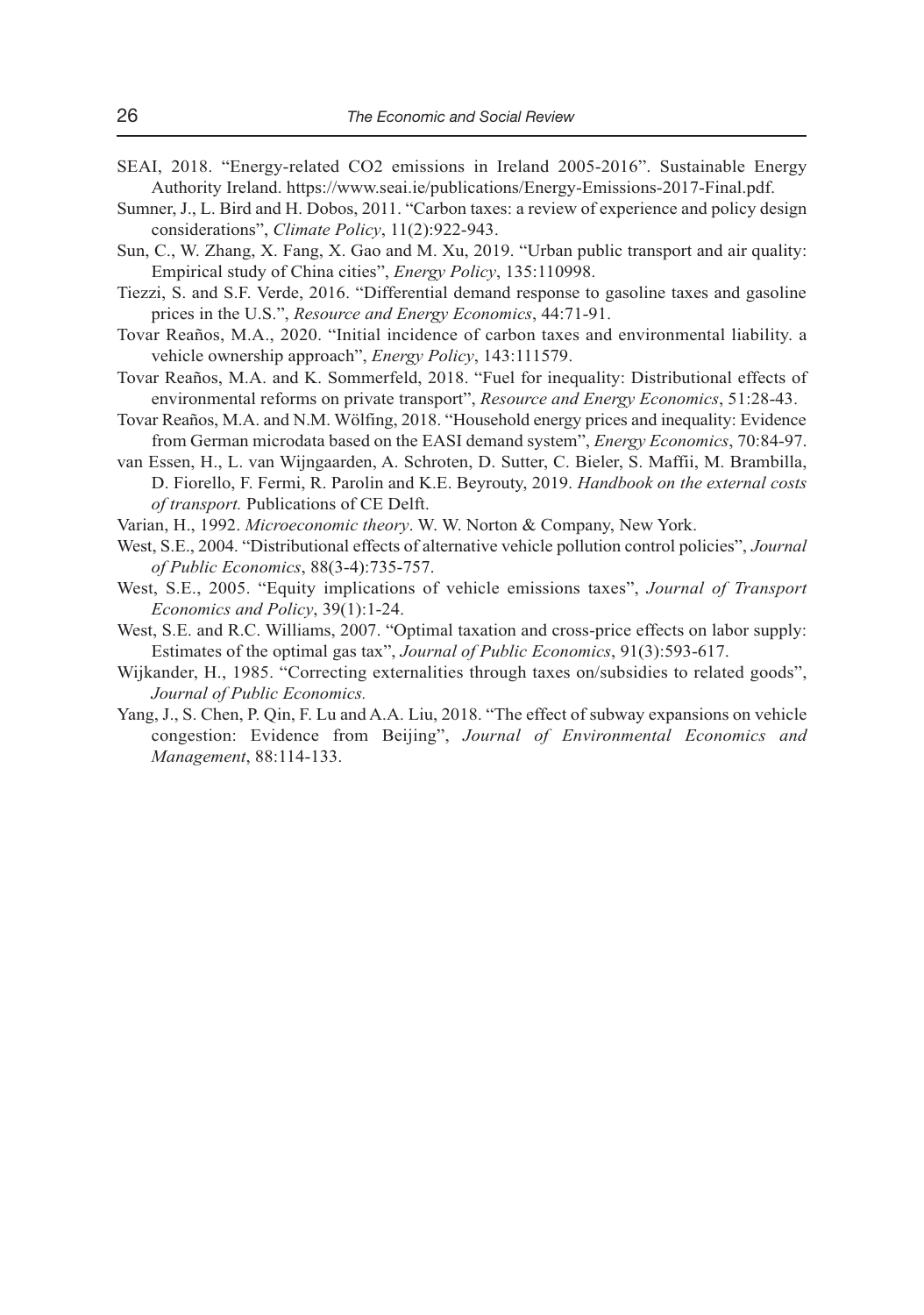# **APPENDIX: TABLES**

|                                  | Mean      | Std. Dev  |
|----------------------------------|-----------|-----------|
| <b>Budget shares:</b>            |           |           |
| s1                               | 0.221     | 0.111     |
| s2                               | 0.136     | 0.120     |
| s <sub>3</sub>                   | 0.034     | 0.024     |
| s <sub>4</sub>                   | 0.016     | 0.017     |
| s <sub>5</sub>                   | 0.042     | 0.031     |
| s6                               | 0.226     | 0.183     |
| s7                               | 0.323     | 0.177     |
|                                  |           |           |
| Prices (logs):                   |           |           |
| p <sub>1</sub>                   | 4.233     | 0.253     |
| p2                               | 3.341     | 0.457     |
| p <sub>3</sub>                   | 3.757     | 0.378     |
| p4                               | 3.451     | 0.398     |
| p5                               | 3.964     | 0.343     |
| p6                               | 3.750     | 0.731     |
| p7                               | 2.722     | 0.895     |
|                                  |           |           |
| Total expenditure                | 1,566.680 | 1,929.427 |
| Other controls:                  |           |           |
| Rural                            | 0.321     | 0.467     |
| Dwelling built before 1960       | 0.229     | 0.420     |
| Dwelling built between 1960-1980 | 0.287     | 0.452     |
| Dwelling built between 1981-2000 | 0.340     | 0.474     |
| <b>Central heating Gas</b>       | 0.243     | 0.429     |
| Washing machine                  | 0.247     | 0.431     |
| Dishwasher                       | 0.261     | 0.439     |
| N                                |           | 5,957     |

#### **Table A1: Summary Statistics**

*Source:* Author's analysis based on the Household Budget Survey.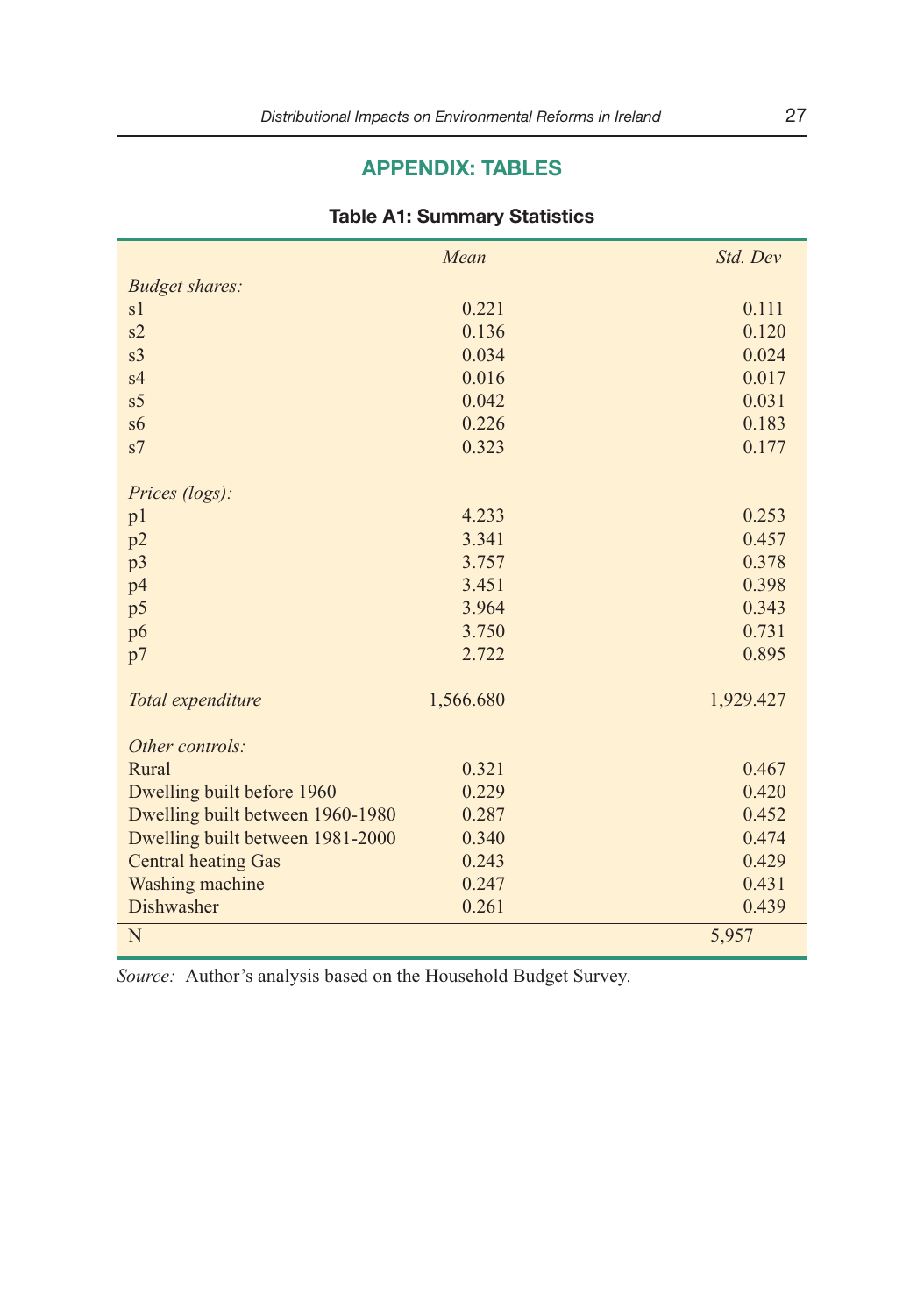| ים<br>ים ה<br>l<br>) | í<br>i<br>一 パルス ニアル |
|----------------------|---------------------|
| ble A2: EAS          |                     |

| Table A2: EASI Demand System; Linear 3 Stage Least Squares Estimation, Estimated from Equation (5). Selected |                      | Estimates from Equation (4) |                      |                                                 |                        |               |
|--------------------------------------------------------------------------------------------------------------|----------------------|-----------------------------|----------------------|-------------------------------------------------|------------------------|---------------|
| VARIABLES                                                                                                    | Food                 | Housing                     | Heating              | Pub. Tran                                       | Priv. Tran             | Education     |
| Polynomial coefficient:                                                                                      |                      |                             |                      |                                                 |                        |               |
| $\sqrt{ }$                                                                                                   | $0.461***$           | $0.478**$                   | $-0.024$             | 0.044                                           | $0.118**$              | $-1.950***$   |
|                                                                                                              | (0.139)              |                             |                      | $(0.032)$<br>$-0.022*$                          | (0.049)                | (0.208)       |
| $\mathcal{Y}^2$                                                                                              | $-0.205***$          | $(0.171)$<br>-0.150**       | $(0.032)$<br>$-0.01$ |                                                 | $-0.057***$            | $0.723***$    |
|                                                                                                              | (0.053)              |                             |                      |                                                 |                        | (0.079)       |
| y3                                                                                                           | $0.034***$           | $(0.065)$<br>0.017          | $(0.012)$<br>$0.003$ | $(0.012)$<br>0.004*                             | $(0.018)$<br>0.010***  | $-0.105***$   |
|                                                                                                              | (0.009)              | (0.011)                     | (0.002)              | (0.002)                                         | (0.003)                | (0.013)       |
| $\lambda$                                                                                                    | $-0.002***$          | $-0.001$                    | $-0.000*$            | $-0.000*$                                       | $-0.001$ ***           | $0.005***$    |
|                                                                                                              | (0.001)              | (0.001)                     | 0.000                | 0.000                                           | 0.000                  | (0.001)       |
| Socioeconomic variables (Base category                                                                       |                      |                             |                      |                                                 |                        |               |
| $z$ 4=Couples with dependent children)                                                                       |                      |                             |                      |                                                 |                        |               |
| $\overline{z}$                                                                                               | $-0.084***$          | $0.048*$                    | $0.021***$           | 0.006                                           | $-0.016**$             | $-0.127***$   |
|                                                                                                              | (0.022)              | (0.027)                     |                      |                                                 | $(0.008)$<br>$-0.040*$ | (0.033)       |
| Z <sub>2</sub>                                                                                               |                      |                             | $(0.005)$<br>$0.01$  | $(0.005)$<br>$0.002$                            |                        | $-0.55$ \$*** |
|                                                                                                              | $(0.062)$<br>$0.012$ | (0.077)                     | $(0.014)$<br>0.007   | $\begin{array}{c} (0.014) \\ 0.003 \end{array}$ |                        | (0.094)       |
| Z <sub>3</sub>                                                                                               |                      | 0.036                       |                      |                                                 | $(0.021)$<br>$-0.011$  | $-0.038$      |
|                                                                                                              | (0.025)              | (0.031)                     | (0.006)              | (0.006)                                         | (0.009)                | (0.038)       |
| 25                                                                                                           |                      | $-0.003$                    | $-0.008**$           |                                                 |                        | $-0.062***$   |
|                                                                                                              | (0.015)              | (0.018)                     | (0.003)              | (0.003)                                         | $(0.005)$<br>$0.003$   | (0.022)       |
| 26                                                                                                           | $0.065***$           | $-0.067***$                 | $-0.003$             | $0.009***$                                      |                        | $-0.001$      |
|                                                                                                              | (0.010)              | (0.013)                     | (0.002)              | (0.002)                                         | (0.004)                | (0.016)       |
| Interaction terms of y and z (Base                                                                           |                      |                             |                      |                                                 |                        |               |
| category: z4=Couples with dependent                                                                          |                      |                             |                      |                                                 |                        |               |
| children                                                                                                     |                      |                             |                      |                                                 |                        |               |
| yzl                                                                                                          | $0.012*$             | $-0.007$                    | $0.004**$            | $-0.002$                                        | 0.003                  | $0.045***$    |
|                                                                                                              | (0.007)              | (0.008)                     | (0.002)              | (0.002)                                         | (0.002)                | (0.010)       |
|                                                                                                              |                      |                             |                      |                                                 |                        |               |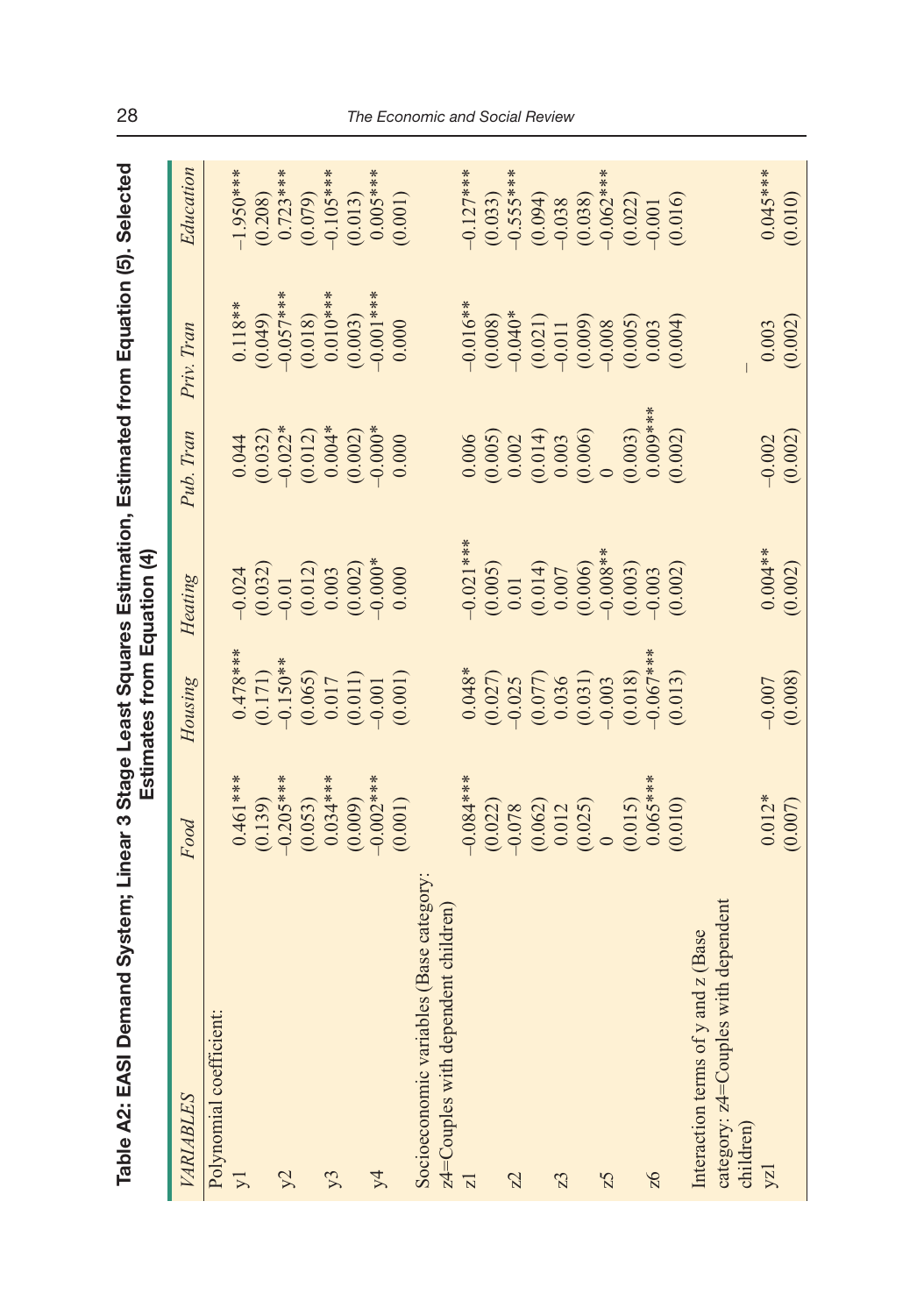| Table A2: EASI Demand System; Linear 3 Stage Least Squares Estimation, Estimated from Equation (5). Selected |                                                                                          |                                                                                   | Estimates from Equation (4) (Contd.)            |                                                                   |                                                                                           |                         |
|--------------------------------------------------------------------------------------------------------------|------------------------------------------------------------------------------------------|-----------------------------------------------------------------------------------|-------------------------------------------------|-------------------------------------------------------------------|-------------------------------------------------------------------------------------------|-------------------------|
| VARIABLES                                                                                                    | Food                                                                                     | Housing                                                                           | Heating                                         | Pub. Tran                                                         | Priv. Tran                                                                                | Education               |
| yz2                                                                                                          | 0.015                                                                                    | $-0.009$                                                                          | $-0.004$                                        |                                                                   | 0.01                                                                                      | $0.211***$              |
|                                                                                                              | (0.021)                                                                                  |                                                                                   |                                                 | (0.005)                                                           |                                                                                           | (0.032)                 |
| yz3                                                                                                          | $-0.006$                                                                                 |                                                                                   |                                                 |                                                                   |                                                                                           |                         |
|                                                                                                              | (0.008)                                                                                  | $\begin{array}{c} (0.026) \\ \bf{-0.014} \\ (0.010) \end{array}$                  | $(0.005)$<br>$-0.002$<br>$(0.002)$              | (0.002)                                                           |                                                                                           | $\frac{0.016}{(0.012)}$ |
| yz5                                                                                                          |                                                                                          | $-0.001$                                                                          | $0.002*$                                        |                                                                   |                                                                                           |                         |
|                                                                                                              | $(0.004)$<br>-0.009***                                                                   | (0.005)                                                                           | $\begin{array}{c} (0.001) \\ 0.001 \end{array}$ | (0.001)                                                           | $\begin{array}{c} (0.007) \\ 0.002 \\ (0.003) \\ 0.002 \\ (0.001) \\ (0.001) \end{array}$ | $0.019***$<br>(0.006)   |
| yz6                                                                                                          |                                                                                          |                                                                                   |                                                 |                                                                   |                                                                                           | 0.003                   |
|                                                                                                              | (0.003)                                                                                  | $(0.010***$<br>(0.004)                                                            | (0.001)                                         | (0.001)                                                           | (0.001)                                                                                   | (0.004)                 |
| Interaction terms $(b_{i, j})$ :                                                                             |                                                                                          |                                                                                   |                                                 |                                                                   |                                                                                           |                         |
| ynp <sub>1</sub>                                                                                             | $-0.027***$                                                                              |                                                                                   | 0.001                                           | $0.001\,$                                                         |                                                                                           | $0.010**$               |
|                                                                                                              | $(0.004)$<br>0.008**                                                                     |                                                                                   | $^{(0.001)}_{0}$                                |                                                                   |                                                                                           |                         |
| ynp2                                                                                                         |                                                                                          |                                                                                   |                                                 |                                                                   |                                                                                           | $(0.004)$<br>-0.016***  |
|                                                                                                              | $\begin{array}{c} (0.003) \\ 0.001 \\ 0.001 \\ 0.001 \\ 0.001 \\ 0.001 \\ 0 \end{array}$ | $\begin{array}{c} 0.008^{**} \\ (0.003) \\ 0.005 \\ 0.005 \\ (0.006) \end{array}$ | $(0.001)$<br>-0.007***<br>(0.002)               | $\begin{array}{c} (0.001) \\ 0.003** \\ (0.001) \\ 0 \end{array}$ | $\begin{array}{c} (0.002) \\ 0.001 \\ (0.002) \\ -0.001 \end{array}$                      | (0.005)                 |
| ymp3                                                                                                         |                                                                                          |                                                                                   |                                                 |                                                                   |                                                                                           | $0.005***$              |
|                                                                                                              |                                                                                          | $(0.001)$<br>$0.003**$                                                            |                                                 | $(0.001)$<br>$-0.007***$<br>$(0.001)$                             | (0.002)                                                                                   | (0.001)                 |
| ynp4                                                                                                         |                                                                                          |                                                                                   |                                                 |                                                                   |                                                                                           | 0.002                   |
|                                                                                                              |                                                                                          |                                                                                   |                                                 |                                                                   | (0.001)                                                                                   | (0.001)                 |
| ynp5                                                                                                         |                                                                                          | $\begin{array}{c} (0.001) \\ 0.001 \end{array}$                                   | (0.001)                                         |                                                                   | $-0.009***$                                                                               | $0.006***$              |
|                                                                                                              | (0.002)                                                                                  | $(0.002)$<br>-0.016***                                                            | $(0.002)$<br>0.005***                           | (0.001)                                                           | (0.003)                                                                                   | (0.002)                 |
| ynp6                                                                                                         | $0.010**$                                                                                |                                                                                   |                                                 | 0.002                                                             | $0.006***$                                                                                | $-0.062***$             |
|                                                                                                              | (0.004)                                                                                  | (0.005)                                                                           | (0.001)                                         | (0.001)                                                           | (0.002)                                                                                   | (0.007)                 |
|                                                                                                              |                                                                                          |                                                                                   |                                                 |                                                                   |                                                                                           |                         |
| $(b_{i},j)$ :<br>Time variant parameters                                                                     |                                                                                          |                                                                                   |                                                 |                                                                   |                                                                                           |                         |
| $y$ np $1$ _t $1$                                                                                            | $-0.010***$                                                                              | 0.002                                                                             |                                                 | $-0.001$                                                          | 0.002                                                                                     | $0.013***$              |
|                                                                                                              | (0.004)                                                                                  | (0.004)                                                                           | (0.002)                                         | (0.001)                                                           | (0.003)                                                                                   | (0.004)                 |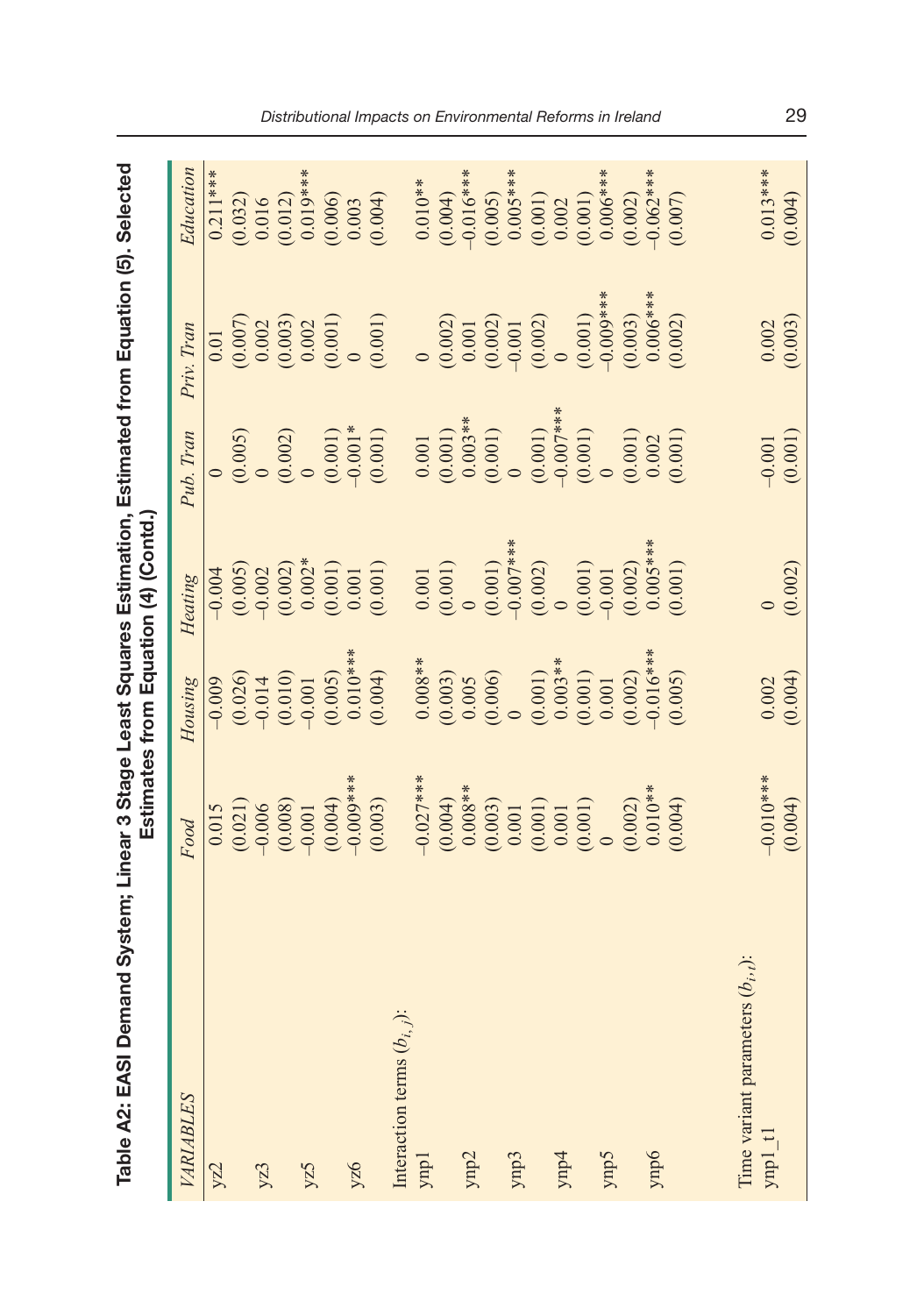| $\overline{\phantom{a}}$ |   |
|--------------------------|---|
| í                        |   |
|                          |   |
|                          |   |
| I                        |   |
|                          |   |
|                          |   |
|                          |   |
|                          |   |
|                          |   |
|                          |   |
|                          |   |
|                          |   |
|                          |   |
|                          |   |
|                          |   |
|                          |   |
|                          |   |
|                          |   |
|                          |   |
|                          | l |
|                          |   |
|                          |   |
|                          |   |
|                          |   |
|                          |   |
|                          |   |
|                          |   |
| ĺ,                       |   |
|                          |   |
| $M \sim N'$              |   |
|                          |   |

| Table A2: EASI Demand System; Linear 3 Stage Least Squares Estimation, Estimated from Equation (5). Selected |                                                                                                      |                                                                                                  | Estimates from Equation (4) (Contd.                                                                                                                                                                        |                                                                                                                                                                                                                                                                                                                                      |                                                            |                                                                                                                                                                                                                                                                            |
|--------------------------------------------------------------------------------------------------------------|------------------------------------------------------------------------------------------------------|--------------------------------------------------------------------------------------------------|------------------------------------------------------------------------------------------------------------------------------------------------------------------------------------------------------------|--------------------------------------------------------------------------------------------------------------------------------------------------------------------------------------------------------------------------------------------------------------------------------------------------------------------------------------|------------------------------------------------------------|----------------------------------------------------------------------------------------------------------------------------------------------------------------------------------------------------------------------------------------------------------------------------|
| VARIABLES                                                                                                    | Food                                                                                                 | Housing                                                                                          | Heating                                                                                                                                                                                                    | Pub. Tran                                                                                                                                                                                                                                                                                                                            | Priv. Tran                                                 | Education                                                                                                                                                                                                                                                                  |
| $ynp2_t1$                                                                                                    | 0.002                                                                                                | $-0.015**$                                                                                       | 0.002                                                                                                                                                                                                      | $-0.001$                                                                                                                                                                                                                                                                                                                             | 0.001                                                      | $0.013**$                                                                                                                                                                                                                                                                  |
|                                                                                                              | (0.004)                                                                                              |                                                                                                  |                                                                                                                                                                                                            | (0.002)                                                                                                                                                                                                                                                                                                                              |                                                            |                                                                                                                                                                                                                                                                            |
| $ymp3_t1$                                                                                                    |                                                                                                      | $\begin{array}{c} (0.008) \\ 0.002 \end{array}$                                                  |                                                                                                                                                                                                            |                                                                                                                                                                                                                                                                                                                                      |                                                            | $(0.006)$<br>$-0.002$                                                                                                                                                                                                                                                      |
|                                                                                                              |                                                                                                      | (0.002)                                                                                          |                                                                                                                                                                                                            | $(0.001)$<br>$0.003$                                                                                                                                                                                                                                                                                                                 | $\begin{array}{c} (0.002) \\ 0.001 \\ (0.002) \end{array}$ |                                                                                                                                                                                                                                                                            |
| $\gamma np4\_t1$                                                                                             |                                                                                                      |                                                                                                  |                                                                                                                                                                                                            |                                                                                                                                                                                                                                                                                                                                      |                                                            |                                                                                                                                                                                                                                                                            |
|                                                                                                              | $(0.002)$<br>$-0.001$<br>$(0.001)$<br>$(0.002)$<br>$(0.003)$<br>$(0.003)$<br>$(0.004)$<br>$(0.012**$ | $(0.002)$<br>$0.001$                                                                             | $(0.0003)\n(0.0010)\n(0.0010)\n(0.0002)\n(0.0003)\n(0.0003)\n(0.0003)\n(0.0003)\n(0.0003)\n(0.0003)\n(0.0003)\n(0.0003)\n(0.0003)\n(0.0003)\n(0.0003)\n(0.0003)\n(0.0003)\n(0.0003)\n(0.0003)\n(0.0003)\n$ | (0.002)                                                                                                                                                                                                                                                                                                                              |                                                            | $\begin{array}{c} 0.001 \\ 0.001 \\ 0.001 \\ 0.001 \\ 0.002 \\ 0.003 \\ 0.004**\\ 0.0005**\\ 0.0005**\\ 0.0005**\\ 0.00000\\ 0.00000\\ 0.00000\\ 0.00000\\ 0.00000\\ 0.00000\\ 0.00000\\ 0.00000\\ 0.00000\\ 0.00000\\ 0.00000\\ 0.00000\\ 0.00000\\ 0.00000\\ 0.00000\\ $ |
| ynp5_t1                                                                                                      |                                                                                                      |                                                                                                  |                                                                                                                                                                                                            |                                                                                                                                                                                                                                                                                                                                      |                                                            |                                                                                                                                                                                                                                                                            |
|                                                                                                              |                                                                                                      |                                                                                                  |                                                                                                                                                                                                            |                                                                                                                                                                                                                                                                                                                                      |                                                            |                                                                                                                                                                                                                                                                            |
| $ymp6_t1$                                                                                                    |                                                                                                      |                                                                                                  |                                                                                                                                                                                                            |                                                                                                                                                                                                                                                                                                                                      |                                                            |                                                                                                                                                                                                                                                                            |
|                                                                                                              |                                                                                                      |                                                                                                  |                                                                                                                                                                                                            |                                                                                                                                                                                                                                                                                                                                      |                                                            |                                                                                                                                                                                                                                                                            |
| $\text{ynp1\_t2}$                                                                                            |                                                                                                      | $\begin{array}{c} (0.002) \\ 0.013** \\ 0.005 \\ (0.006) \\ 0.004 \\ (0.005) \\ 0 \end{array}$   |                                                                                                                                                                                                            |                                                                                                                                                                                                                                                                                                                                      |                                                            |                                                                                                                                                                                                                                                                            |
|                                                                                                              | (0.006)                                                                                              |                                                                                                  |                                                                                                                                                                                                            |                                                                                                                                                                                                                                                                                                                                      |                                                            |                                                                                                                                                                                                                                                                            |
| $ynp2_2$ 2                                                                                                   |                                                                                                      |                                                                                                  |                                                                                                                                                                                                            |                                                                                                                                                                                                                                                                                                                                      |                                                            |                                                                                                                                                                                                                                                                            |
|                                                                                                              | $(0.005)$<br>0.001                                                                                   |                                                                                                  |                                                                                                                                                                                                            |                                                                                                                                                                                                                                                                                                                                      |                                                            |                                                                                                                                                                                                                                                                            |
| $ymp3_2$ $t2$                                                                                                |                                                                                                      |                                                                                                  |                                                                                                                                                                                                            |                                                                                                                                                                                                                                                                                                                                      |                                                            |                                                                                                                                                                                                                                                                            |
|                                                                                                              | $\begin{array}{c} (0.002) \\ 0.002 \\ (0.002) \\ 0.008*** \end{array}$                               | $\begin{array}{c} (0.008) \\ 0.004** \\ (0.002)* \\ (0.007) * \\ (0.001) \\ (0.001) \end{array}$ |                                                                                                                                                                                                            | $\begin{array}{l} (0.002) \\ (0.001 \\ (0.002) \\ (0.002) \\ (0.002) \\ (0.007) \\ (0.001) \\ (0.001) \\ (0.001) \\ (0.001) \\ (0.006**\\ (0.006**\\ (0.006***\\ (0.007)) \\ (0.008***\\ (0.008***\\ (0.008***\\ (0.008***\\ (0.008***\\ (0.008***\\ (0.008***\\ (0.008***\\ (0.008***\\ (0.008***\\ (0.008***\\ (0.008***\\ (0.008$ |                                                            |                                                                                                                                                                                                                                                                            |
| ynp<br>4_t2 $\,$                                                                                             |                                                                                                      |                                                                                                  |                                                                                                                                                                                                            |                                                                                                                                                                                                                                                                                                                                      |                                                            |                                                                                                                                                                                                                                                                            |
|                                                                                                              |                                                                                                      |                                                                                                  |                                                                                                                                                                                                            | (0.002)                                                                                                                                                                                                                                                                                                                              |                                                            |                                                                                                                                                                                                                                                                            |
| $\text{Ynp5\_t2}$                                                                                            |                                                                                                      |                                                                                                  |                                                                                                                                                                                                            |                                                                                                                                                                                                                                                                                                                                      |                                                            |                                                                                                                                                                                                                                                                            |
|                                                                                                              | (0.003)                                                                                              | (0.003)                                                                                          |                                                                                                                                                                                                            |                                                                                                                                                                                                                                                                                                                                      |                                                            |                                                                                                                                                                                                                                                                            |
| $\text{Ynpo}_2^2$                                                                                            | $-0.018***$                                                                                          | $0.031***$                                                                                       |                                                                                                                                                                                                            | (0.002)                                                                                                                                                                                                                                                                                                                              |                                                            |                                                                                                                                                                                                                                                                            |
|                                                                                                              | (0.005)                                                                                              | (0.006)                                                                                          | $(0.002)$<br>0.006**                                                                                                                                                                                       | (0.002)                                                                                                                                                                                                                                                                                                                              | $(0.002)$<br>0.009*                                        |                                                                                                                                                                                                                                                                            |
| $ynp1_3$                                                                                                     | $0.019**$                                                                                            | $-0.011*$                                                                                        |                                                                                                                                                                                                            |                                                                                                                                                                                                                                                                                                                                      |                                                            |                                                                                                                                                                                                                                                                            |
|                                                                                                              | (0.009)                                                                                              | (0.006)                                                                                          | (0.003)                                                                                                                                                                                                    | (0.003)                                                                                                                                                                                                                                                                                                                              | (0.005)                                                    | $(0.009)$<br>0.014                                                                                                                                                                                                                                                         |
| $ynp2_13$                                                                                                    | $-0.011*$                                                                                            | $-0.006$                                                                                         | 0.003                                                                                                                                                                                                      |                                                                                                                                                                                                                                                                                                                                      | 0.002                                                      |                                                                                                                                                                                                                                                                            |
|                                                                                                              | (0.006)                                                                                              | (0.010)                                                                                          | (0.002)                                                                                                                                                                                                    | (0.002)                                                                                                                                                                                                                                                                                                                              | (0.003)                                                    | (0.009)                                                                                                                                                                                                                                                                    |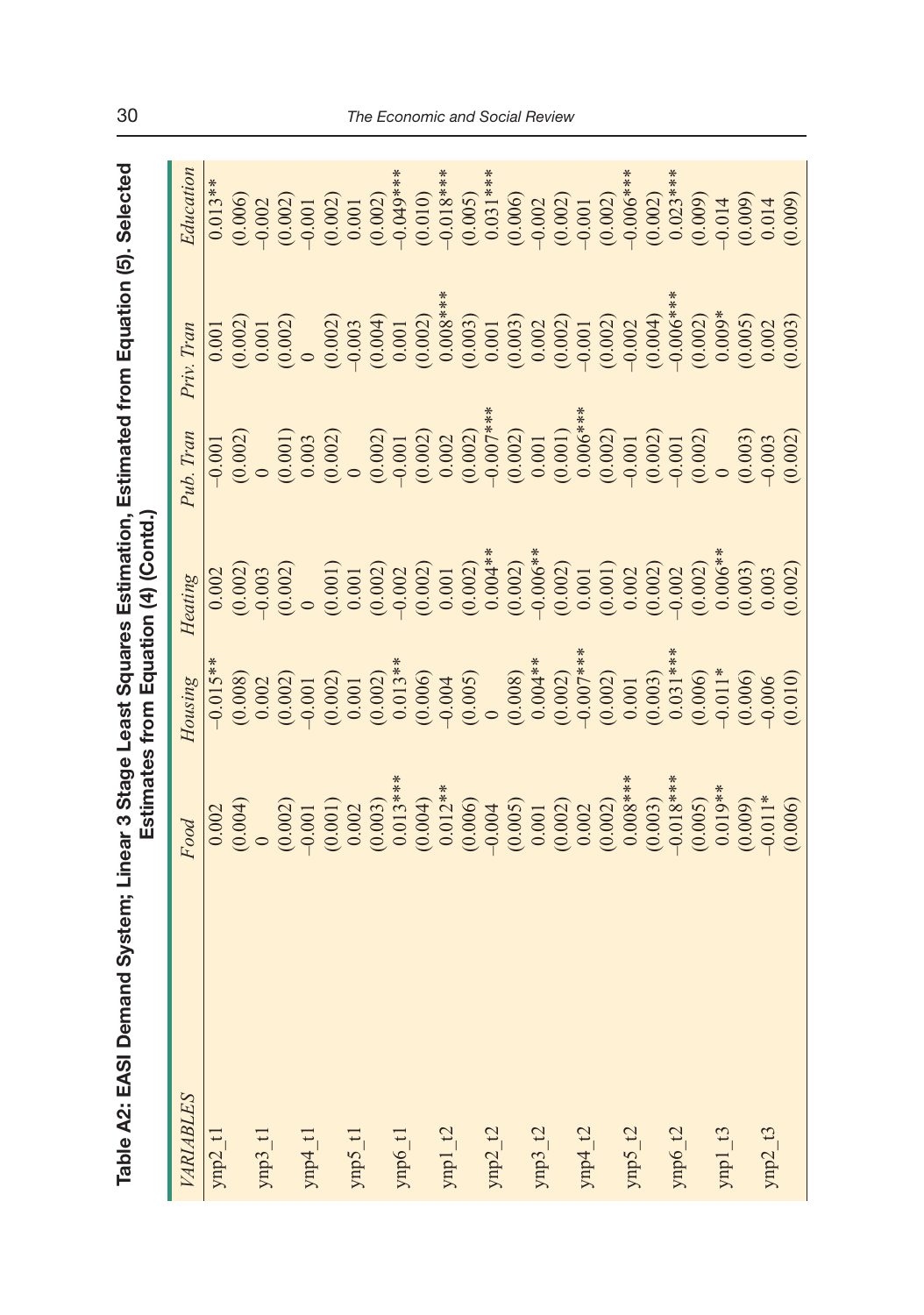| Table A2: EASI Demand System; Linear 3 Stage Least Squares Estimation, Estimated from Equation (5). Selected |                         |                                                          | Estimates from Equation (4) (Contd.) |                                                                        |                                                                      |                                                 |
|--------------------------------------------------------------------------------------------------------------|-------------------------|----------------------------------------------------------|--------------------------------------|------------------------------------------------------------------------|----------------------------------------------------------------------|-------------------------------------------------|
| VARIABLES                                                                                                    | Food                    | Housing                                                  | Heating                              | Pub. Tran                                                              | Priv. Tran                                                           | Education                                       |
| $ymp3_13$                                                                                                    | $0.006**$               | 0.003                                                    |                                      |                                                                        |                                                                      |                                                 |
|                                                                                                              | (0.003)                 |                                                          |                                      |                                                                        |                                                                      | $-0.003$<br>$(0.003)$                           |
| $ymp4_13$                                                                                                    |                         | (0.002)                                                  | $-0.006*$<br>$(0.003)$<br>$0.001$    |                                                                        |                                                                      |                                                 |
|                                                                                                              | (0.003)                 | (0.002)                                                  | (0.002)                              | $\begin{array}{c} 0.001 \\ 0.002) \\ 0 \\ 0.003) \\ 0.002 \end{array}$ | $-0.002$<br>$(0.003)$<br>$0.003$<br>$(0.003)$<br>0                   | $(0.003)$<br>$-0.010**$<br>$(0.004)$<br>$0.023$ |
| $ymp5_13$                                                                                                    | $0.009*$                | 0.002                                                    |                                      |                                                                        |                                                                      |                                                 |
|                                                                                                              | (0.005)                 | (0.003)                                                  | (0.003)                              | (0.003)                                                                | (0.005)                                                              |                                                 |
| $ymp6_13$                                                                                                    | $-0.014$                | 0.014                                                    |                                      |                                                                        | $-0.010**$                                                           |                                                 |
|                                                                                                              | (0.009)                 | (0.009)                                                  | (0.003)                              | (0.003)                                                                | (0.004)                                                              | (0.015)                                         |
| Price parameter $(a_{i, j, l})$                                                                              |                         |                                                          |                                      |                                                                        |                                                                      |                                                 |
|                                                                                                              |                         |                                                          |                                      |                                                                        |                                                                      |                                                 |
| np1                                                                                                          | $0.074***$              | $-0.066***$                                              | $-0.006$                             | $-0.009**$                                                             | $-0.012$                                                             | $0.048***$                                      |
|                                                                                                              | (0.016)                 |                                                          | (0.005)                              | $(0.005)$<br>-0.013***                                                 | $(0.008)$<br>$-0.006$                                                | $(0.016)$<br>0.075****                          |
| np2                                                                                                          | $-0.066***$             |                                                          |                                      |                                                                        |                                                                      |                                                 |
|                                                                                                              | (0.013)                 | $\begin{array}{c} (0.013) \\ 0.002 \\ 0.022 \end{array}$ | (0.005)                              | (0.005)                                                                | $\begin{array}{c} (0.008) \\ 0.002 \\ (0.007) \\ -0.002 \end{array}$ |                                                 |
| np3                                                                                                          |                         |                                                          | $0.036***$                           |                                                                        |                                                                      | $(0.019)$<br>-0.016***                          |
|                                                                                                              | $(0.005)$<br>$-0.009**$ |                                                          |                                      | $(0.004)$<br>0.037***                                                  |                                                                      | (0.005)                                         |
| np4                                                                                                          |                         | $(0.005)$<br>-0.013***                                   | (0.006)                              |                                                                        |                                                                      |                                                 |
|                                                                                                              | (0.005)                 | (0.005)                                                  | $(0.004)$<br>$0.002$                 | (0.005)                                                                | $(0.006)$<br>0.049***                                                | $(0.005)$<br>-0.013*                            |
| mp5                                                                                                          |                         |                                                          |                                      |                                                                        |                                                                      |                                                 |
|                                                                                                              | (0.008)                 | (0.008)                                                  | $(0.007)$<br>-0.016***               | (0.006)                                                                | $(0.013)$<br>-0.013*                                                 | $(0.008)$<br>$0.013$                            |
| np6                                                                                                          | $0.048***$              | $0.075***$                                               |                                      |                                                                        |                                                                      |                                                 |
|                                                                                                              | (0.016)                 | (0.019)                                                  | (0.005)                              | (0.005)                                                                | (0.008)                                                              | (0.030)                                         |
| Time variant parameters $(a_{i,j,t})$ :                                                                      |                         |                                                          |                                      |                                                                        |                                                                      |                                                 |
| mpltl                                                                                                        | $0.045***$              | (0.008)                                                  | (0.001)                              | 0.002                                                                  | (0.007)                                                              | $-0.050***$                                     |
|                                                                                                              | $-0.015$                | $-0.016$                                                 | $-0.006$                             | $-0.006$                                                               | $-0.011$                                                             | $-0.017$                                        |
|                                                                                                              |                         |                                                          |                                      |                                                                        |                                                                      |                                                 |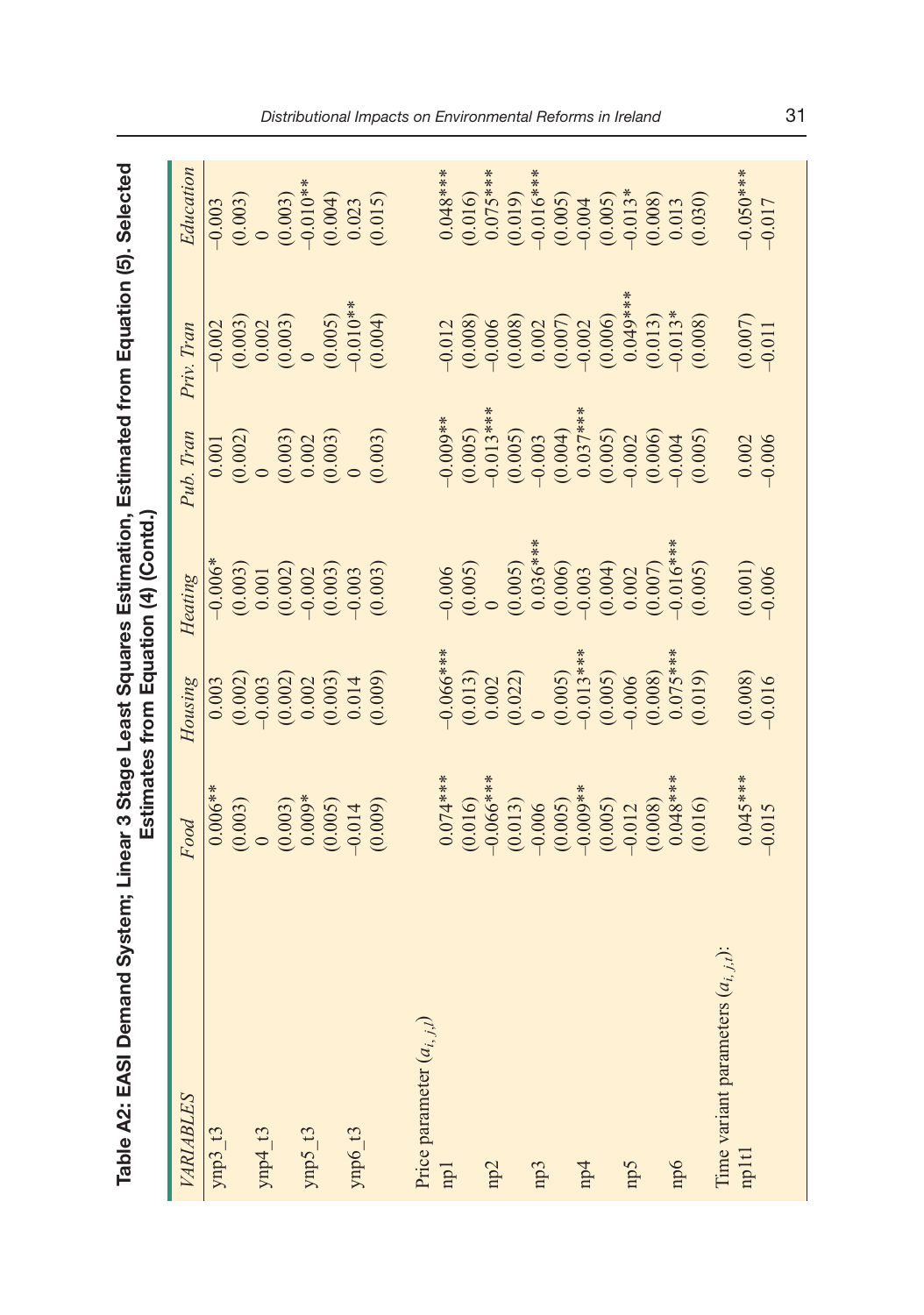| ĺ                                   |                      |
|-------------------------------------|----------------------|
| I                                   |                      |
|                                     |                      |
|                                     |                      |
|                                     |                      |
|                                     | ה-<br>ה-<br>ה-<br>ה- |
|                                     |                      |
|                                     | Ectionato            |
|                                     |                      |
|                                     |                      |
|                                     |                      |
| hla A9. EASI D<br>⊥<br>الحا<br>الحا |                      |
|                                     |                      |
| 2                                   |                      |

| Table A2: EASI Demand System; Linear 3 Stage Least Squares Estimation, Estimated from Equation (5). Selected |                                                                      |                                                                                | Estimates from Equation (4) (Contd.)                                                                                                           |                                                                                                                                                                                                                                                                                                 |                                                                   |                                                                             |
|--------------------------------------------------------------------------------------------------------------|----------------------------------------------------------------------|--------------------------------------------------------------------------------|------------------------------------------------------------------------------------------------------------------------------------------------|-------------------------------------------------------------------------------------------------------------------------------------------------------------------------------------------------------------------------------------------------------------------------------------------------|-------------------------------------------------------------------|-----------------------------------------------------------------------------|
| VARIABLES                                                                                                    | Food                                                                 | Housing                                                                        | Heating                                                                                                                                        | Pub. Tran                                                                                                                                                                                                                                                                                       | Priv. Tran                                                        | Education                                                                   |
| mplt2                                                                                                        |                                                                      |                                                                                | 0.003                                                                                                                                          | (0.004)                                                                                                                                                                                                                                                                                         | (0.012)                                                           |                                                                             |
|                                                                                                              |                                                                      |                                                                                |                                                                                                                                                |                                                                                                                                                                                                                                                                                                 |                                                                   | (0.019)                                                                     |
| $np1t3$                                                                                                      |                                                                      | $\begin{array}{c} 0.042** \\ -0.018 \\ 0.078*** \\ \hline 0.078** \end{array}$ | $-0.007$<br>$-0.017*$                                                                                                                          | $-0.006$<br>$0.002$                                                                                                                                                                                                                                                                             |                                                                   | $(0.032)$<br>$-0.03$                                                        |
|                                                                                                              |                                                                      |                                                                                |                                                                                                                                                | $-0.01$                                                                                                                                                                                                                                                                                         |                                                                   |                                                                             |
| np2t1                                                                                                        |                                                                      | $0.068**$                                                                      |                                                                                                                                                |                                                                                                                                                                                                                                                                                                 |                                                                   |                                                                             |
|                                                                                                              |                                                                      |                                                                                |                                                                                                                                                |                                                                                                                                                                                                                                                                                                 |                                                                   |                                                                             |
| np2t2                                                                                                        |                                                                      |                                                                                |                                                                                                                                                | $\begin{array}{c} 0.002 \\ -0.007 \\ 0.024*** \\ 0.014*** \\ \hline \end{array}$                                                                                                                                                                                                                |                                                                   | $-0.050**$<br>$-0.025$<br>$-0.136***$<br>$-0.023$<br>$-0.085***$<br>$-0.03$ |
|                                                                                                              |                                                                      |                                                                                |                                                                                                                                                |                                                                                                                                                                                                                                                                                                 |                                                                   |                                                                             |
| np2t3                                                                                                        |                                                                      |                                                                                |                                                                                                                                                |                                                                                                                                                                                                                                                                                                 |                                                                   |                                                                             |
|                                                                                                              |                                                                      |                                                                                |                                                                                                                                                |                                                                                                                                                                                                                                                                                                 |                                                                   |                                                                             |
| np3t1                                                                                                        |                                                                      |                                                                                | $-0.01$<br>$(0.008)$<br>$(0.007)$<br>$-0.015$ **<br>$-0.007$<br>$-0.014$ *<br>$-0.007$<br>$-0.007$<br>$-0.003$ ***<br>$-0.009$<br>$-0.033$ *** | $\begin{array}{l} 0.014^{*}\\ 0.007\\ -0.000\\ 0.000\\ 0.000\\ 0.000\\ 0.000\\ -0.000\\ 0.000\\ -0.007\\ -0.007\\ -0.007\\ -0.007\\ -0.007\\ -0.007\\ -0.007\\ -0.007\\ -0.007\\ -0.007\\ -0.007\\ -0.007\\ -0.007\\ -0.007\\ -0.007\\ -0.007\\ -0.007\\ -0.007\\ -0.007\\ -0.007\\ -0.007\\ -$ |                                                                   |                                                                             |
|                                                                                                              |                                                                      |                                                                                |                                                                                                                                                |                                                                                                                                                                                                                                                                                                 |                                                                   |                                                                             |
| mp3t2                                                                                                        |                                                                      |                                                                                |                                                                                                                                                |                                                                                                                                                                                                                                                                                                 |                                                                   |                                                                             |
|                                                                                                              |                                                                      |                                                                                |                                                                                                                                                |                                                                                                                                                                                                                                                                                                 |                                                                   |                                                                             |
| mp3t3                                                                                                        |                                                                      |                                                                                |                                                                                                                                                |                                                                                                                                                                                                                                                                                                 |                                                                   |                                                                             |
|                                                                                                              |                                                                      |                                                                                |                                                                                                                                                |                                                                                                                                                                                                                                                                                                 |                                                                   |                                                                             |
| np4t1                                                                                                        |                                                                      |                                                                                |                                                                                                                                                |                                                                                                                                                                                                                                                                                                 |                                                                   |                                                                             |
|                                                                                                              |                                                                      |                                                                                |                                                                                                                                                |                                                                                                                                                                                                                                                                                                 |                                                                   |                                                                             |
| np4t2                                                                                                        |                                                                      |                                                                                | $\begin{array}{c} 0.000 \\ -0.006 \\ (0.003) \\ -0.005 \end{array}$                                                                            |                                                                                                                                                                                                                                                                                                 |                                                                   |                                                                             |
|                                                                                                              |                                                                      |                                                                                |                                                                                                                                                |                                                                                                                                                                                                                                                                                                 |                                                                   |                                                                             |
| np4t3                                                                                                        |                                                                      |                                                                                |                                                                                                                                                | $-0.005$                                                                                                                                                                                                                                                                                        | (0.010)                                                           |                                                                             |
|                                                                                                              |                                                                      |                                                                                |                                                                                                                                                |                                                                                                                                                                                                                                                                                                 |                                                                   |                                                                             |
| mp5t1                                                                                                        |                                                                      |                                                                                | $(0.004)$<br>$-0.008$<br>$(0.005)$<br>$-0.009$                                                                                                 | 0.003                                                                                                                                                                                                                                                                                           | $\begin{array}{c} 0.016 \\ -0.017 \\ 0.009 \\ -0.015 \end{array}$ |                                                                             |
|                                                                                                              |                                                                      |                                                                                |                                                                                                                                                | $-0.008$                                                                                                                                                                                                                                                                                        |                                                                   |                                                                             |
| mp5t2                                                                                                        |                                                                      |                                                                                |                                                                                                                                                | 0.003                                                                                                                                                                                                                                                                                           |                                                                   |                                                                             |
|                                                                                                              | $\begin{array}{c} (0.007) \\ -0.011 \\ (0.012) \\ -0.01 \end{array}$ |                                                                                | (0.004)                                                                                                                                        | $-0.007$                                                                                                                                                                                                                                                                                        |                                                                   |                                                                             |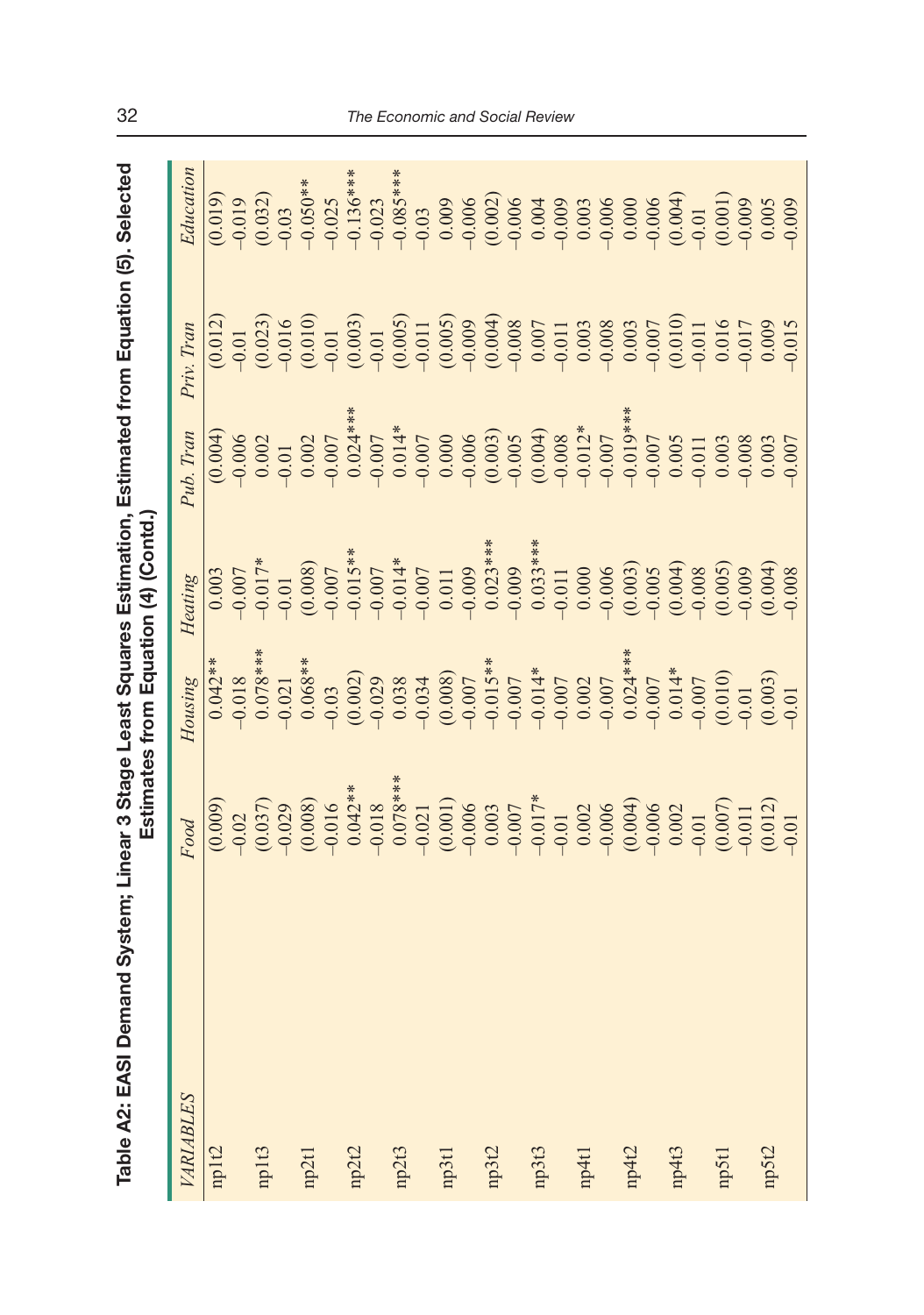| able A2: EASI Demand System; Linear 3 Stage Least Squares Estimation, Estimated from Equation (5). Selected |                     | Estimates from Equation (4) (Contd.)        |          |             |                                    |                 |
|-------------------------------------------------------------------------------------------------------------|---------------------|---------------------------------------------|----------|-------------|------------------------------------|-----------------|
|                                                                                                             | Food                | Housing Heating                             |          |             | Pub. Tran Priv. Tran               | Education       |
|                                                                                                             | (0.023)             | (0.005)                                     | 0.007    | (0.010)     | 0.005                              | $0.027*$        |
|                                                                                                             | 0.016               | 0.011                                       | $-0.011$ | $-0.011$    | 0.02                               | $-0.014$        |
| ٦                                                                                                           | $Q = Q_{\text{sh}}$ | $\bigcap_{i=1}^n C_i = \bigcap_{i=1}^n C_i$ | coco     | $\tilde{z}$ | $\sim$ $\sim$ $\sim$ $\sim$ $\sim$ | O O O Calcalada |

| Table A2: EASI Demand System; Linear 3 Stage Least Squares Estimation, Estimated from Equation (5). Selected |                                   |                                     | Estimates from Equation (4) (Contd.)               |                                                                                                                                                                                                                                                                                              |                                                                                                            |                                                                                                                                |
|--------------------------------------------------------------------------------------------------------------|-----------------------------------|-------------------------------------|----------------------------------------------------|----------------------------------------------------------------------------------------------------------------------------------------------------------------------------------------------------------------------------------------------------------------------------------------------|------------------------------------------------------------------------------------------------------------|--------------------------------------------------------------------------------------------------------------------------------|
| VARIABLES                                                                                                    | Food                              | Housing                             | Heating                                            | Pub. Tran                                                                                                                                                                                                                                                                                    | Priv. Tran                                                                                                 | Education                                                                                                                      |
| np5t3                                                                                                        | (0.023)                           |                                     | $0.007$                                            |                                                                                                                                                                                                                                                                                              | 0.005                                                                                                      | $0.027*$                                                                                                                       |
|                                                                                                              | $-0.016$                          | (0.005)                             |                                                    |                                                                                                                                                                                                                                                                                              |                                                                                                            | $-0.014$                                                                                                                       |
| np6t1                                                                                                        | $-0.050***$                       | $-0.050**$                          | $-0.011$<br>0.009                                  | $\begin{array}{c} (0.010) \\ -0.011 \\ 0.003 \end{array}$                                                                                                                                                                                                                                    |                                                                                                            | $0.206***$                                                                                                                     |
|                                                                                                              |                                   | $-0.025$                            | $-0.006$                                           |                                                                                                                                                                                                                                                                                              |                                                                                                            | $-0.039$<br>0.122***                                                                                                           |
| np6t2                                                                                                        | $-0.017$<br>$(0.019)$<br>$-0.019$ | $-0.136***$                         | (0.002)                                            | $-0.006$<br>$0.000$                                                                                                                                                                                                                                                                          | $\frac{0.02}{0.001}$<br>$\frac{0.009}{0.005}$                                                              |                                                                                                                                |
|                                                                                                              |                                   | $-0.023$                            | $-0.006$                                           | $-0.006$                                                                                                                                                                                                                                                                                     | $-0.009$                                                                                                   | $-0.034$                                                                                                                       |
| np6t3                                                                                                        | (0.032)                           | $-0.085***$                         | 0.004                                              | (0.004)                                                                                                                                                                                                                                                                                      | $0.027*$                                                                                                   | $0.125***$                                                                                                                     |
|                                                                                                              | $-0.03$                           | $-0.03$                             | $-0.009$                                           | $-0.01$                                                                                                                                                                                                                                                                                      | $-0.014$                                                                                                   | $-0.053$                                                                                                                       |
|                                                                                                              |                                   |                                     |                                                    |                                                                                                                                                                                                                                                                                              |                                                                                                            |                                                                                                                                |
| Other controls                                                                                               |                                   |                                     |                                                    |                                                                                                                                                                                                                                                                                              |                                                                                                            |                                                                                                                                |
| Rural                                                                                                        | $0.006**$                         |                                     | $0.001**$                                          |                                                                                                                                                                                                                                                                                              | $0.006***$                                                                                                 | $-0.001$                                                                                                                       |
|                                                                                                              | (0.003)                           | $-0.027***$<br>(0.004)<br>(0.078*** | (0.001)                                            | $-0.001$<br>$(0.001)$<br>$-0.001*$                                                                                                                                                                                                                                                           |                                                                                                            | $(0.004)$<br>0.026***                                                                                                          |
| 1960<br>Dwelling built before                                                                                | $0.026***$                        |                                     | $0.004***$                                         |                                                                                                                                                                                                                                                                                              | $(0.001)$<br>-0.003***                                                                                     |                                                                                                                                |
|                                                                                                              | (0.004)                           |                                     |                                                    |                                                                                                                                                                                                                                                                                              |                                                                                                            |                                                                                                                                |
| Dwelling built between 1960-1980                                                                             | $0.028***$                        | $(0.005)$<br>$-0.093***$            | $(0.001)$<br>$0.004***$                            |                                                                                                                                                                                                                                                                                              |                                                                                                            | $(0.006)$<br>$0.035***$                                                                                                        |
|                                                                                                              | $(0.004)$<br>0.022***             | $(0.004)$<br>-0.070***              |                                                    |                                                                                                                                                                                                                                                                                              |                                                                                                            |                                                                                                                                |
| Dwelling built between 1981-2000                                                                             |                                   |                                     |                                                    |                                                                                                                                                                                                                                                                                              |                                                                                                            |                                                                                                                                |
|                                                                                                              | (0.003)                           | (0.004)                             | $(0.001)$<br>0.001<br>0.001)<br>0.005***           | $\begin{array}{l} (0.001)\\ (0.001)\\ (0.001)\\ (0.001)\\ (0.001)\\ (0.001)\\ (0.001)\\ (0.001)\\ (0.001)\\ (0.001)\\ (0.001)\\ (0.001)\\ (0.001)\\ (0.001)\\ (0.001)\\ (0.001)\\ (0.001)\\ (0.001)\\ (0.001)\\ (0.001)\\ (0.001)\\ (0.001)\\ (0.001)\\ (0.001)\\ (0.001)\\ (0.001)\\ (0.00$ | $\begin{array}{c} (0.001) \\ -0.002^{**} \\ (0.001) \\ -0.002^{**} \\ (0.001) \\ (0.001) \\ 0 \end{array}$ | $\begin{array}{c} (0.005) \\ 0.027^{***} \\ (0.005) \\ (0.000) \\ (0.001) \\ (0.004) \\ (0.004) \\ (0.011^{**} \\ \end{array}$ |
| Quarter <sub>1</sub>                                                                                         | $-0.002$                          | $0.008**$                           |                                                    |                                                                                                                                                                                                                                                                                              |                                                                                                            |                                                                                                                                |
|                                                                                                              | (0.003)                           | (0.004)                             | $\begin{array}{c} (0.001) \\ 0.004*** \end{array}$ | $(0.001)$<br>-0.001*                                                                                                                                                                                                                                                                         |                                                                                                            |                                                                                                                                |
| Quarter <sub>2</sub>                                                                                         | $-0.001$                          | $0.006*$                            |                                                    |                                                                                                                                                                                                                                                                                              |                                                                                                            |                                                                                                                                |
|                                                                                                              | (0.003)                           | (0.004)                             | (0.001)                                            | (0.001)                                                                                                                                                                                                                                                                                      | $\begin{array}{c} (0.001) \\ -0.001 \\ (0.001) \\ 0 \end{array}$                                           | (0.004)                                                                                                                        |
| Quarter <sub>3</sub>                                                                                         | $-0.003$                          | $0.006*$                            | $0.002**$                                          | $-0.001**$                                                                                                                                                                                                                                                                                   |                                                                                                            |                                                                                                                                |
|                                                                                                              | (0.003)                           | (0.004)                             | (0.001)                                            | (0.001)                                                                                                                                                                                                                                                                                      | (0.001)                                                                                                    | (0.004)                                                                                                                        |
|                                                                                                              |                                   |                                     |                                                    |                                                                                                                                                                                                                                                                                              |                                                                                                            |                                                                                                                                |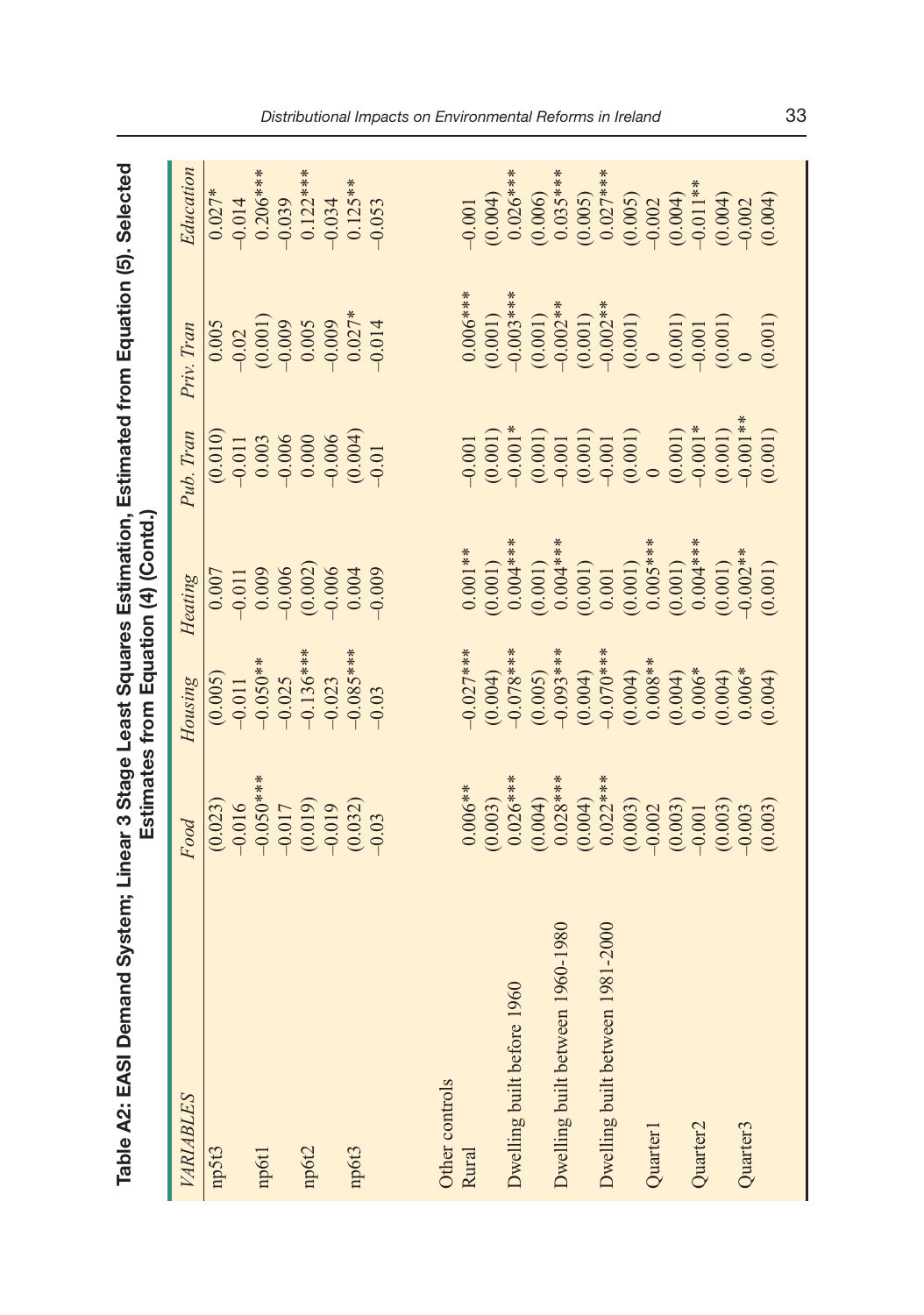| ica<br>Gal<br>d from Fauation (<br><b>Linear 3 Stage Least Squares Estimation. Estimat</b><br>otes from Equation (4) (Conto<br>mates<br>$\overline{\bf 0}$<br>Ä<br>.<br>إي<br>$\frac{1}{2}$ |
|---------------------------------------------------------------------------------------------------------------------------------------------------------------------------------------------|
|---------------------------------------------------------------------------------------------------------------------------------------------------------------------------------------------|

| Table A2: EASI Demand System; Linear 3 Stage Least Squares Estimation, Estimated from Equation (5). Selected                 |             |            | Estimates from Equation (4) (Contd.) |            |             |            |
|------------------------------------------------------------------------------------------------------------------------------|-------------|------------|--------------------------------------|------------|-------------|------------|
| VARIABLES                                                                                                                    | Food        | Housing    | Heating                              | Pub. Tran  | Priv. Tran  | Education  |
| Central heating Gas                                                                                                          | $-0.008***$ | $0.024***$ | $-0.002***$                          | 0.001      | $-0.003***$ | $-0.006$   |
|                                                                                                                              | (0.003)     | (0.003)    | (0.001)                              | (0.001)    | (0.001)     | (0.004)    |
| Washing machine                                                                                                              | $-0.034***$ | $-0.013$   | 0.002                                | $-0.005*$  | $-0.003$    | $-0.023$   |
|                                                                                                                              | (0.012)     | (0.015)    | (0.003)                              | (0.003)    | (0.004)     | (0.018)    |
| Dishwasher                                                                                                                   | $-0.008***$ | $-0.001$   | $0.002***$                           | $-0.001$   | 0.001       | $-0.008**$ |
|                                                                                                                              | (0.002)     | (0.003)    | (0.001)                              | (0.001)    | (0.001)     | (0.003)    |
| Inverse Mills ratio                                                                                                          | 0.009       | $-0.004$   | 0.001                                | $0.007***$ | $0.023***$  | $-0.029**$ |
|                                                                                                                              | (0.010)     | (0.012)    | (0.002)                              | (0.002)    | (0.003)     | (0.015)    |
| Constant                                                                                                                     | $-0.048$    | $-0.163$   | $0.124***$                           | 0.007      | $-0.056$    | 1.966***   |
|                                                                                                                              | (0.134)     | (0.165)    | (0.031)                              | (0.031)    | (0.047)     | (0.200)    |
| Observations                                                                                                                 | 5,957.000   | 5,957.000  | 5,957.000                            | 5,957.000  | 5,957.000   | 5,957.000  |
| R-squared                                                                                                                    | 0.513       | 0.346      | 0.576                                | 0.264      | 0.411       | 0.565      |
| Course: Author's analysis based on the Household Budget Survey *n < 0.10 ** n < 0.05 ** n < 0.01 Standard errors in brackets |             |            |                                      |            |             |            |

*Source:* Author's analysis based on the Household Budget Survey.  $*p < 0.10$ ,  $**$   $p < 0.05$ ,  $**$   $p < 0.01$ . Standard errors in brackets. in prackets. U.U1. Standard errors  $\overline{ }$  $\overline{p}$  $\sim 0.05$ ,  $\overline{p}$  $\overline{0}.10$  $\mu$ Housenoid Budget Survey.  $\Xi$ analysis based on  $\frac{1}{2}$ Auunor Source: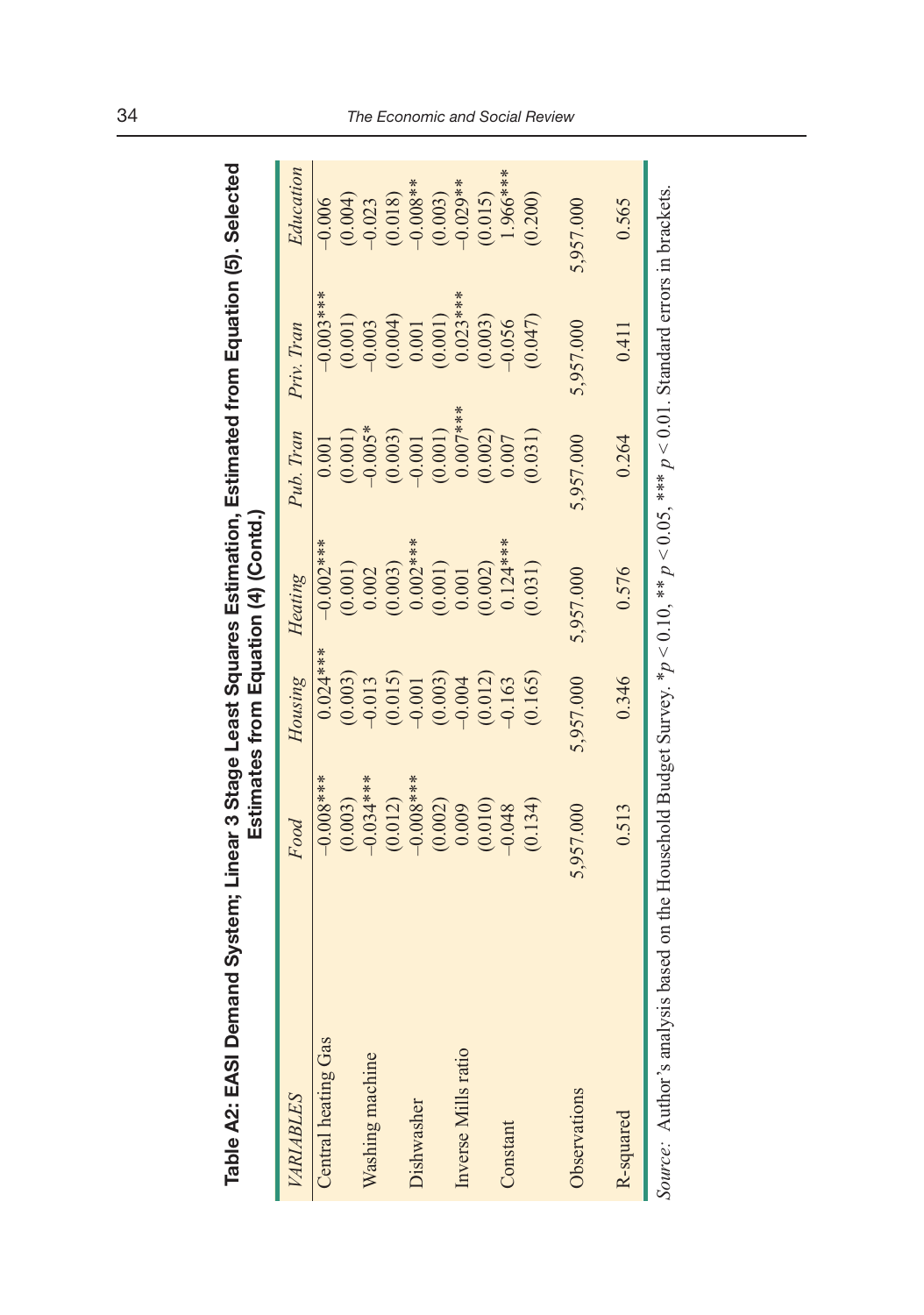|                                    | $0.103***$  |
|------------------------------------|-------------|
| Dependent children                 |             |
|                                    | (0.018)     |
| <b>County Borough</b>              | $0.431***$  |
|                                    | (0.024)     |
| <b>Suburbs or County Boroughs</b>  | $0.369***$  |
|                                    | (0.030)     |
| <b>Environs of County Boroughs</b> | $0.102***$  |
|                                    | (0.029)     |
| Towns 10,000+                      | $0.056*$    |
|                                    | (0.034)     |
| Towns 5,001 - 10,000               | $0.130***$  |
|                                    | (0.046)     |
| Towns 1,000 - 5,000                | $-0.260***$ |
|                                    | (0.058)     |
| Mixed Urban/Rural Areas            | $-0.150***$ |
|                                    | (0.040)     |
| <b>Rural Areas</b>                 | $-0.131***$ |
|                                    | (0.032)     |
| Garage in the dwelling             | $0.166***$  |
|                                    | (0.018)     |
| Constant                           | $-0.748***$ |
|                                    |             |

**Table A3: Probit Estimation for the Sample Selection** 

*Source:* Author's analysis based on the Household Budget Survey.

\**p* < 0.10, \*\* *p* < 0.05, \*\*\* *p* < 0.01. Standard errors in brackets.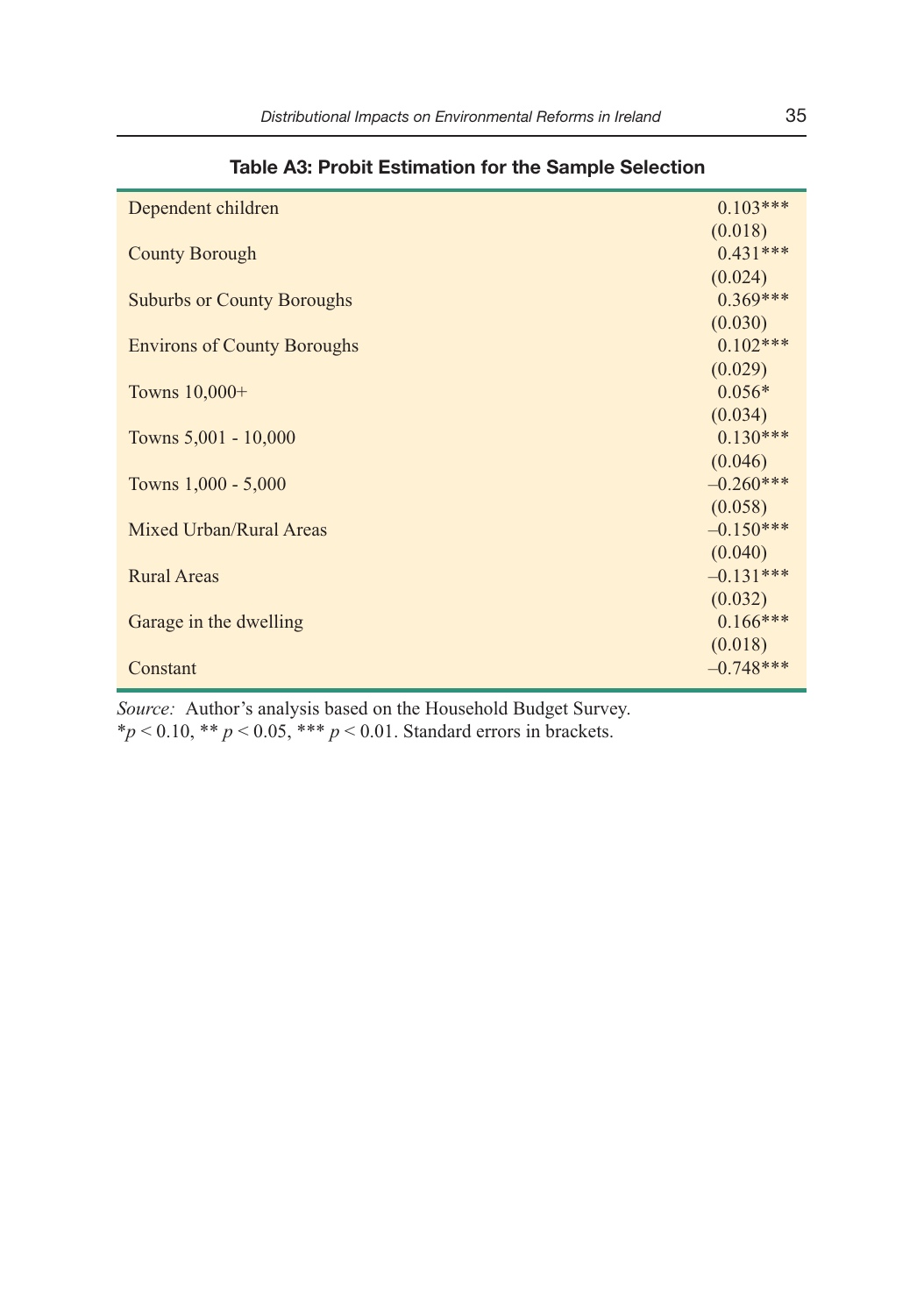| t                                                                                                                   |
|---------------------------------------------------------------------------------------------------------------------|
|                                                                                                                     |
|                                                                                                                     |
|                                                                                                                     |
|                                                                                                                     |
| and the state of the state of the state of the state of the state of the state of the state of the state of th<br>í |
|                                                                                                                     |
|                                                                                                                     |
|                                                                                                                     |
|                                                                                                                     |
|                                                                                                                     |
|                                                                                                                     |
|                                                                                                                     |
|                                                                                                                     |
| ı                                                                                                                   |
| ١<br>c                                                                                                              |

|                 |                                                                                                       |                                                                                                                 |                                                                                                                                                            | Table A4: Uncompensated Elasticities                                                                         |                                                                                                                                        |                                                                                                                                                          |                                                                                                                                                                                                                                                                                                                                                  |
|-----------------|-------------------------------------------------------------------------------------------------------|-----------------------------------------------------------------------------------------------------------------|------------------------------------------------------------------------------------------------------------------------------------------------------------|--------------------------------------------------------------------------------------------------------------|----------------------------------------------------------------------------------------------------------------------------------------|----------------------------------------------------------------------------------------------------------------------------------------------------------|--------------------------------------------------------------------------------------------------------------------------------------------------------------------------------------------------------------------------------------------------------------------------------------------------------------------------------------------------|
|                 | Food                                                                                                  | Housing                                                                                                         | Energy                                                                                                                                                     | Pub. transport                                                                                               | Priv. transport                                                                                                                        | Education                                                                                                                                                | Services                                                                                                                                                                                                                                                                                                                                         |
|                 |                                                                                                       |                                                                                                                 | First quartile                                                                                                                                             |                                                                                                              |                                                                                                                                        |                                                                                                                                                          |                                                                                                                                                                                                                                                                                                                                                  |
| Food            | $-0.87***$                                                                                            | $-0.009$<br>$(0.015)$<br>$-0.839***$                                                                            | 0.011                                                                                                                                                      | $-0.01***$                                                                                                   |                                                                                                                                        |                                                                                                                                                          | 0.02                                                                                                                                                                                                                                                                                                                                             |
|                 | (0.024)                                                                                               |                                                                                                                 |                                                                                                                                                            | $(0.004)$<br>-0.011**                                                                                        |                                                                                                                                        |                                                                                                                                                          |                                                                                                                                                                                                                                                                                                                                                  |
| Housing         |                                                                                                       |                                                                                                                 |                                                                                                                                                            |                                                                                                              |                                                                                                                                        |                                                                                                                                                          |                                                                                                                                                                                                                                                                                                                                                  |
|                 |                                                                                                       |                                                                                                                 |                                                                                                                                                            |                                                                                                              |                                                                                                                                        |                                                                                                                                                          |                                                                                                                                                                                                                                                                                                                                                  |
| Energy          |                                                                                                       |                                                                                                                 |                                                                                                                                                            |                                                                                                              |                                                                                                                                        |                                                                                                                                                          |                                                                                                                                                                                                                                                                                                                                                  |
|                 |                                                                                                       |                                                                                                                 |                                                                                                                                                            |                                                                                                              |                                                                                                                                        |                                                                                                                                                          |                                                                                                                                                                                                                                                                                                                                                  |
| Pub. transport  |                                                                                                       |                                                                                                                 |                                                                                                                                                            |                                                                                                              |                                                                                                                                        |                                                                                                                                                          |                                                                                                                                                                                                                                                                                                                                                  |
|                 | $-0.052$<br>$(0.038)$<br>$0.233***$<br>$0.233***$<br>$0.031)$<br>$(0.055)$<br>$(0.0534)$<br>$(0.038)$ |                                                                                                                 |                                                                                                                                                            |                                                                                                              |                                                                                                                                        |                                                                                                                                                          |                                                                                                                                                                                                                                                                                                                                                  |
| Priv. transport |                                                                                                       |                                                                                                                 |                                                                                                                                                            |                                                                                                              |                                                                                                                                        |                                                                                                                                                          |                                                                                                                                                                                                                                                                                                                                                  |
|                 |                                                                                                       |                                                                                                                 |                                                                                                                                                            |                                                                                                              |                                                                                                                                        |                                                                                                                                                          |                                                                                                                                                                                                                                                                                                                                                  |
| Education       | $0.14***$                                                                                             | $\begin{array}{c} (0.032)\\ 0.065***\\ 0.065***\\ 0.030\\ 0.020)\\ 0.038)\\ 0.01\\ 0.024\\ 0.034\\ \end{array}$ | $(0.006)\n(0.018**\n(0.007)\n(0.007)\n(0.026)\n(0.035)\n(0.035)\n(0.016)\n(0.010)\n(0.010)\n(0.010)\n(0.010)\n(0.010)\n(0.010)\n(0.010)\n(0.010)\n(0.010)$ | $(0.005)\n(0.04***\n(0.015)\n(0.015***\n(0.053***\n(0.053***\n(0.016)\n(0.016)$                              |                                                                                                                                        | $0.102**$<br>$0.015$<br>$0.015$<br>$0.015$<br>$0.015$<br>$0.015$<br>$0.015$<br>$0.015$<br>$0.015$<br>$0.035$<br>$0.034$<br>$0.034$<br>$0.034$<br>$0.034$ | $\begin{array}{l} (0.014) \\ (0.092**\\ 0.092**\\ (0.027) \\ (0.019) \\ (0.019) \\ (0.010) \\ (0.027) \\ (0.010) \\ (0.027) \\ (0.047) \\ (0.047) \\ (-0.047) \\ (-0.047) \\ (-0.047) \\ (-0.047) \\ (-0.047) \\ (-0.047) \\ (-0.047) \\ (-0.047) \\ (-0.047) \\ (-0.047) \\ (-0.047) \\ (-0.047) \\ (-0.047) \\ (-0.047) \\ (-0.04$             |
|                 | (0.052)                                                                                               |                                                                                                                 |                                                                                                                                                            | (0.006)                                                                                                      |                                                                                                                                        |                                                                                                                                                          |                                                                                                                                                                                                                                                                                                                                                  |
| Services        | $-0.247**$                                                                                            |                                                                                                                 |                                                                                                                                                            | $-0.03***$                                                                                                   |                                                                                                                                        |                                                                                                                                                          |                                                                                                                                                                                                                                                                                                                                                  |
|                 | (0.040)                                                                                               | $-0.075***$<br>(0.027)                                                                                          | (0.008)                                                                                                                                                    | (0.003)                                                                                                      | $(0.009\n0.008)\n(0.0007)\n(0.009)\n(0.004)\n(0.007)\n(0.007)\n(0.008)\n(0.007)\n(0.007)\n(0.007)\n(0.007)\n(0.009)\n(0.009)\n(0.009)$ | $\frac{1}{2}$ .106***<br>(0.023)                                                                                                                         | (0.040)                                                                                                                                                                                                                                                                                                                                          |
|                 |                                                                                                       |                                                                                                                 | Second                                                                                                                                                     | quartile                                                                                                     |                                                                                                                                        |                                                                                                                                                          |                                                                                                                                                                                                                                                                                                                                                  |
| Food            | $-0.903***$                                                                                           |                                                                                                                 | $0.014***$                                                                                                                                                 | $-0.009***$                                                                                                  |                                                                                                                                        |                                                                                                                                                          |                                                                                                                                                                                                                                                                                                                                                  |
|                 | $(0.021)$<br>$0.032$                                                                                  | $-0.004$<br>$(0.013)$<br>$-0.798***$<br>$-0.025$<br>$(0.025)$<br>$0.058***$<br>$-0.12***$                       | $(0.004)$ $(0.005)$ $(0.005)$ $(0.007)$ $(0.023)$ $(0.031)$ $(0.031)$ $(0.031)$ $(0.012)$                                                                  | $\begin{array}{c} (0.003) \\ (0.004) \\ (0.004) \\ (0.005) \\ (0.15) \\ (0.115** \\ (0.115** \\ \end{array}$ | $\begin{array}{c} 0.001 \\ 0.006 \\ -0.002 \\ 0.002 \\ 0.006 \end{array}$                                                              |                                                                                                                                                          | $\begin{array}{l} 0.016\\0.013)\\0.13\hskip-2.0cm\phantom{0}3\hskip-2.0cm\phantom{0}6\\0.023)\\0.036\\0.036\hskip-2.0cm\phantom{0}6\hskip-2.0cm\phantom{0}6\hskip-2.0cm\phantom{0}8\hskip-2.0cm\phantom{0}8\hskip-2.0cm\phantom{0}8\hskip-2.0cm\phantom{0}8\hskip-2.0cm\phantom{0}9\hskip-2.0cm\phantom{0}0\\0.007\hskip-2.0cm\phantom{0}0.007\$ |
| Housing         |                                                                                                       |                                                                                                                 |                                                                                                                                                            |                                                                                                              |                                                                                                                                        |                                                                                                                                                          |                                                                                                                                                                                                                                                                                                                                                  |
|                 |                                                                                                       |                                                                                                                 |                                                                                                                                                            |                                                                                                              |                                                                                                                                        |                                                                                                                                                          |                                                                                                                                                                                                                                                                                                                                                  |
| Energy          | $(0.028)$<br>$0.24***$                                                                                |                                                                                                                 |                                                                                                                                                            |                                                                                                              |                                                                                                                                        |                                                                                                                                                          |                                                                                                                                                                                                                                                                                                                                                  |
|                 | $(0.026)$<br>-0.125***                                                                                |                                                                                                                 |                                                                                                                                                            |                                                                                                              | $\begin{array}{c} 0.03 \\ (0.016) \\ -0.206*** \\ (0.035) \end{array}$                                                                 |                                                                                                                                                          |                                                                                                                                                                                                                                                                                                                                                  |
| Pub. transport  |                                                                                                       |                                                                                                                 |                                                                                                                                                            |                                                                                                              |                                                                                                                                        |                                                                                                                                                          |                                                                                                                                                                                                                                                                                                                                                  |
|                 | (0.047)                                                                                               | $(0.032)$<br>$0.012$<br>$(0.018)$                                                                               |                                                                                                                                                            |                                                                                                              |                                                                                                                                        |                                                                                                                                                          |                                                                                                                                                                                                                                                                                                                                                  |
| Priv. transport | $0.067***$                                                                                            |                                                                                                                 |                                                                                                                                                            |                                                                                                              |                                                                                                                                        |                                                                                                                                                          |                                                                                                                                                                                                                                                                                                                                                  |
|                 | (0.030)                                                                                               |                                                                                                                 |                                                                                                                                                            | $(0.046)$<br>$-0.07***$<br>$(0.013)$                                                                         | $-0.569***$<br>(0.025)                                                                                                                 | $\begin{array}{l}0.074**\\0.012)\\0.012)\\0.019)\\0.019\\0.019\\0.010\\0.010\\0.010\\0.003\\0.003\\0.011\\0.017\end{array}$                              | (0.019)                                                                                                                                                                                                                                                                                                                                          |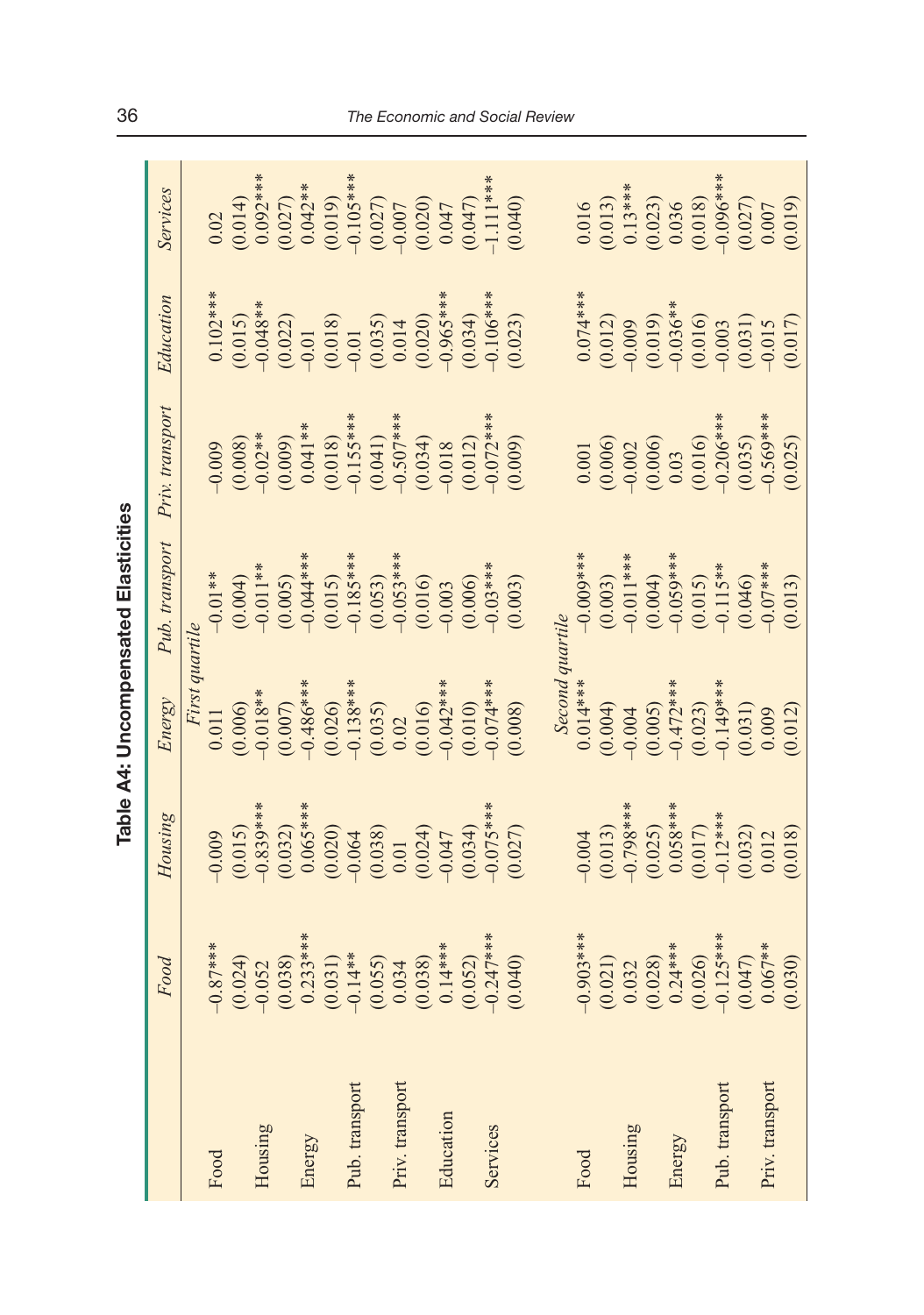|                 |             |                                      |                                                                                   | Table A4: Uncompensated Elasticities (Contd.) |                                                                                       |                                                                                                                                                                                                                                                                          |                                                                                                                                                                               |
|-----------------|-------------|--------------------------------------|-----------------------------------------------------------------------------------|-----------------------------------------------|---------------------------------------------------------------------------------------|--------------------------------------------------------------------------------------------------------------------------------------------------------------------------------------------------------------------------------------------------------------------------|-------------------------------------------------------------------------------------------------------------------------------------------------------------------------------|
|                 | Food        | Housing                              | Energy                                                                            | Pub. transport                                | Priv. transport                                                                       | Education                                                                                                                                                                                                                                                                | Services                                                                                                                                                                      |
| Education       | $-0.041$    | $-0.121***$                          | $-0.055***$                                                                       | $-0.011***$                                   | $-0.047***$                                                                           | $-1.087$ **                                                                                                                                                                                                                                                              | $-0.014$<br>(0.030)<br>-1.076***                                                                                                                                              |
|                 | (0.029)     | (0.020)                              | (0.005)                                                                           | $(0.004)$<br>-0.016***                        | (0.007)                                                                               | $(0.023)$<br>$0.003$                                                                                                                                                                                                                                                     |                                                                                                                                                                               |
| Services        | $-0.113***$ | $-0.033**$                           | $-0.04***$                                                                        |                                               | $-0.038***$                                                                           |                                                                                                                                                                                                                                                                          |                                                                                                                                                                               |
|                 | (0.022)     | (0.016)                              | (0.004)                                                                           | (0.002)                                       | (0.005)                                                                               | (0.017)                                                                                                                                                                                                                                                                  | (0.025)                                                                                                                                                                       |
|                 |             |                                      |                                                                                   |                                               |                                                                                       |                                                                                                                                                                                                                                                                          |                                                                                                                                                                               |
|                 |             |                                      | Third quartile                                                                    |                                               |                                                                                       |                                                                                                                                                                                                                                                                          |                                                                                                                                                                               |
| Food            | $-0.936***$ | $-0.012$                             | $0.015***$                                                                        | $-0.009**$                                    |                                                                                       | $0.067***$                                                                                                                                                                                                                                                               |                                                                                                                                                                               |
|                 | (0.022)     | $(0.015)$<br>-0.772***               |                                                                                   | (0.004)                                       |                                                                                       |                                                                                                                                                                                                                                                                          |                                                                                                                                                                               |
| Housing         | $0.06**$    |                                      |                                                                                   | $-0.014**$                                    |                                                                                       |                                                                                                                                                                                                                                                                          |                                                                                                                                                                               |
|                 | (0.026)     | $(0.025)$<br>0.066***                | $\begin{array}{c} (0.004) \\ 0.004 \\ (0.004) \\ (0.004) \\ -0.491** \end{array}$ | (0.004)                                       | $0.005$<br>$(0.006)$<br>$(0.005)$<br>$(0.005)$<br>$(0.013)$<br>$(0.019)$<br>$(0.019)$ | $\begin{array}{c} (0.015)\\ 0.04\\ 0.022\\ 0.023\\ 0.038\\ 0.0008\\ 0.0034\\ 0.0034\\ 0.0011\\ 0.0034\\ -1.185***\\ 0.020\\ 0.001\\ 0.002\\ 0.000\\ 0.000\\ 0.000\\ 0.000\\ 0.000\\ 0.000\\ 0.000\\ 0.000\\ 0.000\\ 0.000\\ 0.000\\ 0.000\\ 0.000\\ 0.000\\ 0.000\\ 0.0$ | $\begin{array}{c} 0.006 \\ 0.014) \\ 0.151*** \\ 0.151*** \\ 0.022) \\ 0.036 \\ 0.019)\\ 0.036 \\ 0.019)\\ 0.0213 \\ 0.013 \\ 0.015 \\ 0.027)\\ 0.0027 \\ 0.0027 \end{array}$ |
| Energy          | $0.253***$  |                                      |                                                                                   | $-0.065***$                                   |                                                                                       |                                                                                                                                                                                                                                                                          |                                                                                                                                                                               |
|                 | (0.030)     | (0.018)                              | (0.028)                                                                           | (0.018)                                       |                                                                                       |                                                                                                                                                                                                                                                                          |                                                                                                                                                                               |
| Pub. transport  | $-0.117***$ |                                      |                                                                                   | $-0.143***$                                   |                                                                                       |                                                                                                                                                                                                                                                                          |                                                                                                                                                                               |
|                 | (0.044)     | $\frac{-0.177***}{(0.036)}$<br>0.012 | $-0.139$ **<br>(0.031)<br>(0.031)<br>(0.014)                                      | $(0.042)$<br>-0.091***                        | $(0.035)$<br>-0.574***<br>(0.026)                                                     |                                                                                                                                                                                                                                                                          |                                                                                                                                                                               |
| Priv. transport | $0.095***$  |                                      |                                                                                   |                                               |                                                                                       |                                                                                                                                                                                                                                                                          |                                                                                                                                                                               |
|                 | (0.033)     | $(0.019)$<br>-0.108***               |                                                                                   | (0.015)                                       |                                                                                       |                                                                                                                                                                                                                                                                          |                                                                                                                                                                               |
| Education       | $-0.052**$  |                                      | $-0.045***$                                                                       | $-0.000$ ***                                  | $-0.043***$                                                                           |                                                                                                                                                                                                                                                                          |                                                                                                                                                                               |
|                 | (0.024)     | (0.019)                              | (0.004)                                                                           | (0.003)                                       | (0.005)                                                                               |                                                                                                                                                                                                                                                                          |                                                                                                                                                                               |
| Services        | $-0.074***$ | $-0.032**$                           | $-0.028***$                                                                       | $-0.011$ ***                                  | $-0.025***$                                                                           | $0.055***$                                                                                                                                                                                                                                                               | $-1.088**$                                                                                                                                                                    |
|                 | (0.017)     | (0.012)                              | (0.003)                                                                           | (0.001)                                       | (0.004)                                                                               | (0.015)                                                                                                                                                                                                                                                                  | (0.022)                                                                                                                                                                       |
|                 |             |                                      |                                                                                   |                                               |                                                                                       |                                                                                                                                                                                                                                                                          |                                                                                                                                                                               |
|                 |             |                                      | Fourth quartile                                                                   |                                               |                                                                                       |                                                                                                                                                                                                                                                                          |                                                                                                                                                                               |
| Food            | $-1.23***$  | $-0.108***$                          | $\frac{0.014}{(0.012)}$                                                           | $-0.018**$                                    | $-0.006$                                                                              | $0.294***$                                                                                                                                                                                                                                                               | $-0.089***$                                                                                                                                                                   |
|                 | (0.045)     | (0.033)                              |                                                                                   | $(0.008)$<br>-0.036***                        | $\begin{array}{c} (0.013) \\ 0.01 \end{array}$                                        | (0.040)                                                                                                                                                                                                                                                                  | (0.029)                                                                                                                                                                       |
| Housing         | 0.003       | $-0.653***$                          | $0.02***$                                                                         |                                               |                                                                                       | $0.366***$                                                                                                                                                                                                                                                               | $0.34***$                                                                                                                                                                     |
|                 | (0.043)     | (0.062)                              | (0.009)                                                                           | (0.008)                                       | (0.013)                                                                               | (0.071)                                                                                                                                                                                                                                                                  | (0.060)                                                                                                                                                                       |
|                 |             |                                      |                                                                                   |                                               |                                                                                       |                                                                                                                                                                                                                                                                          |                                                                                                                                                                               |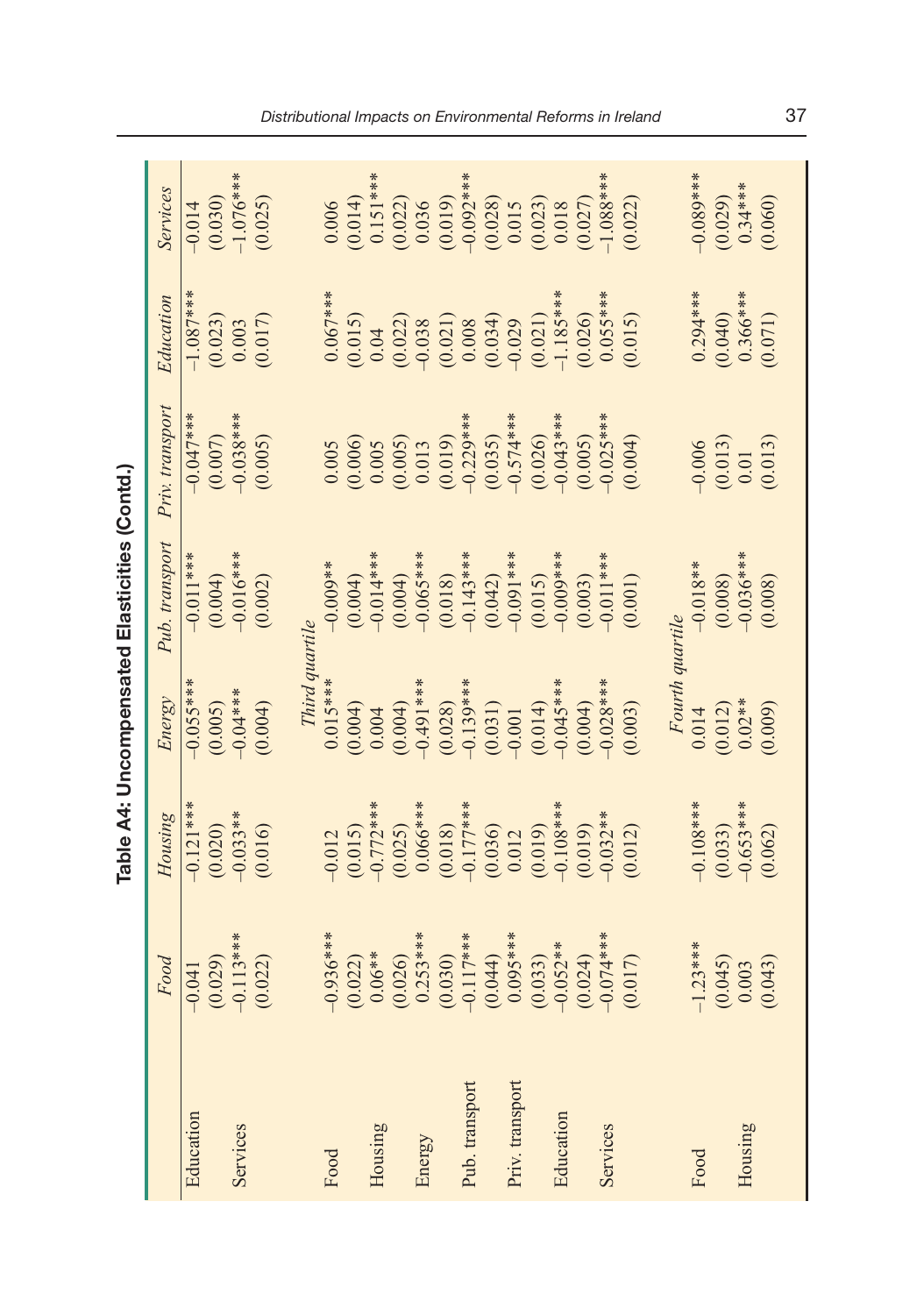|                                                                                                                                              |             |                        |             | Table A4: Uncompensated Elasticities (Contd.) |                                                   |            |             |
|----------------------------------------------------------------------------------------------------------------------------------------------|-------------|------------------------|-------------|-----------------------------------------------|---------------------------------------------------|------------|-------------|
|                                                                                                                                              | Food        | Housing                | Energy      | Pub. transport                                | Priv. transport                                   | Education  | Services    |
| Energy                                                                                                                                       | $0.22***$   | 0.072                  | $-0.861***$ | $-0.082$                                      | $-0.083$                                          | $0.278***$ | 0.063       |
|                                                                                                                                              | (0.094)     | (0.052)                | (0.090)     | (0.049)                                       | (0.066)                                           | (1/0.071)  | (0.048)     |
| Pub. transport                                                                                                                               | $-0.271**$  | $-0.463***$            | $-0.15$     | $-0.075$                                      | $-0.383***$                                       | 0.172      | $-0.196***$ |
|                                                                                                                                              | (0.117)     | (0.080)                | (0.080)     | $(0.112)$<br>-0.156***                        |                                                   | (0.101)    | (0.072)     |
| Priv. transport                                                                                                                              | $-0.002$    | $-0.048$               | $-0.066$    |                                               | $(0.093)$<br>-0.791***                            | $0.178***$ | $-0.014$    |
|                                                                                                                                              | (0.076)     |                        | (0.046)     | (0.039)                                       |                                                   | (0.065)    | (0.057)     |
| Education                                                                                                                                    | $0.151***$  | $\binom{0.051}{0.013}$ | 0.005       | $0.009***$                                    | $\begin{array}{c} (0.074) \\ 0.012** \end{array}$ | $-1.52***$ | $0.361***$  |
|                                                                                                                                              | (0.018)     | (0.016)                | (0.004)     | (0.003)                                       | (0.005)                                           | (0.034)    | (0.035)     |
| Services                                                                                                                                     | $-0.043***$ | $-0.042***$            | $0.011***$  | $-0.004***$                                   | $-0.009***$                                       | $0.195***$ | $1.325***$  |
|                                                                                                                                              | (0.011)     | (0.010)                | (0.002)     | (0.001)                                       | (0.002)                                           | (0.029)    | (0.030)     |
| Source: Author's analysis based on the Household Budget Survey. * $p < 0.10$ , ** $p < 0.05$ , *** $p < 0.01$ . Standard errors in brackets. |             |                        |             |                                               |                                                   |            |             |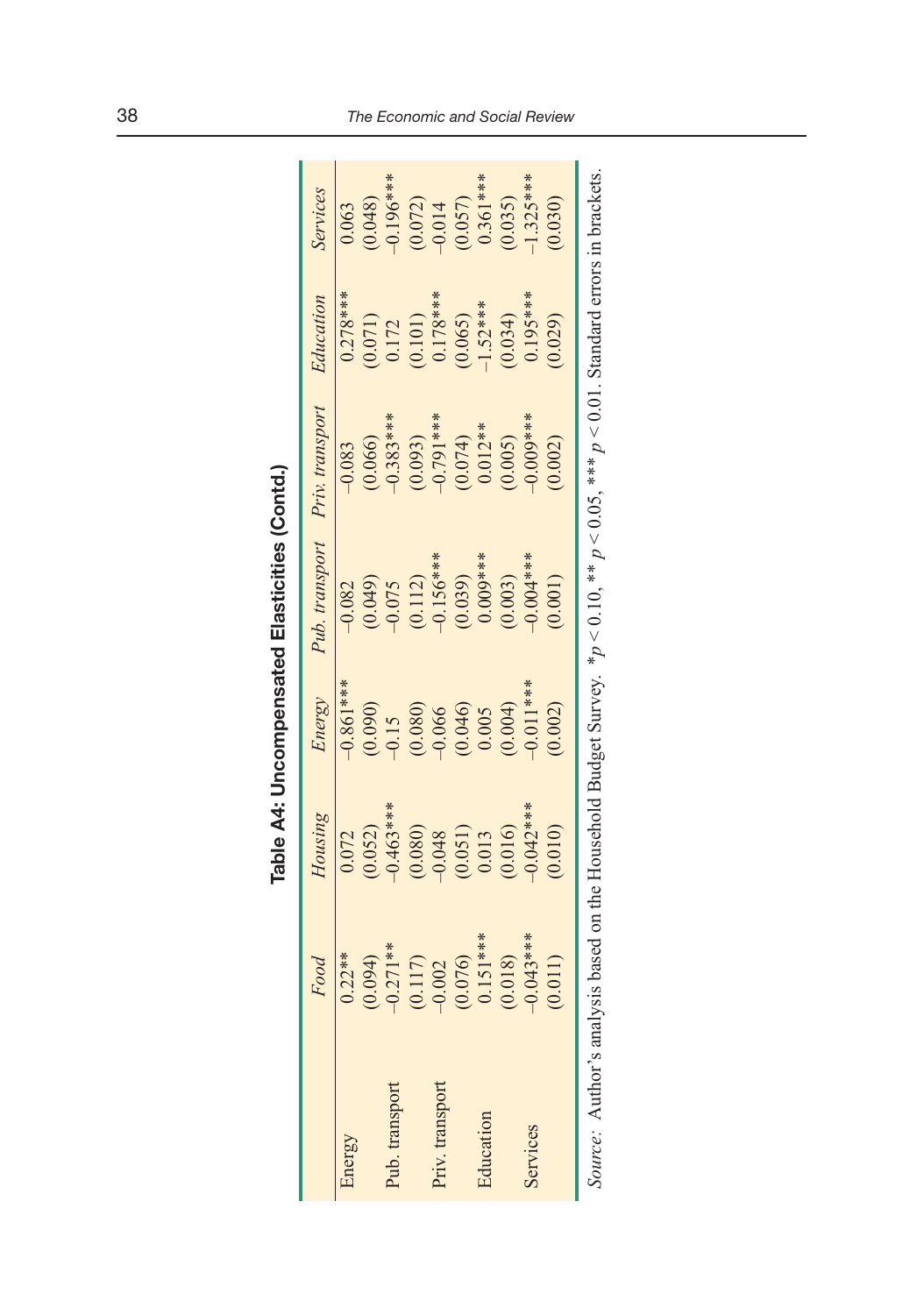|        |                                                     | Air pollution                     | <b>GHG</b> | Well-to-tank<br>$costs - Road$ |
|--------|-----------------------------------------------------|-----------------------------------|------------|--------------------------------|
|        |                                                     | $(\epsilon$ -cent per vehicle km) |            |                                |
| Petrol | Fuel efficient car: $99 \frac{\text{g}}{\text{km}}$ | 0.16                              | 1.41       | 0.53                           |
|        | Fuel inefficient car: 180 g/km                      | 0.16                              | 2.56       | 0.96                           |
|        | Fuel efficient car: 161 g/km                        | 0.23                              | 1.76       | 0.66                           |
|        | Fuel inefficient car: 233 g/km                      | 0.23                              | 2.43       | 0.92                           |
| Diesel | Fuel efficient car: 89 g/km                         | 0.95                              | 1.26       | 0.29                           |
|        | Fuel inefficient car: 119 g/km                      | 0.95                              | 1.69       | 0.39                           |
|        | Fuel efficient car: 135 g/km                        | 2.13                              | 1.47       | 0.34                           |
|        | Fuel inefficient car: 176 g/km                      | 2.13                              | 1.92       | 0.45                           |

# **Table A5: Mean Pollution Cost Provided by van Essen (2019)**

*Source:* van Essen (2019).